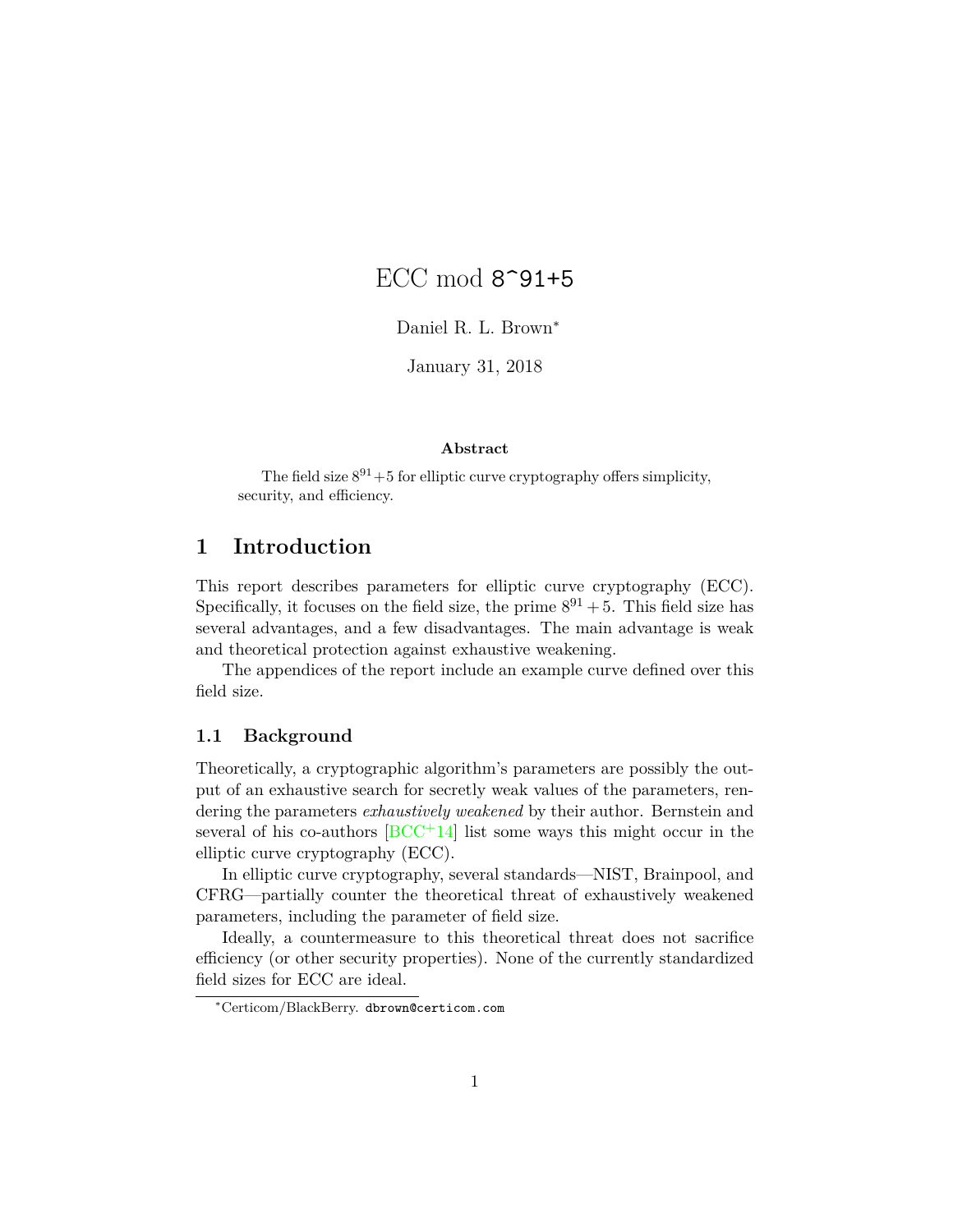#### **1.1.1 A general countermeasure**

A general countermeasure to the concern of parameters exhaustively weakened is to choose *compact* values for the parameters. In other words, highlycompressible, or low-complexity, or simple-as-possible, parameters partially resist exhaustive weakening.

The heuristic reasoning of this countermeasure is that exhaustive weakening means traversing a large space of candidate parameters. By Shannon's theory of information a large space of values requires a large set of information to be encoded. So, exhaustively weakened parameters must be non-compact in that they must be encoded with an amount of information sufficient to encode the entire search space of the hypothetical attack.

**Historical precedents for compactness** Choosing compact parameters is quite an old concept, with plenty of historical precedence.

In cryptography, compact parameters have often been called called *nothingup-my-sleeve* (NUMS) parameters.

Often, NUMS parameters are also intended to be random, and as such are selected using some kind of simple pseudorandom function applied to a compact value. With regard to field size, choosing a pseudorandom field has a large cost in software performance. Since this decreases the usability for a given security level, the performance lost can also be viewed as a security loss.

More recently, in ECC, the term *rigid* has been used (introduced by Bernstein and Lange [\[BL13\]](#page-39-1)). This new term is used in contexts devoid of pseudorandomness, which, among other things, helps distinguish it from the usual pseudorandom NUMS approach.

In more general context, such as science and philosophy, the strategy of compact parameters is an instance of the principle often called *Occam's razor*. This principle is to do nothing more complicated than necessary. In other words, choose the simplest suitable option.

Choosing compact parameters is an effort to minimize the amount of information used to encode parameters, while still remaining secure against known attacks.

Parameter compactness provides no protection against parameter weaknesses that are positively correlated with the compactness of the parameters. For an example in ECC, smaller field sizes are generally weaker and generally more compact (at least when represented in plain decimal). As we shall see, there are reasonable systems of representing (compressing) primes in which compactness potentially helps in finding more secure and more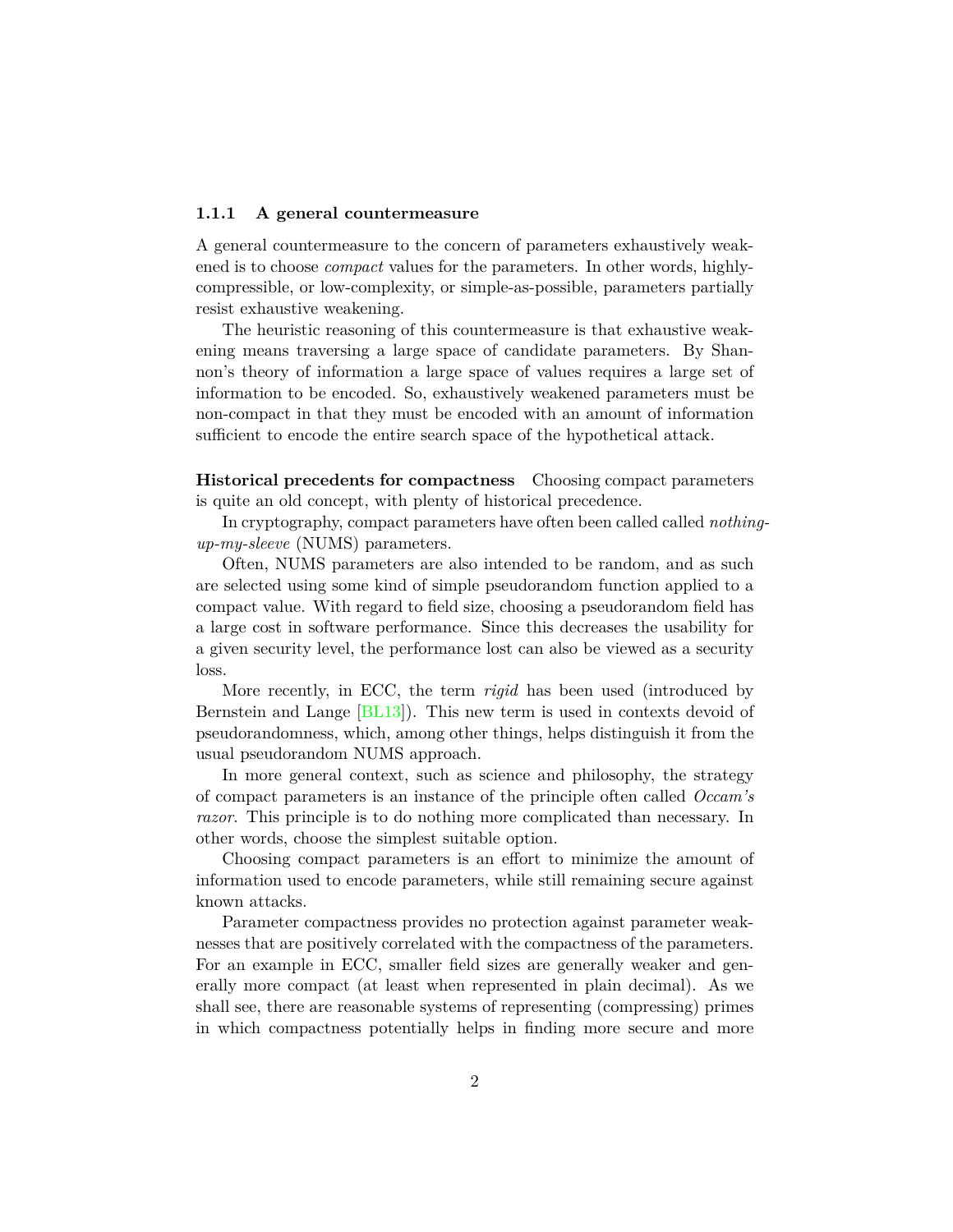efficient primes.

#### **1.1.2 The ECC field size parameter**

A fundamental parameter in elliptic curve cryptography is the field size. As we will be seen in later in the report restricting compact values of this parameter, leads one to some secure and efficient choices of the parameters. Nonetheless, it also is reasonable to ask about the converse: is there a need to seek to compact parameters in their own right? In other words, is the field size, as a parameter, susceptible to exhaustive weakening?

Some weak evidence of the need for possibility of exhaustively weakened ECC field sizes are some the NIST prime field sizes. For example, Bernstein seems to suggest [\[Ber14\]](#page-39-2) that some NIST field sizes, such as NIST P-256, are more difficult to implement securely than other similar prime field sizes (Curve25519): "What is a few copies? . . . Variable time. . . . Trouble . . . Even worse." It has also been argued that the NIST field sizes are slower than similar field sizes (such as Curve25519) without offering a substantial increase in security: thereby indirectly hindering the availability of security to efficiency-constrained users.

Regarding the affected NIST prime fields, it is much less clear that these minor security defects could have been a result of an exhaustive search. For evidence of exhaustive weakening, one should exhibit a large space of candidate parameters, and a search criterion. It is not quite clear how to do this for NIST prime fields, because they can be characterized as a belonging to a small class of generalized Mersenne primes. In the unlikely case that the weaknesses of these NIST prime were intentional, rather than accidental, the attackers were more likely to have honed into the weakness rather exhaustively search for it. Against such direct attacks, compactness of parameters are mostly ineffective: only astute insight in identifying the weakness is effective.

Disregarding the NIST curve examples, perhaps stronger evidence for susceptibility of the field size in ECC to exhaustive weakening can be contrived as follows. Again, the ideal form of evidence is a large set of candidate primes, of which a small portion are vulnerable to a security flaw, and further that the vulnerable primes are best found by exhaustive search. Hypothetically, consider a security flaw in which just a few field values are likely to induce an hardware word overflow in a typical implementation, similarly to the Izu–Takagi attack [\[IT03\]](#page-39-3). These faulty field values, being so few and unsuspected, would not be detected during normal operation or by random testing. The adversary, though, supply these faulty value induced faults in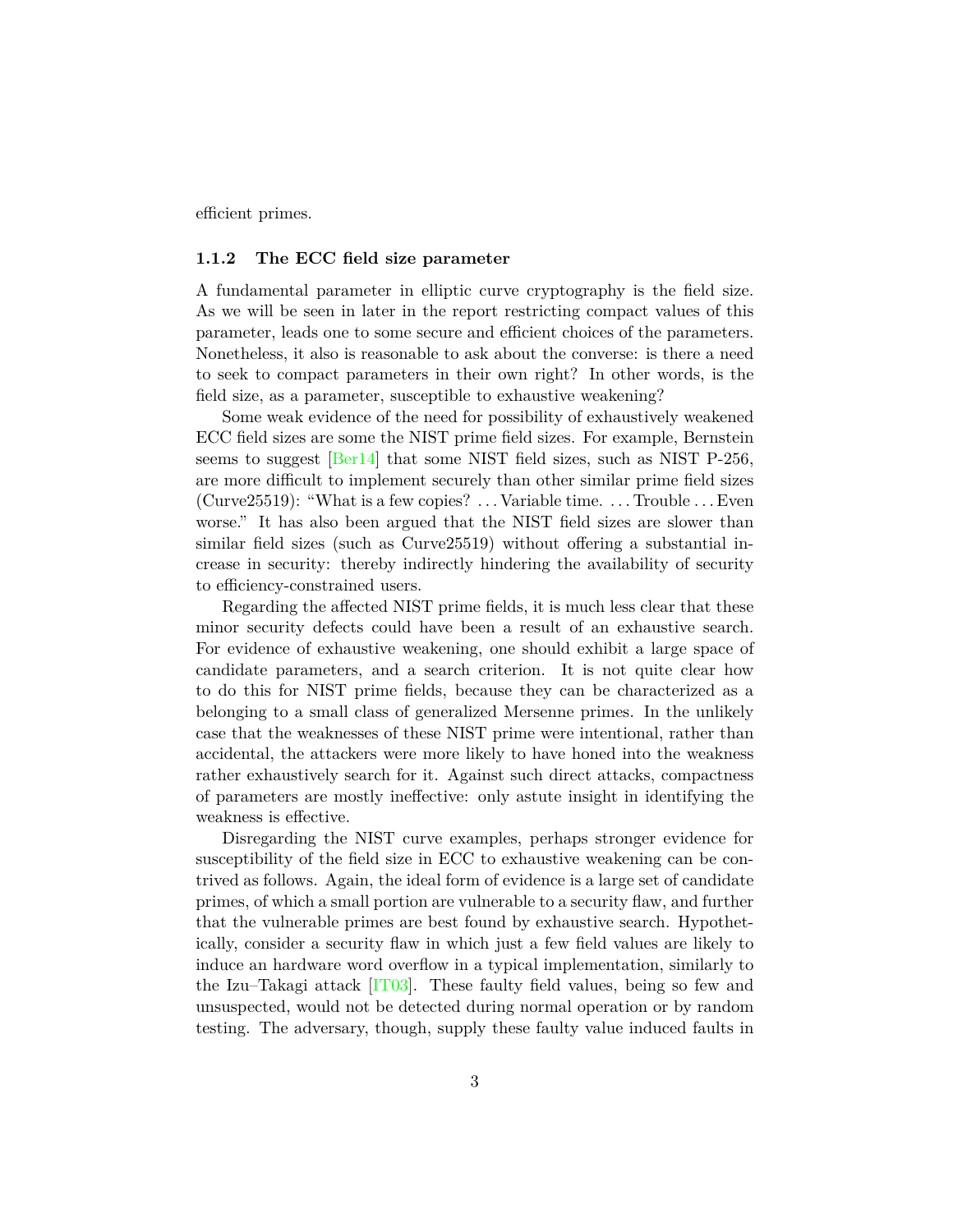the target implementation, and then potentially learn some secret bits.

### **1.2 A fast and compact field size for ECC**

The prime field size  $8^{91} + 5$  can be represented using decimal integers and basic number-theoretic operations (including an exponential operation), as:

$$
8^{\sim}91+5 \tag{1}
$$

meaning it has a *decimal-exponential complexity* (DEC) of 6 symbols (or less, if it has a shorter expression).

An earlier version of this notion was discussed by Bernstein, Hamburg, Krasnova and Lange [\[BHKL13\]](#page-39-4) when they introduced the curve Curve1174 and pointed out that "it is even more concisely expressible than the existing Curve25519 curve", seeming to suggest that concision is a good thing.

This prime is very close to a power of two: differing just by five. Primes close to a power of two, are generally known to yield efficient modular arithmetic, mainly because computer hardware deals most efficiently with powers of two.

The prime  $8^{91}+5$  is larger than  $2^{256}$ . Field size of about  $2^{256}$  is currently considered the approximate minimum threshold of adequate security against Pollard rho attacks, at least under simplified arguments. A field size meeting this minimum can be used to establish a 128-bit symmetric, without undermining the security of 128-bit symmetric encryption scheme. A field size meeting this minimum is believed to withstand all currently-implemented attack algorithms under all future foreseeable computing power<sup>[1](#page-3-0)</sup>.

## **2 Simplified and sophisticated comparisons**

Keep it simple. Simplify if possible. As simple as possible. No unnecessary complications.

All these sayings suggest a strategy for cryptographic algorithm selection. Choose the simplest parameter among the suitable parameters. Any simpler parameter must be rejected for some simple reason.

### **2.1 Extract simplified rules in general**

Unfortunately, cryptology is a sophisticated subject. Claims about the superiority (in efficiency or security) of one cryptographic algorithms can require sophisticated arguments. Sophisticated arguments can be.

<span id="page-3-0"></span><sup>&</sup>lt;sup>1</sup>Excluding quantum computing power, if you regard that as foreseeable.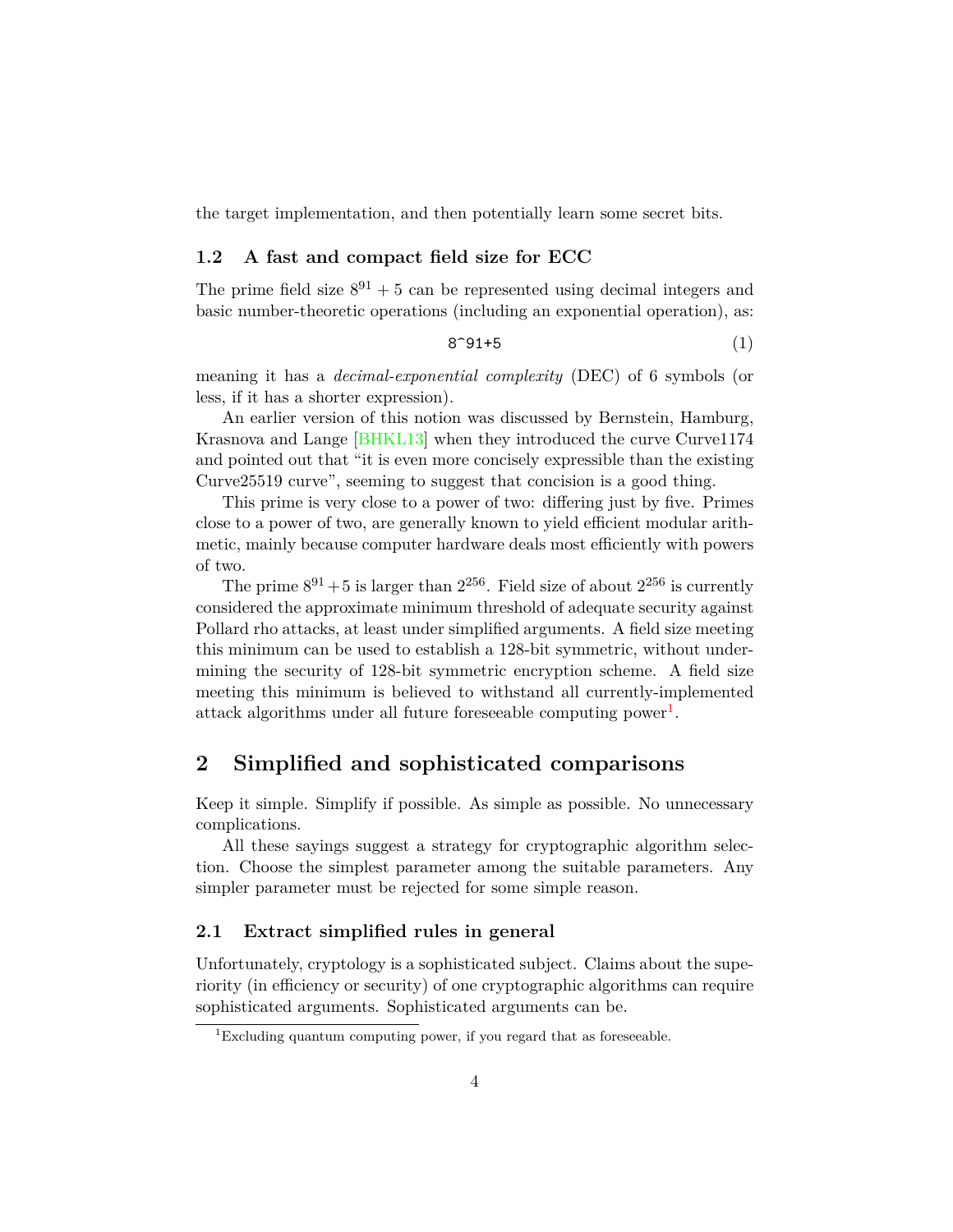- difficult for non-experts to verify,
- dependent on variable inputs (such as computer hardware characteristics),
- susceptible to sabotage by subtle subterfuge.

Fortunately, in some cases, even sophisticated arguments in cryptography have parts that are simple. If these simpler principles play a significant role, then they should be isolated and extracted for clarity.

Simplified arguments are often only a rule of thumb, providing only an approximate answer. They can be applied as a first step, to be refined with more sophisticated arguments. Sometimes, simplified arguments give good answers, but cause one to miss some other good answers.

More sophisticated arguments might overturn simplified arguments. A simplified argument is strong if such overturns are the exception. In that case the simplified argument can be called a *heuristic*. Sometimes the underlying justification for a heuristic is largely coincidence, accident, or serendipity.

Of course, it can be argued that any simplifications identified, including the ones below, are actually a sophistication in their own right. There may be many sophisticated way to simplify a sophisticated argument.

This report searches for the simplest primes of a minimum size, and preliminarily rejects some of them a heuristic efficiency analysis. The search itself is slightly sophisticated, but does not truly undermine simplicity of the resulting primes. Their simplicity is established in two ways:

- by an intrinsic, self-evident compactness, requiring only a few basic symbols to represent,
- by the absence of proposal with similar properties.

The searching discussed in the report is an approach to verify the latter absence.

### **2.2 Simplified rules for ECC**

Elliptic curve cryptography is especially sophisticated. We try to limit the sophistication by identifying some simplified rules.

### **2.2.1 Simplified number-theoretical rules**

A basic understanding ECC seems to require some knowledge of finite fields, which in turn, requires knowledge of prime numbers. In other words, this in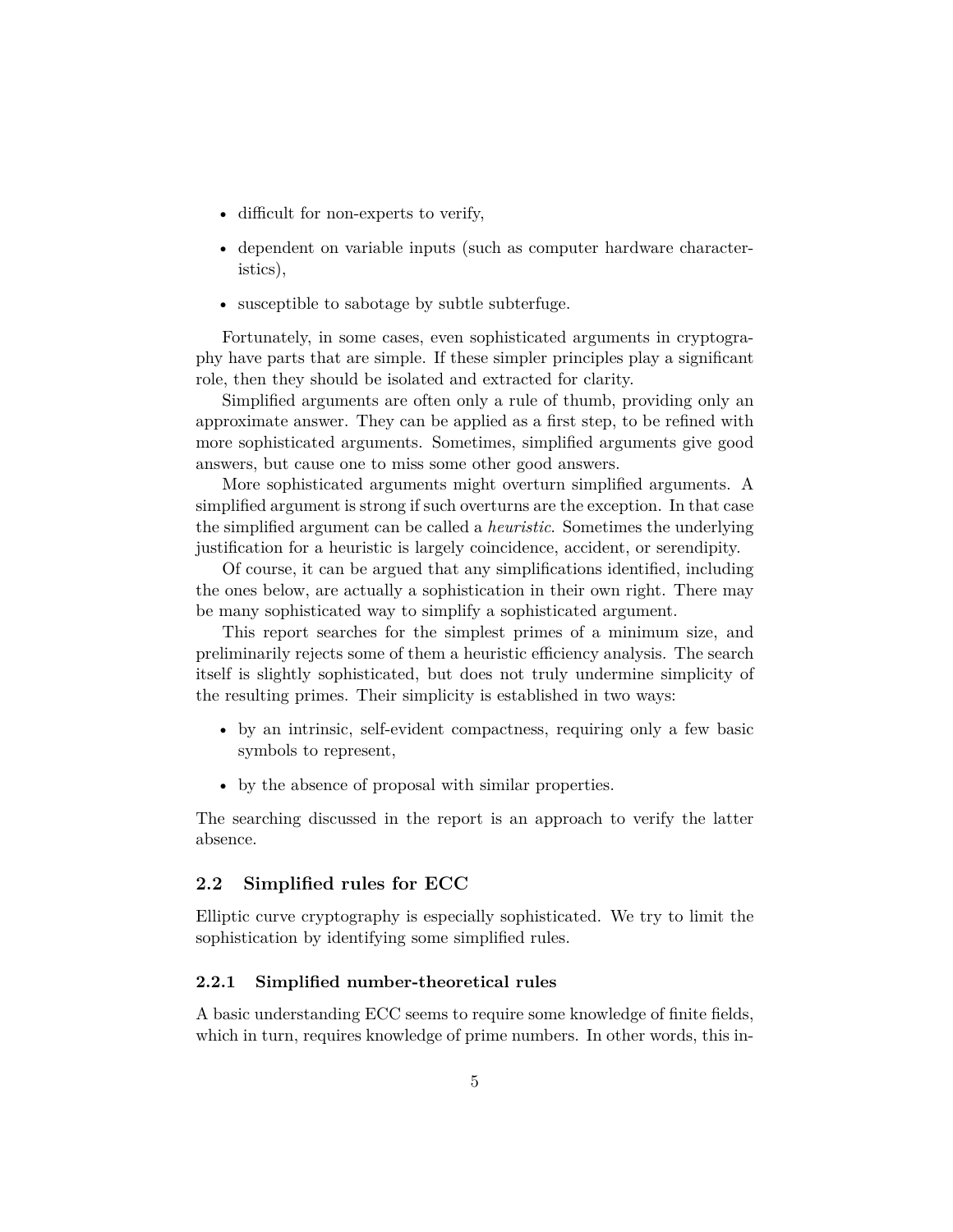volves a small amount of understanding of number theory, but for simplicity, we try to keep this to minimum.

The number theory involved in ECC also involves modular arithmetic, and, usually, computing powers of numbers (exponentiation). So, we include modular arithmetic and powers in a minimal set of sophistications. Most numerate people, and even number theorists, have primarily learned to use decimal notation for arithmetic with small integers.

One can easily argue that binary notation, or another base, is more natural, but we resort to these bases only as needed, viewing it as an extra sophistication, being something taught outside of primary school.

So, for this reason, we first seek out prime field sizes that can be expressed using the fewest symbols in a basic number-theoretical language of decimalexponential expressions.

For example, the prime field size  $8^{91}+5$  can be expressed in 6 symbols as 8^91+5. Of course, many other primes can be expressed 6 or fewer symbols as decimal exponential expressions. More sophisticated arguments may be needed to decide between these many choices.

#### **2.2.2 Simplified efficiency considerations**

Efficient implementation of ECC software requires somewhat sophisticated understanding of computer hardware. This may vary with the type of hardware, but it is good to extract a simplified argument. If possible, we should try to simplify these considerations, and distill some simple common principles to efficient implementation, to be applied as a rule of thumb.

A simplified argument in efficient implementation is that computer hardware uses binary integer arithmetic, and therefore arithmetic involving powers of two is generally arithmetic than powers of odd integers. A slightly more sophisticated variant of this argument is that much computer hardware offers efficient bit-shift operations, which provide multiplication by powers of two, and bit-wise and operations, which provide modular reduction by a power of two.

This simplified argument can sometimes be applied at a glance to eliminate prefer the prime  $8^{91} + 5$  over the prime  $7^{98} + 2$ . A more sophisticated analysis might reverse this preliminary conclusion.

#### **2.2.3 Simplified minimum and maximum field sizes**

A too small field size will be insecure; a too large field will be too inefficient. Therefore, we should seek simplified rule (and argument) for a minimum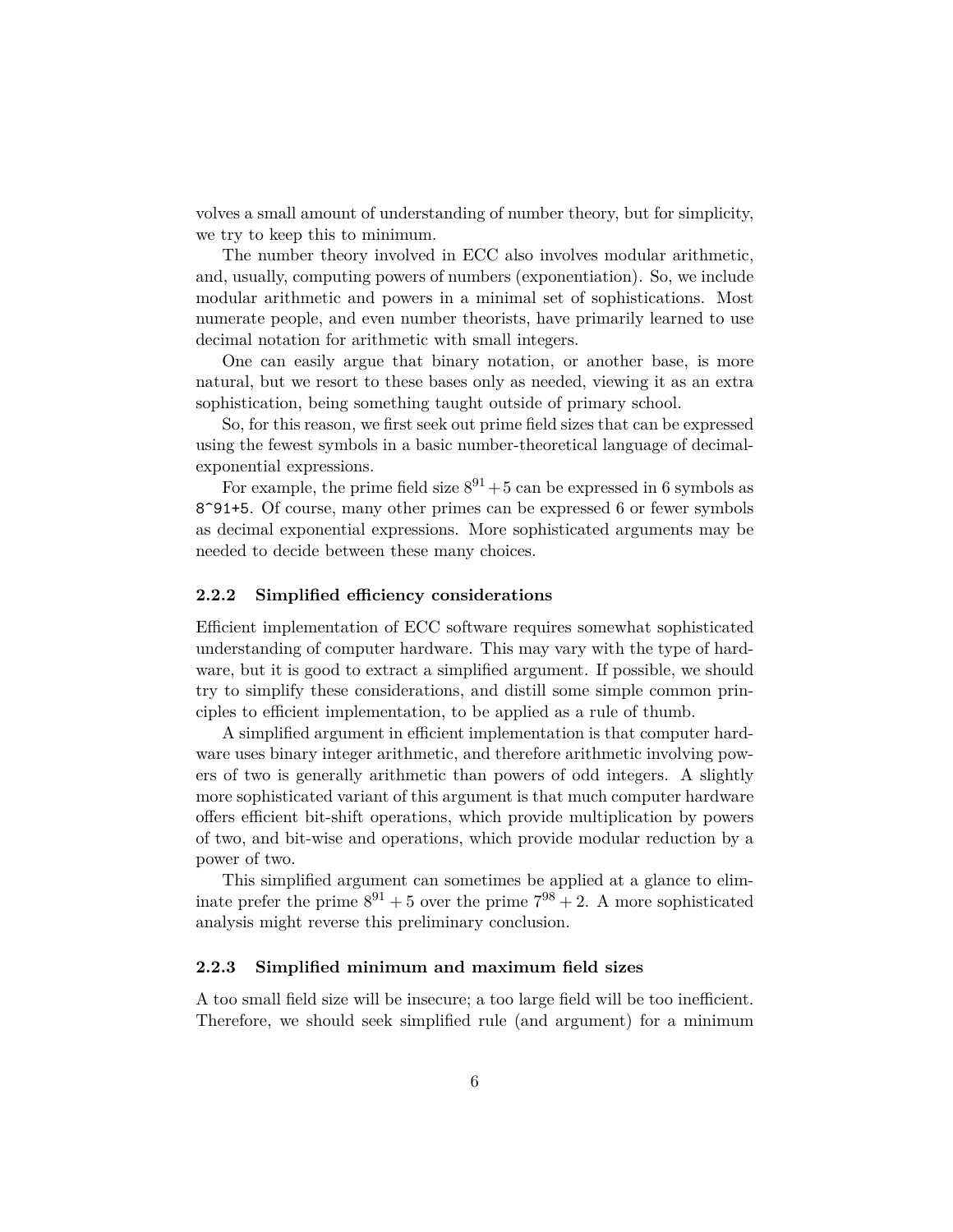and maximum field size.

Under the most basic understanding of ECC, a minimum field size is a security condition, needed to avoid making Pollard rho attack feasible. Accordingly, a simplified strategy places a priority on the rule for a minimum field size, letting the maximum field size have a secondary importance.

**Minimum field size** We first consider some simplified rules for minimum field sizes, to be followed by some simplified justifications of these rules.

- The prime field size is at least  $2^{256}$ .
- The prime field size is at least approximately  $2^{256}$ .
- The prime field size is at least approximately  $2^{224}$ .
- The prime field size is at least  $2^{80}$ .

The second rule is a little vague, but one can hope that the other simplified rules are sufficient to resolve the resulting ambiguity. The second rule allows for curves like Curve25519.

The simplified justifications for these simplified minimum field size rules. These justifications are given simplest first, and roughly the support the corresponding simplified rules above.

- ECC is often used to establish a 128-bit symmetric key, which takes  $2^{128}$  steps to attack by exhaustive search. Pollard rho attacks against ECC is approximated most simply as taking square root of the field size steps. Using an ECC field size smaller  $2^{256}$  would then take fewer than  $2^{128}$  steps to find the symmetric key, decreasing its effective security.
- The size of the ECC steps is usually larger than the size of the steps used to attack the symmetric key. So, ECC can actually tolerate field sizes smaller than  $2^{256}$  without undermining the effective security of the symmetric key. (Furthermore, ECC has a more secure than symmetric-key trade-off between an adversary's success rate and amount of computation.)
- The actual number of steps Pollard rho depends is larger than just a simple square root, by a constant factor.
- Matching the symmetric key sizes, to avoid decreasing security, is irrelevant, if the total amount of adversary computation to attack the ECC remains infeasible. Some sort of computational estimate of how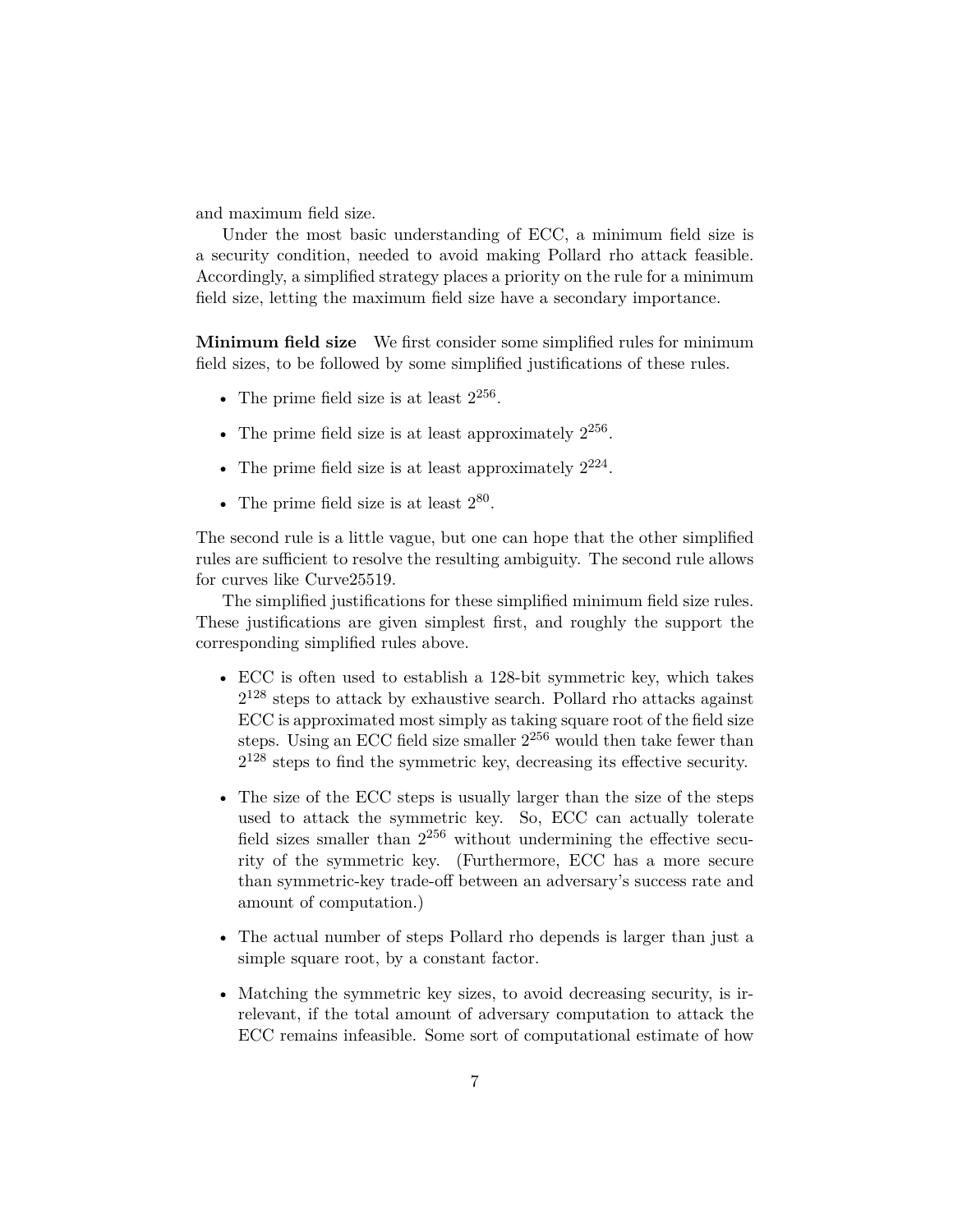large a field an ECC adversary could feasibly attack may be used to establish a minimum field rather than matching the attack cost against the symmetric cipher (which is also infeasible, one hopes).

**Maximum field size** A maximum field size is an efficiency condition. In this report, we take a simplified rule of preferring a more efficient field given a choice between two sufficient secure field sizes, but not imposing any maximum field size. This simplified maximum field size rule has the obvious effect that we will never reject a curve under maximum field size rule.

More sophisticated rules might impose a maximum field size, based on some estimate of minimum efficiency, or perhaps some other reason such as minimum data usage efficiency, or even just as an arbitrary way to converge towards interoperability and ultimately deployment.

For example, the SEC1 standard required primes *p* at the 128-bit security level to belong to the interval  $[2^{255}, 2^{256}]$ , perhaps largely under its stated goal of promoting interoperability. In hindsight, this interval might be too narrow, and too arbitrary.

### **2.3 Formalizing complexity**

A task here is to formally define the set of decimal (or binary, octal or hexadecimal) exponential expressions. This task can be broken into two sub-tasks:

- defining the syntax of expressions (what strings qualify as a decimal exponential expression), and
- defining the semantics of the expressions (how to evaluate the strings as integers).

Given the syntax of expressions, one can count the number of expressions of a given length. Given the semantics, one can further refine this information to study the the distribution of the integers of a given length, and using some heuristic to estimate how many ought to be prime, and so on, and then, finally, enumerating the primes of a given complexity.

#### **2.3.1 Syntax**

We treat the decimal case. For other bases, the analysis is similar.

A decimal exponential expression is a string consisting of the alphabet of 17 characters,

1 2 3 4 5 6 7 8 9 0 ( ) + - \* ^ / (2)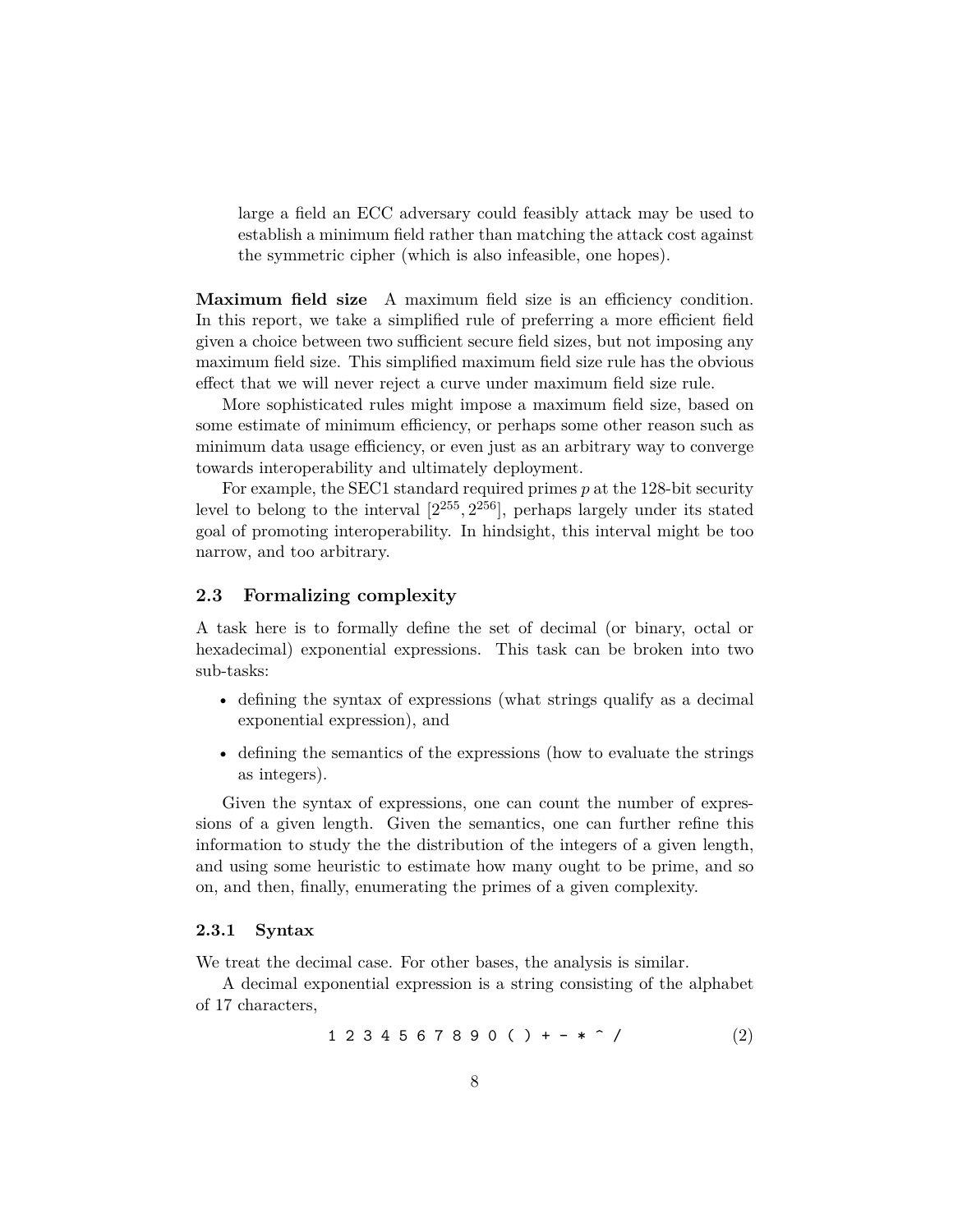and obeying certain syntactical rules defined below. The rules for a valid expression are recursively defined.

The characters fall into three classes. The first 10 are digits, with 0 having a special syntactical role. The next two characters are parentheses, which must be nested and matched as usual and as implied by the following rules. The last five characters are operators.

A numeric expression is consists of digits only, with the first digit nonzero. Numeric expressions are included among valid expression.

A closed expression is either a numeric expression or a valid expression that is enclosed in parenthesized.

A string is valid expression if and only if it is the concatenation of an odd number of sub-strings where the odd-order sub-strings (first, third, fifth, . . . ) are closed expressions and the even-order sub-strings (second, fourth, . . . ) are just operators, a single-character each.

One can use generating series to count numeric, closed, and valid expressions of a given length:

$$
N(x) = 9x + 90x^{2} + 900x^{3} + \dots
$$
 (3)

$$
C(x) = N(x) + x^2 V(x)
$$
\n<sup>(4)</sup>

$$
V(x) = C(x)(1 - 5xC(x))^{-1}
$$
\n(5)

Using this system of equations to calculate lower-degree terms seem to yield:

$$
V(x) = 9x + 90x^{2} + 1314x^{3} + 17190x^{4} + 231849x^{5} + 3100140x^{6} + \dots
$$
 (6)

with possibly 41572305 (over forty million) valid DEC-7 expressions.

Taking the base-2 logarithm of the coefficients of the series *V* provides a calibrate idea of how much Shannon entropy is encoded into a decimal expression. This may also allow calibration between decimal exponential complexity and the complexity to other bases.

Typical mathematical notation allows one to optionally omit the operator for multiplication when clear from context. Such omission slightly complicates the syntax, and increase the number expressions of a given length.

An even richer class of expressions (and numbers) can be obtained by allowing the right unary operator ! to mean a factorial. One might also consider other standard math functions.

To aid in our analysis it is help to have a notion of the shape of a decimal exponential expression. The shape is obtained by replacing each digit by # and each operator by ?. Proofs about the decimal exponential can then be divide into cases by shape.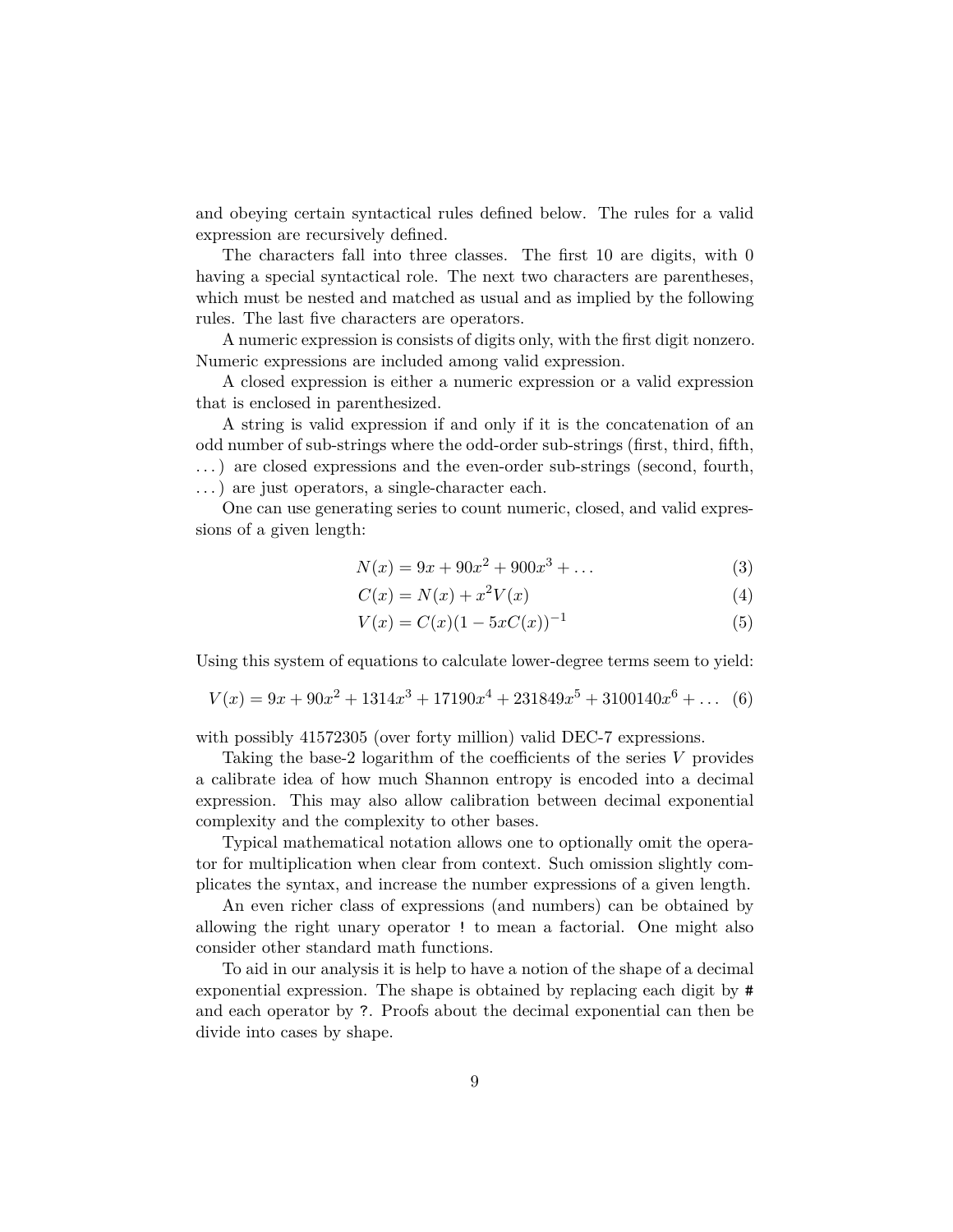Table [1](#page-9-0) lists all 13 possible shapes of DEC-6 numbers. In the second column of 8 shapes uses parentheses trivially, which will evaluate to DEC-4 of DEC-2 numbers. The top five elements of the first column use one or less operations, which will likely give a composite or a too small number.

| #####  | (####)       |
|--------|--------------|
| ####7# | (##)?#       |
| ###?## | $(\#)$ ?##   |
| ##7### | ##?(#)       |
| #?#### | $#?$ $( ##)$ |
| ##?#?# | (##?#)       |
| #7##7# | (#?##)       |
| #7#7## | ((##))       |

<span id="page-9-0"></span>Table 1: The sixteen shapes of DEC-6 numbers

Using the generating series approach above suggests that the number of shapes of DEC-1 to DEC-7 number are 1, 1, 3, 4, 10, 16, 37.

### **2.3.2 Semantics**

The evaluation of some valid expressions (as defined above) is quite unambiguous, while for others it is a little unclear. To fully formalize the system, one must resolve this lack of clarity. Ideally, one can either dictate a unique way to evaluate each expression into an integer (or a rational number, or a complex number), or else concede the expressions have multiple interpretations. Here are some issues:

- How to decide an order of evaluation between two or more top-level operations:
	- **–** Which operators have precedence over others?
	- **–** How to similar adjacent operators associate?
- How to handle division?
	- **–** Require exact division (with errors returned otherwise)?
		- ∗ Allow fractions to appear temporarily?
		- ∗ Allow irrational and imaginary numbers to appear temporarily?
	- **–** Allow rounded division?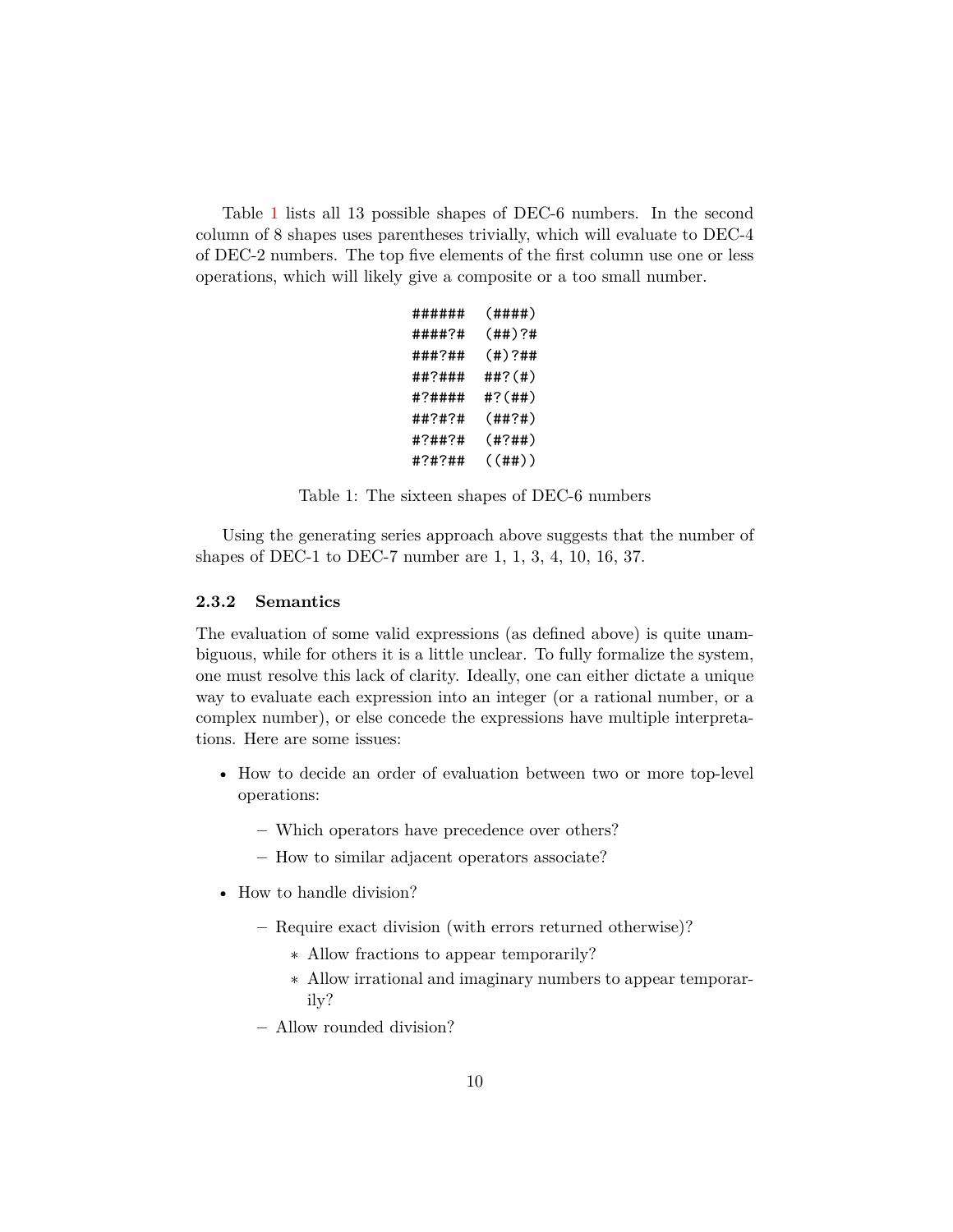- ∗ Towards zero?
- ∗ Towards negative infinity?

For example, Table [2](#page-10-0) lists some rules for evaluating an alternating sequence of operands and operators. Consecutive ^ operators are to be evaluated first, from right to left. Replace the resulting sub-expressions by the values (now quite large, generally), resulting in a partially evaluated expression with any ^ operators. Next look for group of consecutive operators consisting of the operators \* and / only. In each sub-expression evaluate the operators from left to right.

|       | Operators Associativity |
|-------|-------------------------|
|       | right                   |
| $*$ / | left                    |
| +     | left                    |

<span id="page-10-0"></span>Table 2: Order of precedence and associativity

Many of the semantic questions above only apply to longer expressions, so it is quite possible to reason about DEC-6 primes without answering all of the questions exactly.

For simplicity, we will assume that the / operator requires exact division, and inexact division is invalidates the expression. Similarly, a negative result in the - also invalidates the expression (which helps to avoid raises an integers to an negative power).

For example, regardless of these semantic detail, a heuristic analysis, suggests that only the operator  $\hat{\ }$  helps to make expressions much larger than numeric expression of similar length. Consequently, although they are very many valid expressions, many will be too small to be use for elliptic curve cryptography. Only those with at least one occurrence of the operator ^ will be interesting. For primes, one also needs a + or -, since products of perfect powers are not generally prime. (Ignoring rounded division, here.)

Note that straight line programs (SLP) are another way to measure integer complexity, and do not use exponentiation. Instead, a SLP can record intermediate variables and multiply them without re-copying them. In this way, an SLP can be also shorter than a numeric expression.

At least for short expressions, such as six or seven symbols, these considerations are very limiting on the expressions. For longer expressions, which are most relevant in the binary setting, useful expression can be more complicated.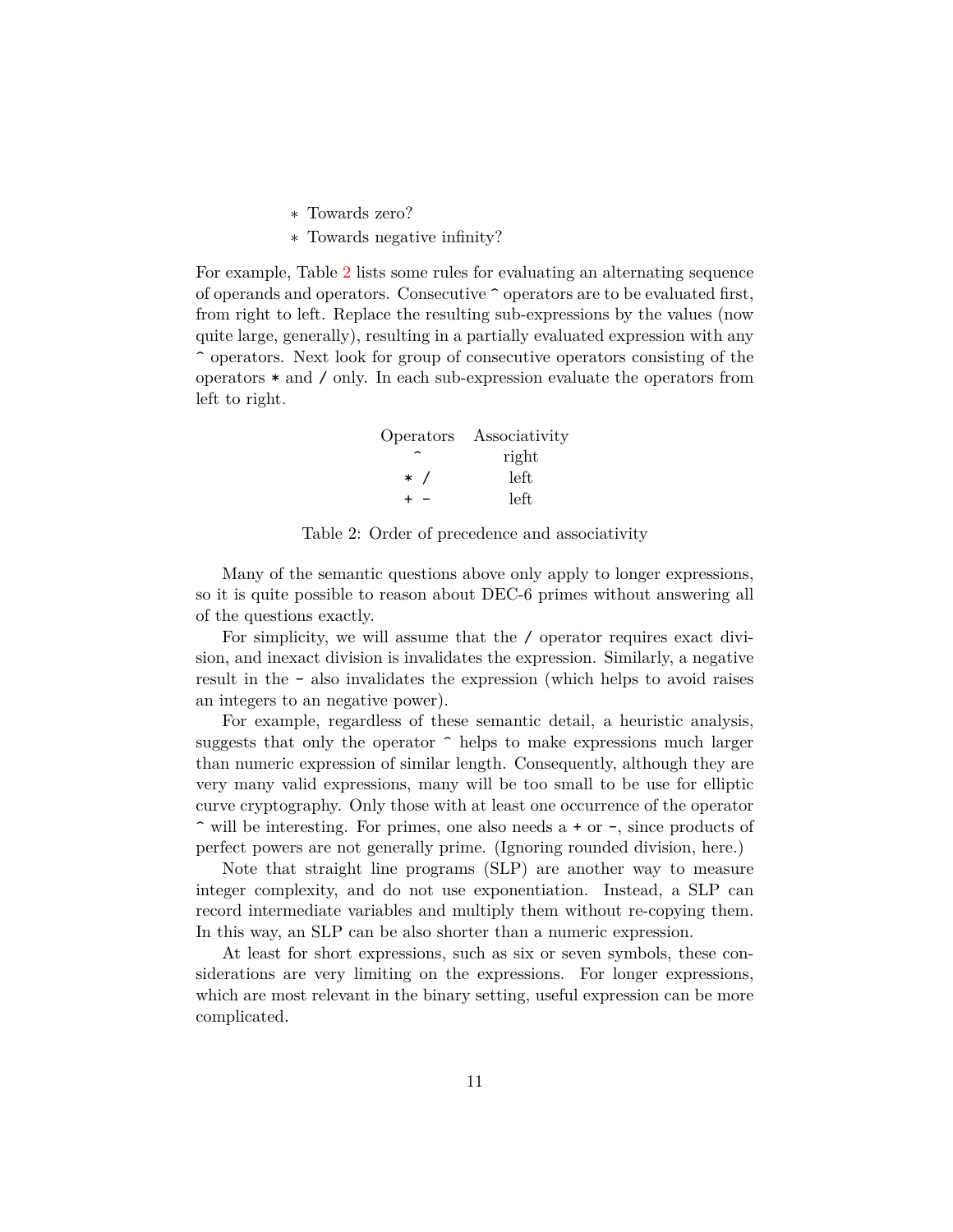Once one develops an idea of how many expressions yield integers in the target range, one can next try to estimate how many of these are prime. Then one can evaluate the expressions and test them for primality.

The number of primes in the target range gives a somewhat normalized measure of uniqueness, that is somewhat less arbitrary than the number of symbols. (The number of symbols varies between the base.)

### **Lemma 1.** *All DEC-1 to DEC-6 primes of size at least* 2 <sup>80</sup> *have a decimal exponential expression of shape* #^##?#*.*

*Proof.* First we can eliminate parentheses from the shape. Parentheses can be removed if they surround no operators, meaning a numeric expression (digits only). Otherwise parentheses surround at least one operator, which has at least two operands. So, a parenthetic sub-expression requires at least five symbols (the two parentheses, the operator and the two operands). For DEC-6 or less expressions, this leaves only one more symbol, which violates the syntax, since one symbol is not enough to hold an operator and operator. (If we allow elided multiplication operators, then we see the value must be composite.)

Expressions without parenthesis have a shape consisting of # and ? symbols with no two of the latter adjacent. One can easily check that the number of such shapes of a given length is a Fibonacci number.

The largest DEC-6 or less expression with no operators is 999999, which is less than  $2^{20} < 2^{80}$ .

An expression with only one operator cannot be prime if the operator is  $\hat{ }$  or  $*$  unless one of the operands is one and the other a prime with an expression of shorter length. If the single operator is  $+$  or  $-$  or  $\prime$ , then it is not too hard to verify that the largest DEC-6 expression if 9999+9, which is less than  $2^{14} < 2^{80}$ .

The only remaining expression have two operators, because three operators require four operands and hence seven or more symbols.

By the earlier reasoning, we do not expect both operators to be in the set of  $*$  and  $\hat{\ }$ , because that would result in a composite number, or equal prime expression of shorter length.

If neither of the operators is  $\hat{\ }$  then the largest possible expression seems to be 99\*9\*9, which is too small again.

So one of the operators is  $\hat{\ }$  and the other one of  $+$  or  $-\text{ or }$  /.

If the second operator is  $\hat{\ }$  the expression will be too small, or the first operator will be + and the expression can be re-arranged by commutativity.

If the remaining expression have form  $\#^* \#^* \#$ , the largest possible expression seems to 99 $\degree$ 9+9 which is less than  $128^9 + 128^9 = 2^{64} < 2^{80}$ .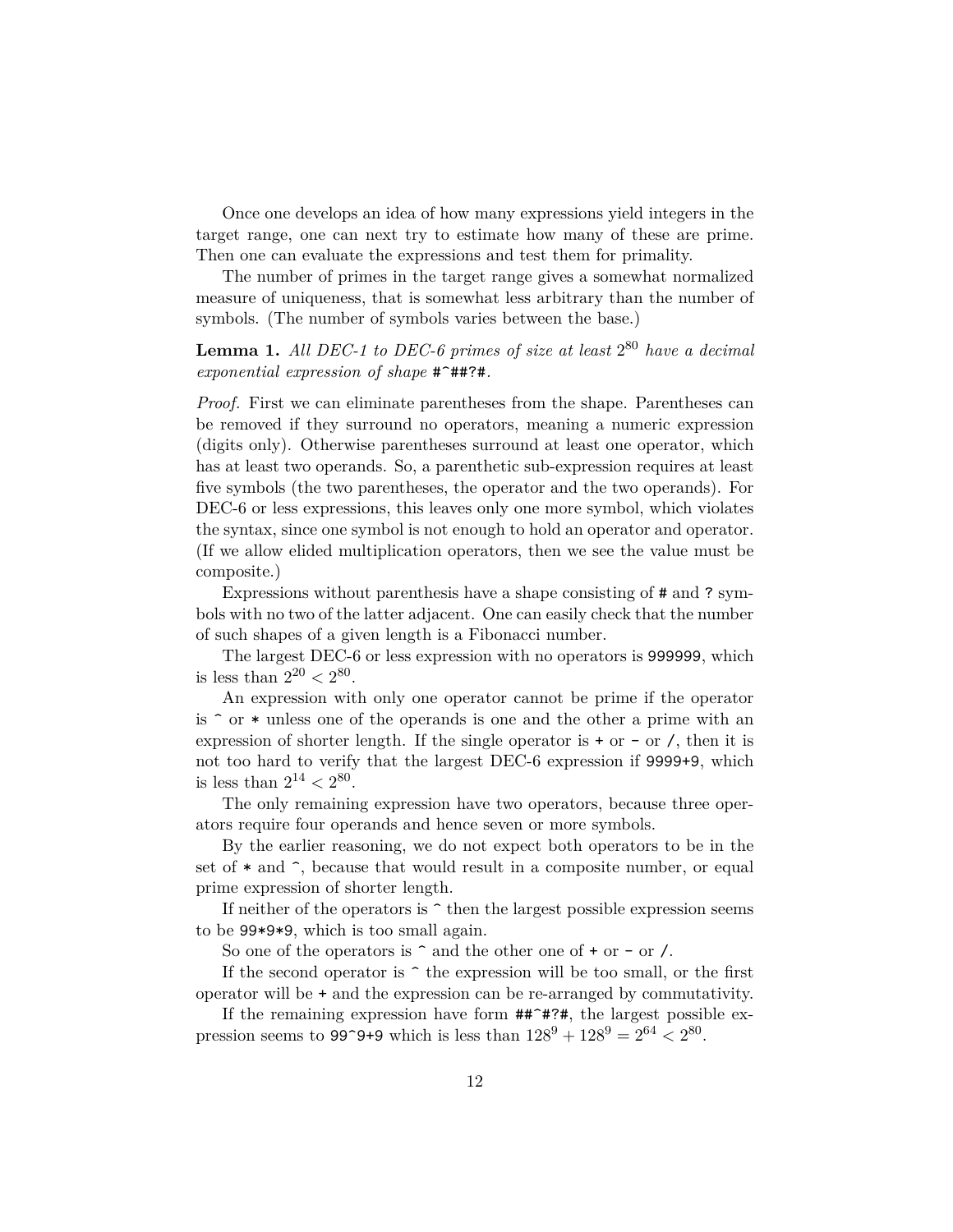The leaves only expression of the form #^##?#.

Continuing the proof slightly: if we still insist on exact division, then the second operator must be  $+$  or  $-$ , otherwise the result would be composite. If we allow division with rounding, then the primes that result (if any) have no known efficiency advantages, so should be preliminarily rejected.

### **2.3.3 DEC-5 field sizes**

The largest DEC-5 (or less) prime that I could find was  $6^9 - 7$ , which is too small (as expected by the previous lemma).

Some suitably large composite finite field sizes are DEC-5 or less numbers. For example, 2 <sup>283</sup>. But these all seem to be low-characteristic finite fields, which is both a security risk, due to improved index calculus attacks, and an efficiency defect, due hardware support of integer multiplication.

### **2.4 Some DEC 6 primes**

Because no suitable DEC5 or less primes were found, our simplified rules indicate to next look for suitable DEC6 primes.

The following six DEC-6 primes are at least approximately  $2^{256}$ , which is our second simplified rule for minimum field size.

$$
6^{98} - 7 \quad (\approx 2^{253.3}) \tag{7}
$$

$$
8^{91} + 5 \quad (\approx 2^{273.0}) \tag{8}
$$

$$
7^{98} - 2 \quad (\approx 2^{275.1}) \tag{9}
$$

$$
9^{87} + 4 \quad (\approx 2^{275.8}) \tag{10}
$$

$$
8^{95} - 9 \quad (\approx 2^{285.0}) \tag{11}
$$

$$
9^{99} + 4 \quad (\approx 2^{313.8}) \tag{12}
$$

These are all probable primes. As expected, these all have the shape #^##?#. I did not find other sufficiently large primes, though I did not do a full exhaustive search, or a proof.

Note that (non-thorough) searches for DEC-6 numbers allowing rounded division did not yield primes in this range.

### **2.4.1 Rejecting four of the six field sizes**

The two of the six primes with base  $b = 8$  are probably most efficient, under our simplified efficiency rule of being close to a power of two. The other four primes are quite far from a power of two.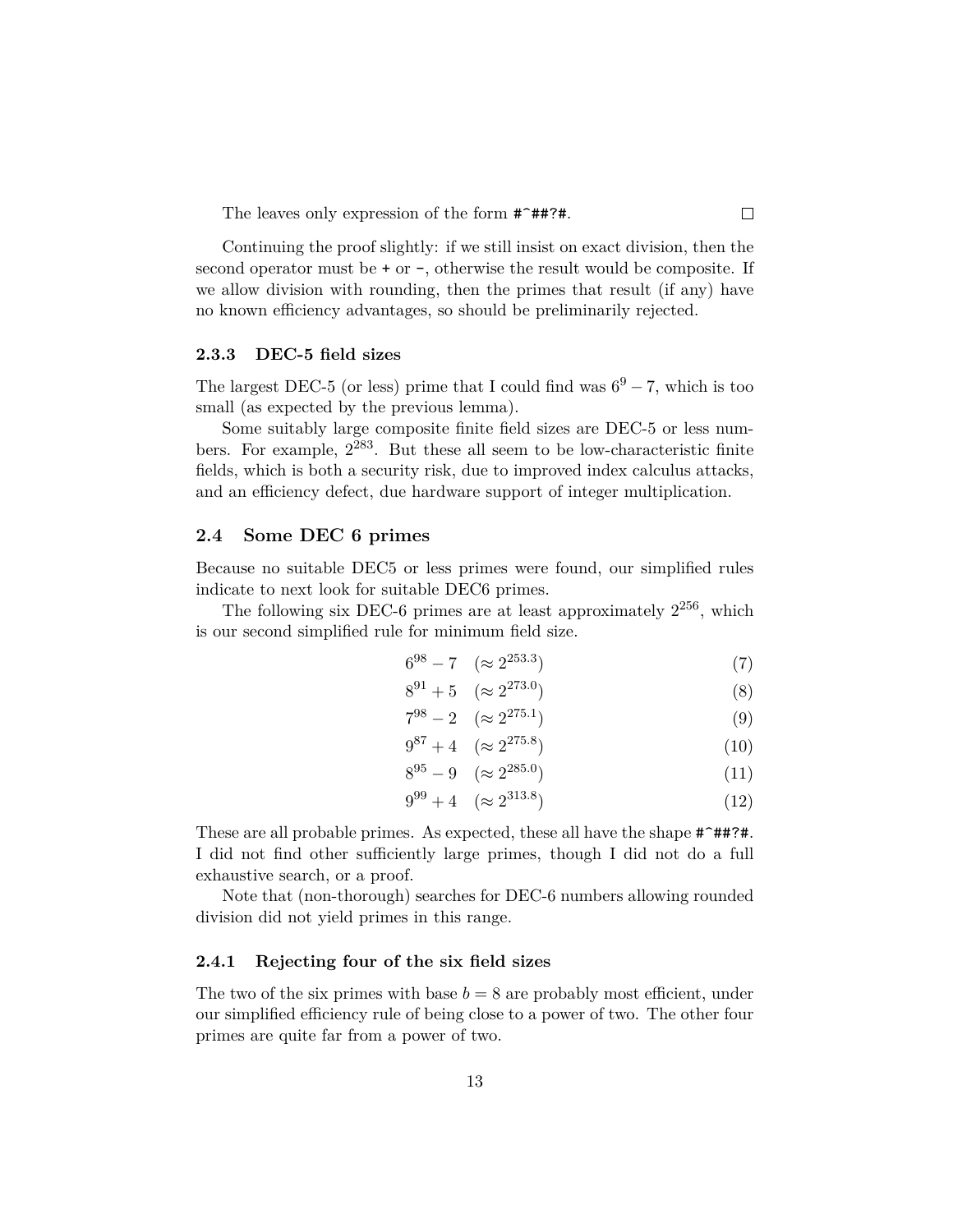Perhaps sophisticated arguments can salvage the other primes, but preliminarily they should be rejected, at least until such sophisticated arguments arise.

**A theoretical argument to focus on base 4 and 8** More generally, when considering primes of the form  $b^m + d$ , for small  $b, d, m$ , one does not expect the prime to very close to a power of two unless, *b* is also a power of two, due to the famous abc conjecture in number theory. The conjecture generalized Fermat's last theorem, and predicts, among many other things, that perfect powers cannot be too close.

Assuming this conjecture, it would be extremely surprising to find  $b^m$  +  $d = 2^n + t$  for small numbers  $b, m, d, n, t$ . Of course, resorting to this conjecture is highly sophisticated, so it cannot form part of the simplicity argument. Rather, it is merely an aid to those searching for simple primes close to a power of two.

### **2.4.2 Ways to verify the search results**

The user may want to independently verify the claim that  $8^{91} + 5$  and  $8^{95} - 9$ are the only DEC-6 primes larger than  $2^{256}$  of the efficient form  $8^m + d$ . In particular, the user wants to be sure that no primes have been falsely excluded, and further test these two numbers are actually prime.

Fortunately, tests for compositeness, with proofs, and probabilistic primality tests are quite easy. For example, the J programming language snippet

$$
(\text{#} \sim 1 \text{ p}: (\{\cdot + 8x^{\hat{}}\}, \{\cdot\} \text{ m}) > \text{, } \{\text{(85 + i . 15)}; i : 9 \tag{13}\}
$$

will report only these two probable primes among  $8^m + d$  with  $85 \le m \le 99$ and  $-9 \leq d \leq 9$ . A user might also try to use NTL or Sage, or some other software that has primality testing.

**Formulaic composites** For the excluded composites, a user can also try to identify small or structured prime factors, just to be extra sure. Clearly two divides  $8^m + d$  for even *d*. One can see immediately that  $8^m - 1$  is divisible by 7 and  $8^m + 1 = (2^m + 1)(4^m - 2^m + 1)$  is divisible by  $2^m + 1$ . Therefore, when seeking primes, one can restrict to  $d = \pm 3, \pm 5, \pm 7, \pm 9$ , leaving eight possible values for *d*. Taking  $85 \le m \le 99$ , since  $8^{85} = 2^{255}$ , leaves fifteen possible values for *m*. The leaves  $8 \times 15 = 120$  candidates  $8^m + d$ .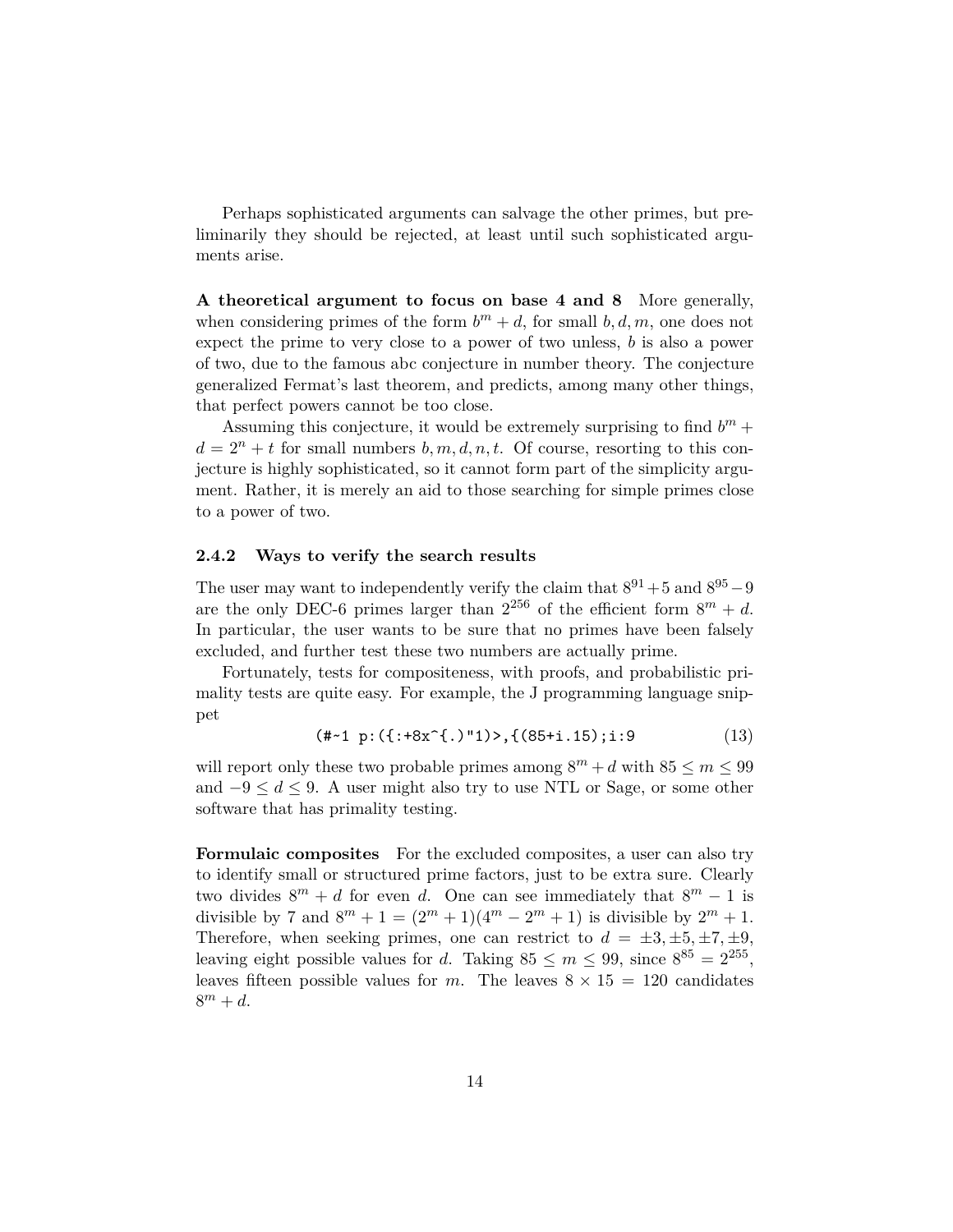**Heuristic expectations** The famous prime number theorem, suggests a heuristic that the expected number of primes out of these 120 candidates is about  $120/\log(2^{256}) \approx 0.7$ . The fact that two probable primes were found is slightly more than this heuristic prediction, but is within the range of plausibility.

**Small integer factors** Using the first small ten small primes (up to 29), eliminates 69 of these numbers. This would be a feasible, but tedious, handverifiable calculation. If one wants to find small factors without using a big integer software, one can eliminate quite a few more numbers. For example, 105 candidates have a factor less than  $10^5$  and 109 of the candidates have a factor less than  $10<sup>7</sup>$ .

**Composite witnesses** It seems that for all the candidates  $n = 8^m + d$ , other than the two probable primes,  $8^{91} + 5$  and  $8^{95} - 9$ , it holds that  $2^{n-1} \neq 1$  mod *n*, proving that each such *n* is composite. This calculation requires 120 modular exponentations modulo 300-bit or less integers.

#### **2.4.3 Tiebreakers between the best DEC-6 primes**

Our the simplified rules have now reduced the decision down to just field sizes for ECC. Unfortunately, our simplified rules do not provide a way to choose between. Consequently, we must extend our rules, becoming a little more sophisticated, but still trying to be as simple as possible.

**Complexity in other bases** In binary and octal, instead of decimal, the complexity of  $8^{91} - 9$  seems to be one greater than that of  $8^{91} + 5$ , mainly due to 9 requiring more symbols than 5 (in binary and octal).

This argument is sophisticated in that it invokes other bases, and like decimal exponential complexity is still only heuristic. It seems unfair to resolve a heuristic with another heuristic. Rather, heuristic seem better as a simplified way to resolve gaps in the simplified arguments.

**Field speed** Both field's elements can be represented in five 64-bit integers. This gives a simplified argument suggests that the fields should have similar speeds in software.

If one follows the conventional practices of using a curve of size close to the field size, with a low co-factor, then using field  $8^{91} + 5$  should be slightly faster, because the scalar multipliers will be smaller integers.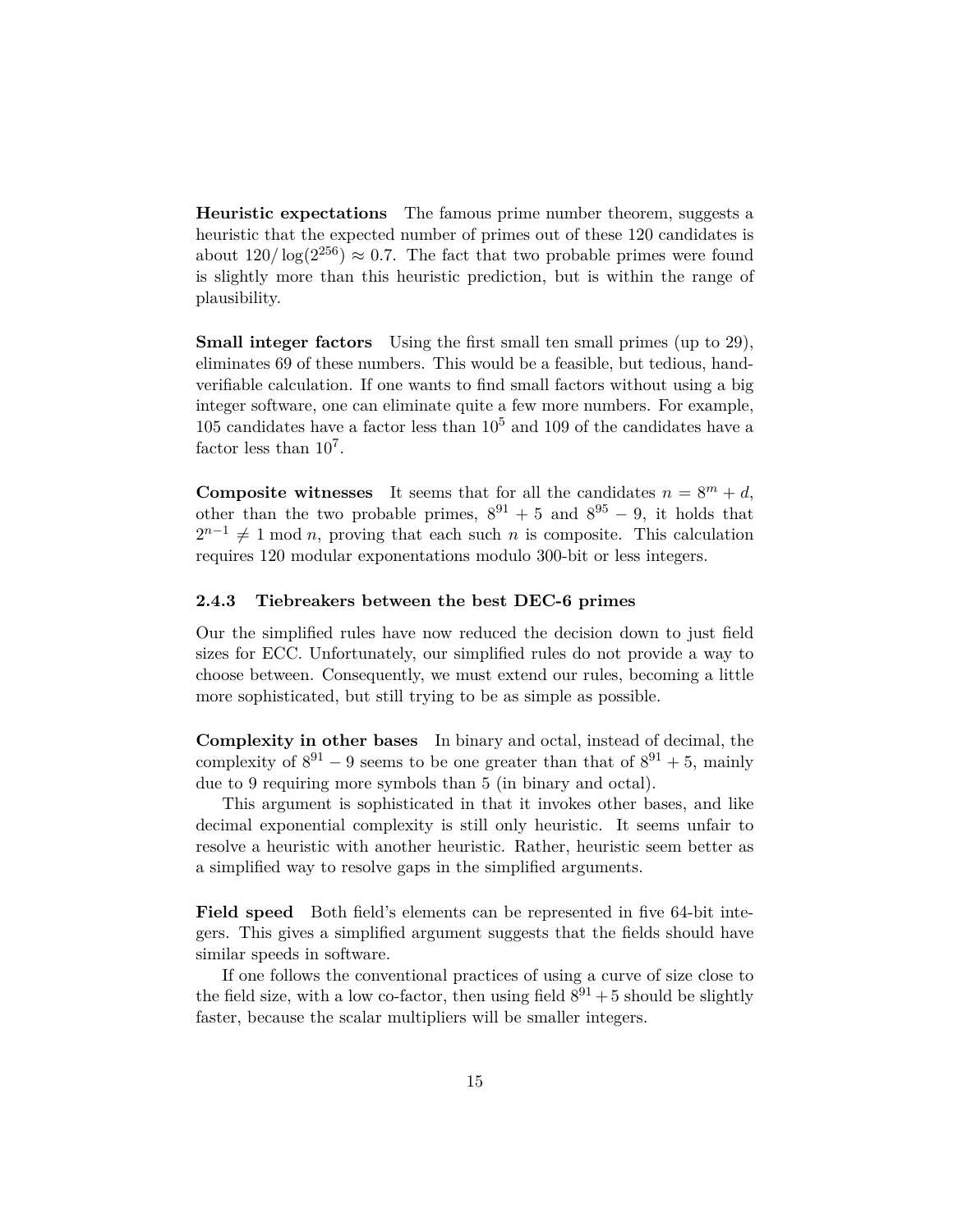If we accept that principle that a minimum field size of  $2^{256}$ , is adequate for security, then the better speed of  $8^{91} + 5$  makes it preferable.

The prime  $8^{95} - 9$  is just below a power of two, meaning that Fermat inversion is not as optimal as for  $8^{91} + 5$ , which is just above a power of a prime. Perhaps  $8^{95} - 9$  does have a Fermat inversion algorithm nearly as efficient as  $8^{91} + 5$ , but I expect it to be somewhat more complicated.

**Pollard rho** The prime  $8^{95} - 9$  is larger than  $8^{91} + 5$ , so potentially provides a greater security against Pollard rho.

However, if one wants a more secure Pollard rho as a security precaution, then one might also wish to re-consider one's other security precautions. For example, one might put a greater priority on having a larger field size, so might extend one's search to DEC-7 primes.

**Implement-ability** In a five-limb implementation,  $8^{95}$  − 9 requires larger limb values, so it might need more work to avoid overflow of the 64-bit words. In other words, it might suffer from greater overflow pressure. Future implementations should resolve this issue more clearly.

#### **2.4.4 Smaller DEC-6 primes**

Upon decreasing the minimum field size, the number of available DEC-6 primes increases. Seven remaining DEC-6 primes with base 4 or 8 which are at least  $2^{160}$  are:

$$
4^{80} + 7, \qquad 4^{83} - 5, \qquad 4^{87} - 3, \qquad 4^{87} + 7 \tag{14}
$$

$$
8^{68} + 7, \qquad 8^{71} + 3, \qquad 8^{81} - 9. \tag{15}
$$

Only the last of these seven primes,  $8^{81} - 9$ , also exceeds approximately  $2^{224}$ , thereby complying with our third simplified rule.

The prime  $8^{81} - 9$  could likely be implement in four limbs of 64-bit integers, so it is not unreasonable to hope it can be faster than  $8^{91} + 5$ , which requires five limbs. On the other hand, its limb sizes may be around  $2^{61}$ , which is closer to overflowing. The extra reduction steps needed to prevent overflow might outweigh the gain from using fewer limbs.

### **2.5 Select DEC-7 primes**

If DEC-6 primes are unsuitable, perhaps because they are: too small to resist Pollard rho to sufficiently degree of precaution, or else too inefficient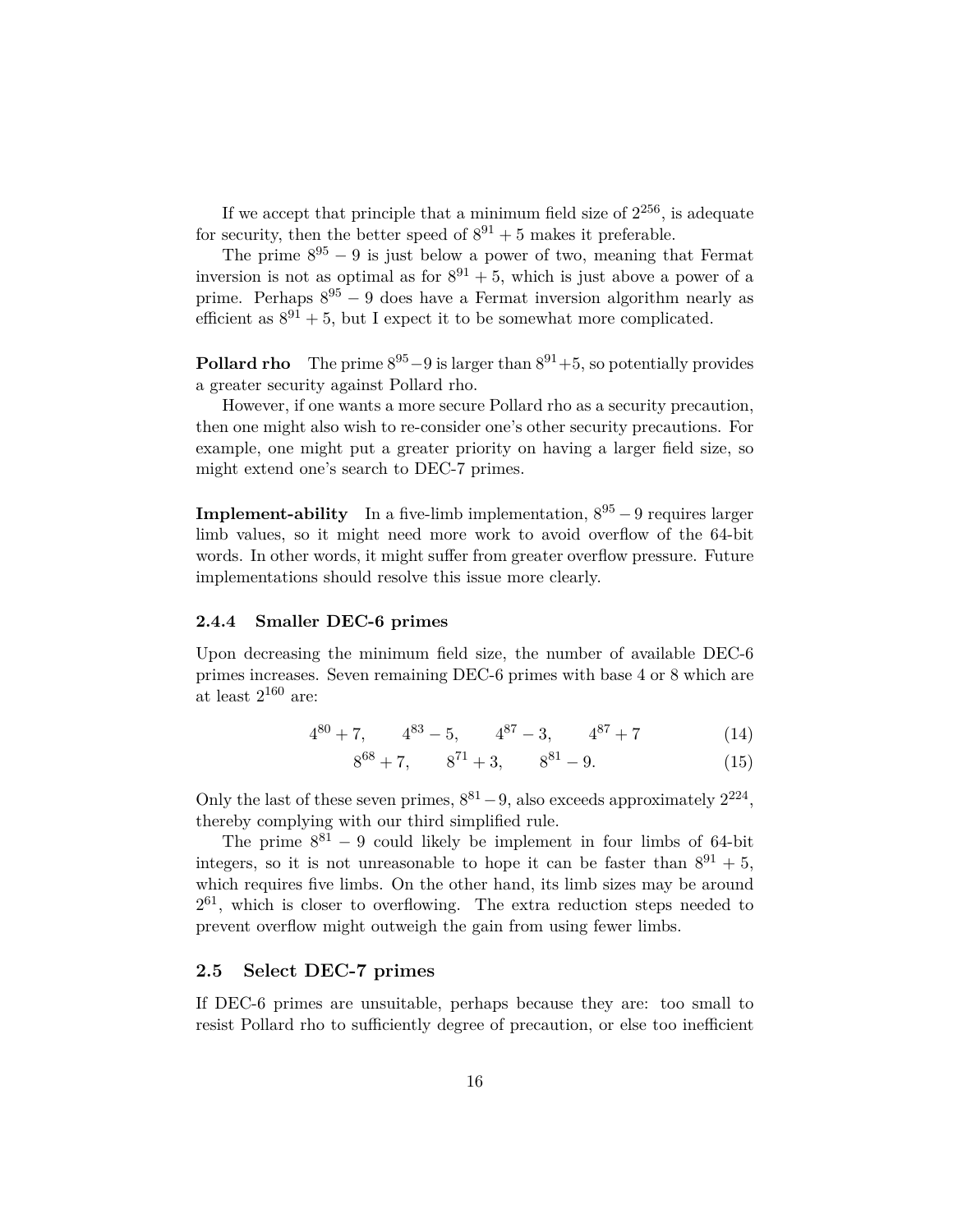(compared to alternatives of similar size), or else too difficult to implement correctly, then, under our simplified argument for choosing field sizes, we should next look for a DEC-7 prime.

As one might expect, DEC-7 primes are considerably more plentiful than DEC-6 primes. Using DEC-7 primes gives one far more options. It seems that decimal exponential complexity exhausts its utility as a simplified heuristic for ECC field sizes once we get to DEC-7 primes.

#### **2.5.1 Alternative bases for exponential complexity**

Instead of giving up, one can try to extend the simplified heuristic of exponential complexity by leaving decimal turning to other bases. The natural choices are base 2 (binary), 16 (hexadecimal), or 8 (octal). These bases are those used most often in computer software development. Larger bases such as, 32, 60, 64, 256 and  $2^{32}$  might even be worth looking at.

Some interesting DEC-7 primes have been proposed for ECC: including  $2^{521} - 1$ ,  $2^{255} - 19 = 8^{85} - 19$  and  $2^{336} - 3$ . Most of these have some efficiency advantages (relative to their size), and perhaps also security in the sense of implementation-fault resistance.

One can then ask how the alternative-base exponential complexity heuristics fare compared to these more sophisticated recommendations. Perhaps future work can carry out such a comparison.

A few interesting primes are highlighted in Table [3.](#page-17-0) The expressions in the table are not proven to be minimal. In particular, the binary expression are longest, and seem to have most potential for shortening.

The rather large prime  $2^{3^6}-9$  $2^{3^6}-9$  $2^{3^6}-9$  was added to Table 3 because it has quite a low binary exponential complexity (BEC) of 14 symbols, mainly due to the low binary exponential complexity of the exponent 729. I am not aware of low complexity of this exponent contributing to either security or efficiency. So, this prime  $2^{729} - 9$ , may serve to illustrate that the binary exponential complexity is not a good heuristic for ECC.

#### **2.5.2 The "competitive" pseudo-Mersenne primes**

Bernstein and his co-authors  $[BCC^+14]$  $[BCC^+14]$  wrote:

For pseudo-Mersenne primes larger than  $2^{224}$  the only possibly competitive ones are:  $2^{226} - 5$ ;  $2^{228} + 3$ ;  $2^{233} - 3$ ;  $2^{235} - 15$ ;  $2^{243} - 9$ ;  $2^{251} - 9$ ;  $2^{255} - 19$ ;  $2^{263} + 9$ ;  $2^{266} - 3$ ;  $2^{273} + 5$ ;  $2^{285} - 9$ ;  $2^{291} - 19$ ;  $2^{292} + 13$ ;  $2^{295} + 9$ ;  $2^{301} + 27$ ;  $2^{308} + 27$ ;  $2^{310} + 15$ ;  $2^{317} + 9$ ;  $2^{319} + 9$ ;  $2^{320} + 27$ ;  $2^{321} - 9$ ;  $2^{327} + 9$ ;  $2^{328} + 15$ ;  $2^{336} - 3$ ;  $2^{341} + 5$ ;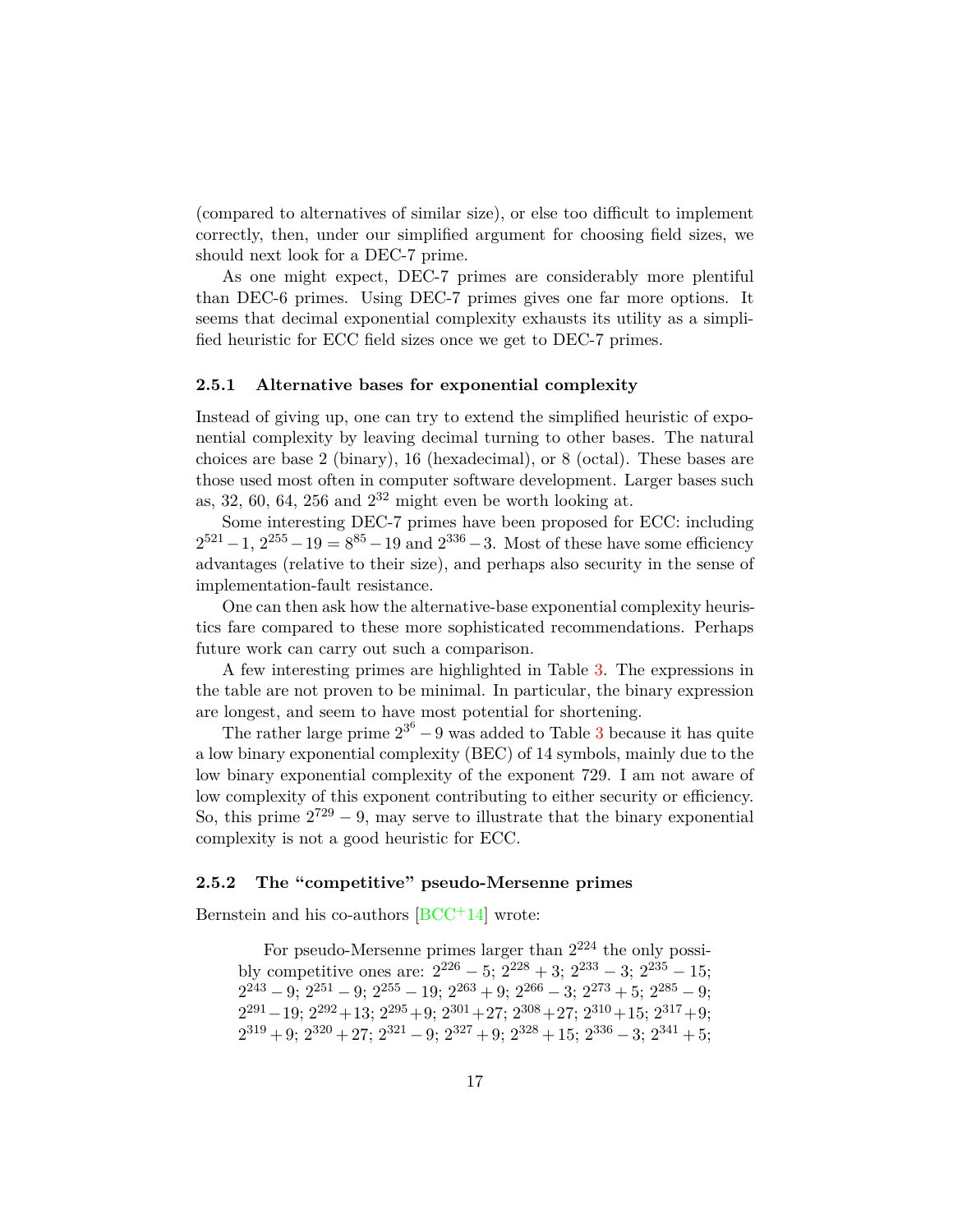| Bit-security | Decimal               | Binary                           | Hexadecimal            | Octal                    |
|--------------|-----------------------|----------------------------------|------------------------|--------------------------|
| 243          | $8^{\circ}81 - 9$     | $10^{\circ}11^{\circ}101 - 1001$ | $8^{\circ}51 - 9$      | $2^{\sim}3^{\sim}5 - 11$ |
|              | 6                     | 14                               | 6                      | 8                        |
| 255          | $8^{\circ}85 - 19$    | 10^11111111-10011                | $2$ <sup>-</sup> FF-13 | $2^{\sim}377 - 23$       |
|              |                       | 17                               |                        | 8                        |
| 273          | $8^{\degree}91+5$     | 1000^1011011+101                 | $8^{\circ}5B + 5$      | $2^{\text{-}}421+5$      |
|              | 6                     | 16                               | 6                      |                          |
| 285          | $8^{\circ}95 - 9$     | 1000^1011111+1001                | $8 - 5F - 9$           | $2^{\text{-}}435 - 11$   |
|              | 6                     | 17                               | 6                      | 8                        |
| 336          | $2^{\degree}336-3$    | 1000^1110000-11                  | $8^{\circ}70 - 3$      | $2^{\sim}520-3$          |
|              |                       | 15                               | 6                      |                          |
| 521          | $2^{\text{-}}521 - 1$ | 10^1000001001-1                  | $2^{\sim}209-1$        | $2^{\text{-}}1011 - 1$   |
|              |                       | 15                               | 7                      | 8                        |
| 729          | $2^{\sim}729-9$       | 10^11^110-1001                   | $8 - F3 - 9$           | $2^{\sim}3^{\sim}6 - 11$ |
|              |                       | 14                               | 6                      | 8                        |

Table 3: Some primes with some of their shorter exponential expressions

<span id="page-17-0"></span> $2^{342} + 15$ ;  $2^{359} + 23$ ;  $2^{369} - 25$ ;  $2^{379} - 19$ ;  $2^{390} + 3$ ;  $2^{395} + 29$ ;  $2^{401} - 31$ ;  $2^{409} + 29$ ;  $2^{414} - 17$ ;  $2^{438} + 25$ ;  $2^{444} - 17$ ;  $2^{452} - 3$ ;  $2^{456} + 21$ ;  $2^{465} + 29$ ;  $2^{468} - 17$ ;  $2^{488} - 17$ ;  $2^{489} - 21$ ;  $2^{492} + 21$ ;  $2^{495} - 31$ ;  $2^{508} + 15$ ;  $2^{521} - 1$ .

The justification for their list presumably includes some argument more sophisticated than just decimal-exponential complexity. For example, all the primes above are within distance 31 to a power of two, while one expects to many primes of similar decimal-exponential complexity not meeting this condition.

Peering at their list through the lens of decimal exponential complexity, one sees that each prime is specified in decimal exponential notation with an expression of complexity of 7 or 8. However, in each case, the base is fixed to 2, whereas some of the complexity-8 expressions can be re-expressed as complexity 7 by changing the base from 2 to 8, but only if the exponent of two is below 300. Furthermore, some primes in their list can be represent with decimal exponential complexity of 6, which are the three primes discussed earlier in this report:  $8^{81} - 9$ ,  $8^{91} + 5$  and  $8^{95} - 9$ , which are written as  $2^{243} - 9$ ,  $2^{273} + 5$  and  $2^{285} - 9$  in their list.

The DEC-7 primes in their list appear to be:  $2^{226} - 5$ ;  $2^{228} + 3$ ;  $2^{233} - 3$ ;  $2^{251} - 9$ ;  $8^{85} - 19$ ;  $2^{263} + 9$ ;  $2^{266} - 3$ ;  $8^{97} - 19$ ;  $2^{295} + 9$ ;  $2^{317} + 9$ ;  $2^{319} + 9$ ;  $2^{321} - 9$ ;  $2^{327} + 9$ ;  $2^{336} - 3$ ;  $2^{341} + 5$ ;  $2^{390} + 3$ ;  $2^{452} - 3$ ;  $2^{521} - 1$ . This list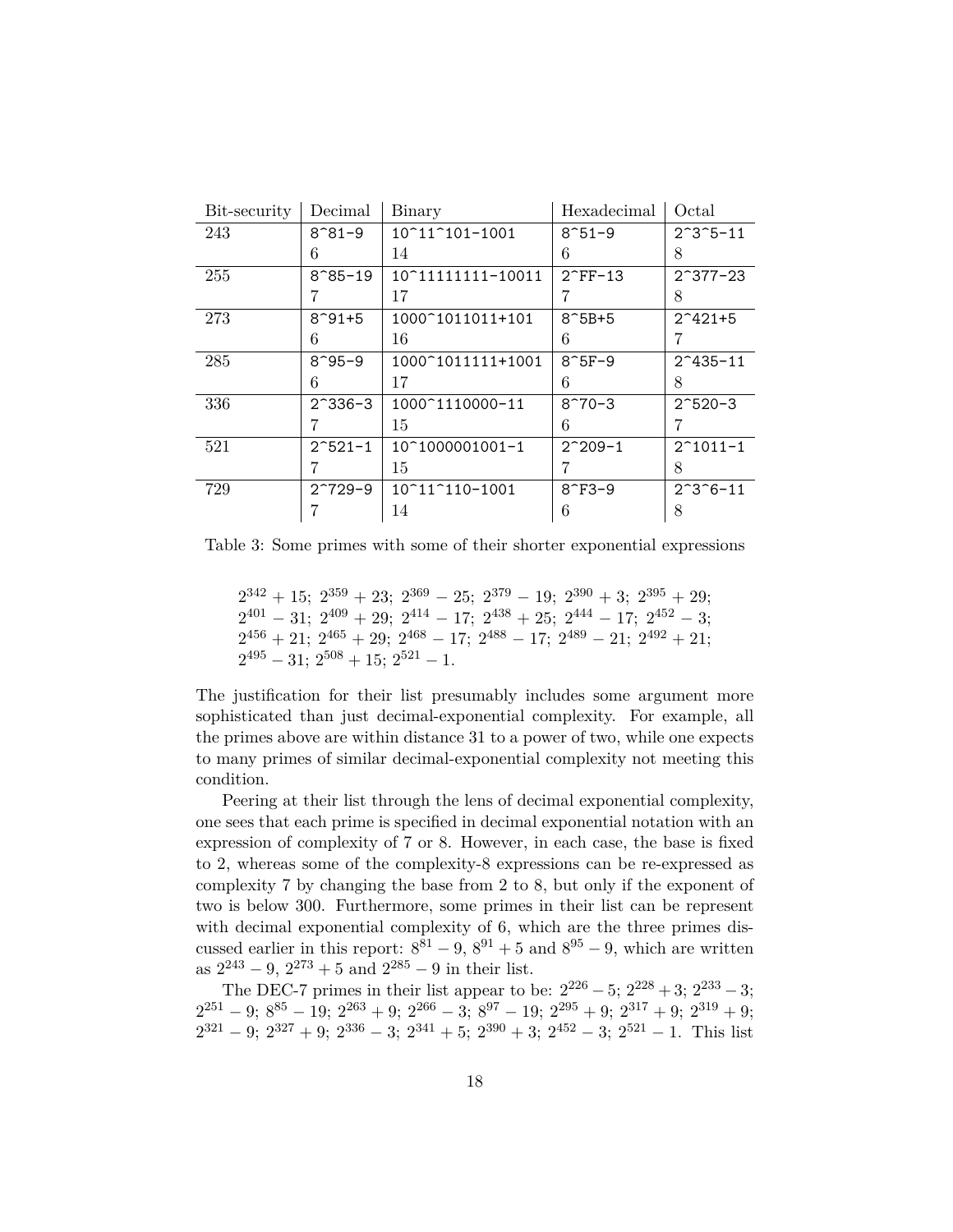includes the  $2^{255} - 19$  and  $2^{291} - 19$ .

The DEC-8 primes in their list seem to be:  $2^{235} - 15$ ;  $2^{292} + 13$ ;  $2^{301} + 27$ ;  $2^{308} + 27$ ;  $2^{310} + 15$ ;  $2^{320} + 27$ ;  $2^{328} + 15$ ;  $2^{342} + 15$ ;  $2^{359} + 23$ ;  $2^{369} - 25$ ;  $2^{379} - 19$ ;  $2^{395} + 29$ ;  $2^{401} - 31$ ;  $2^{409} + 29$ ;  $2^{414} - 17$ ;  $2^{438} + 25$ ;  $2^{444} - 17$ ;  $2^{456} + 21$ ;  $2^{465} + 29$ ;  $2^{468} - 17$ ;  $2^{488} - 17$ ;  $2^{489} - 21$ ;  $2^{492} + 21$ ;  $2^{495} - 31$ ;  $2^{508} + 15$ .

If future implementation work shows that the DEC-6 or DEC-7 primes in this list are more efficient (or more secure) than the similar-sized DEC-8 primes in this list, then one might conclude the decimal exponential complexity is better vindicated as a heuristic than intuition suggest it deserves.

Regardless, if a DEC-8 prime is superior to a DEC-7 prime, it is reasonable for a novice to seek a strong argument for the superiority, on the grounds of avoiding unnecessary complexity.

### **A Comparison to standard curves**

To be completed.

#### **A.1 Comparison to Curve25519**

Bernstein introduced Curve25519 in 2005. After about a decade, it has now been adopted by CFRG and deployed in various ways. Its field size is usually expressed as though it were DEC-8 prime: 2^255-19, which is of course, fine. But from the perspective of this paper, we seek a shorter expression to convey its lack of complexity. The exponent of two is divisible by three, so we may re-write the prime as  $8^{85} - 19$ , suggesting that it is actually a DEC-7 prime, which minimal expression 8^85-19.

Furthermore, the field  $2^{255} - 19$  is about  $2^{22}$  times smaller the field of size  $8^{81} + 5 = 2^{273} + 5$ . This means that Pollard rho is expected to be about 2 <sup>11</sup> times faster in Curve25519 than in an elliptic curve defined over the field of size  $8^{91} + 5$ .

Of course, Curve 25519 has some advantages over the field of size  $8^{91} + 5$ . In particular, elements of the field of size  $2^{255} - 19$ :

- can fit into 32 bytes, which might be a convenient number of bytes for network communications;
- can fit into four 64-bit words, which might help to reduce the number of 64-bit multiplications (in hardware with very fast addition);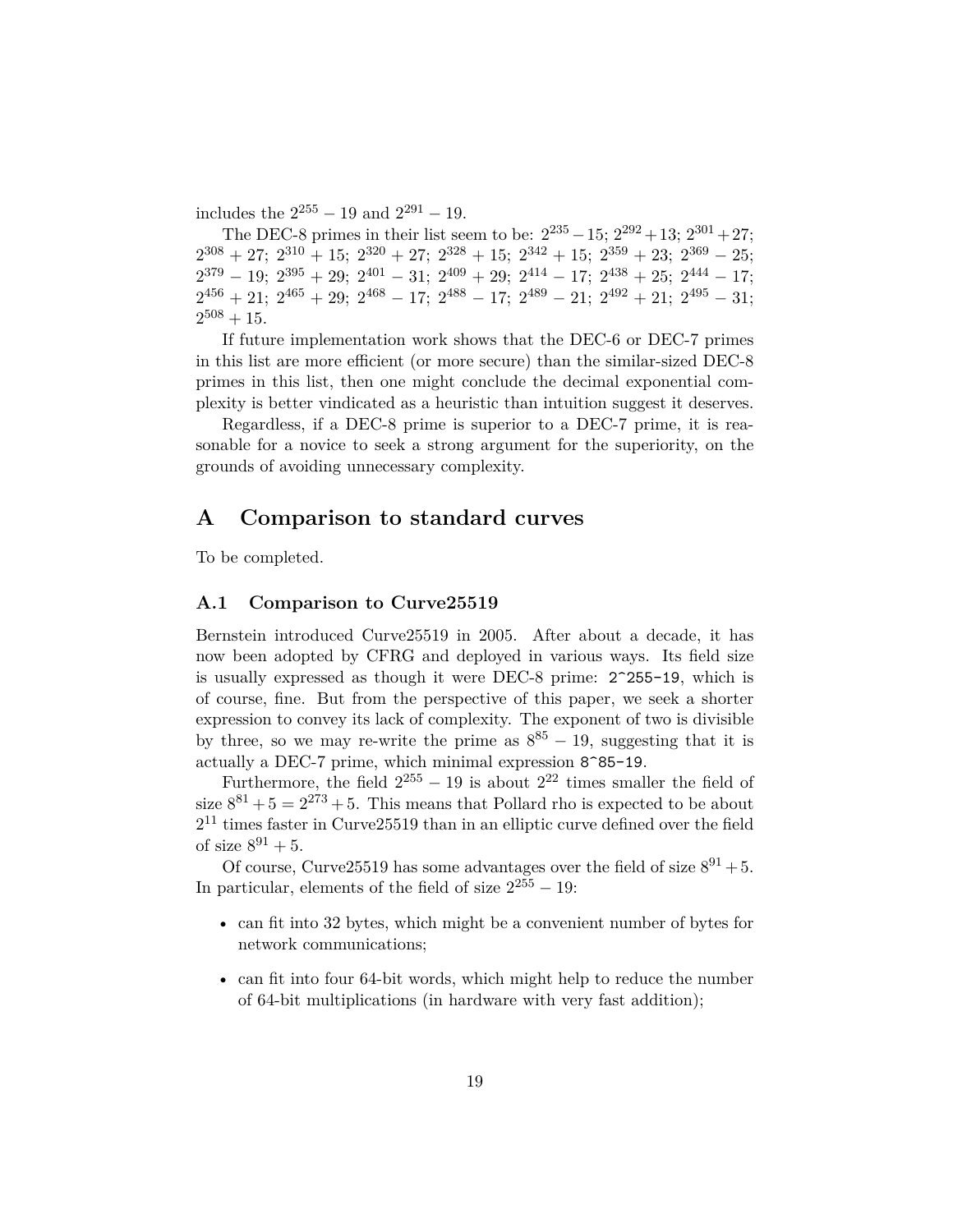- can fit into five 64-bit double-floating point numbers (each holding 53 bits), which might help in hardware with faster floating point arithmetic,
- can fit with lots of room to spare into five 64-bit integer, with the extra spare allowing for fewer reductions operations (such as after additions operations).

As usual in ECC, these efficiency advantages of Curve25519, largely due to its smaller size, can be weighed against the security advantage of the larger field size.

### **A.2 Comparison to NIST P-256**

NIST curve P-256 uses the prime:

$$
2^{256} - 2^{224} + 2^{192} + 2^{96} - 1 \approx 2^{256.0}
$$
 (16)

which has a decimal exponential complexity of at most 24 symbols, as in 2^256-2^224+2^192+2^96-1. Perhaps it has a shorter decimal exponential expression: it seems like an interesting to find the shortest expression.

Arguably, P-256 fares poorly under the decimal exponential complexity to the point of being unfair. Perhaps, it is only a coincidence that the field size P-256 has been claimed to be a little too complex to implement  $[Ber14]$ and also too complex in terms of decimal exponential expressions.

Obviously, the P-256 prime has some special structure that is not captured well by the decimal exponential complexity. For example, in the J programming language it can be expressed in 17 symbols, as  $\frac{-}{2x}$  32\*8 7 6 0 3, which includes space symbols. Nevertheless, since this is still ten more than the mere J symbols  $5+8x^{\degree}91$  needed to express  $8^{91} + 5$ , so it is not clear how to get the complexity under other measures even close to that of  $8^{91} + 5$ , or even  $2^{255} - 19$ .

### **A.3 Comparison to secp256k1**

Recall that SEC1 imposes the requirement that  $2^{255} < p < 2^{256}$ . The SEC2 recommended curve secp256k1 uses the prime

$$
p = 2^{256} - 2^{32} - 977\tag{17}
$$

Note that the curve secp256k1 has *j*-invariant 0, and therefore has complex multiplication by a cube root of unity. Presumably, *p* was chosen in a way to take this into account.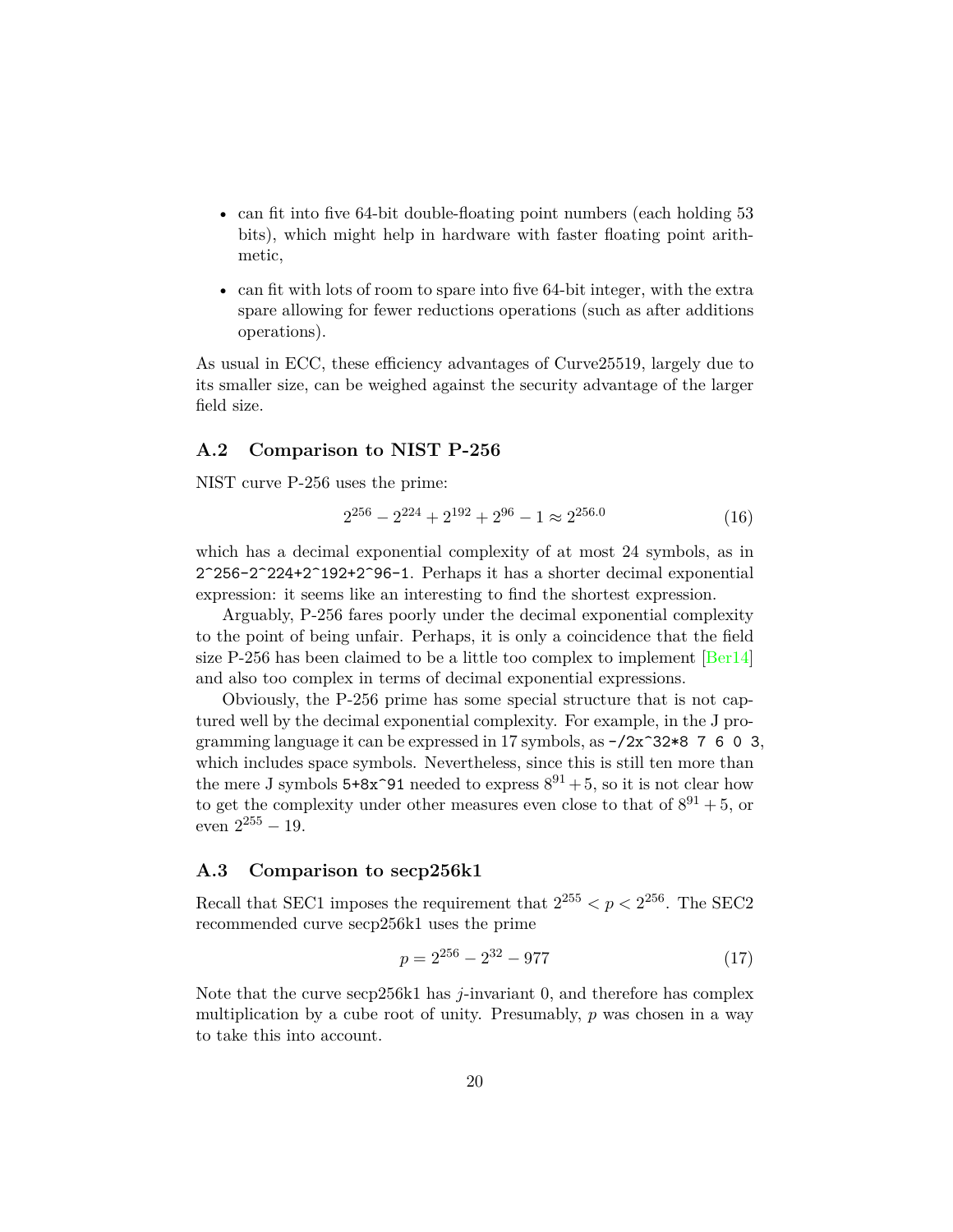Unfortunately, SEC2 does not fully explain how *p* was derived. If *p* chosen to be as close as possible to  $2^{256}$ , so that it has a prime size, when one would it to be much closer to  $2^{256}$ . Basically, the term  $2^{32}$  does not have a clear role. Perhaps, under some sophisticated analysis, this term aids efficiency.

So this *p* seems to have a decimal exponential complexity of 14 symbols. But it seems quite likely that a prime of decimal exponential complexity of 9 or 10 (by dropping the term  $-2^{32}$  and adjusting the term 977 accordingly), would serve just as well. Of course, there are far more 256-bit DEC-14 primes than 256-bit DEC-9 primes, but to be fair, the secp256k1 *p* has some special structure among those DEC-14 primes.

## **B A simplified implementation strategy**

This section applies some well-known algorithmic implementation techniques to the to the field size of  $p = 8^{91} + 5$ . It uses a simplified model of the computer hardware.

This strategy is not necessarily optimal in efficiency or security.

### **B.1 Simplified computer hardware model**

Consider computer hardware that uses 64 bits to represent any integer *x* with  $|x| < 2^{63}$ . Call this a 64-bit signed integer. Two such integers x and *y* can be added by the hardware, provided that the result is also representable: if  $|x + y| < 2^{63}$ . When  $|x + y| \ge 2^{63}$ , the computer hardware addition is said to overflow. Overflow might generated an error, or may be handled using arithmetic modulo  $2^{64}$ . Either way, our implementation is strategy is use algorithms guaranteed to avoid overflow.

Subtraction of 64-bit signed integers is similar.

We further presume that the computer hardware has an ability to multiply two 64-bit signed integers, yielding a 128-bit signed integer, with no possibility of an overflow. The 128-bit signed integers may be internally represented as two 64-bit integers.

We further assume that that computer hardware, or the programming language of the implementation can realize addition and subtraction of these 128-bit signed integer (in the same way as 64-bit signed integers.).

For example, a C compiler might implement 64-bit signed integers as type long and 128-bit signed integers as type long long, but most use long long for 64-bit integers. The compiler GCC (version 4.6 and up) uses type \_\_int128 for 128-bit integers.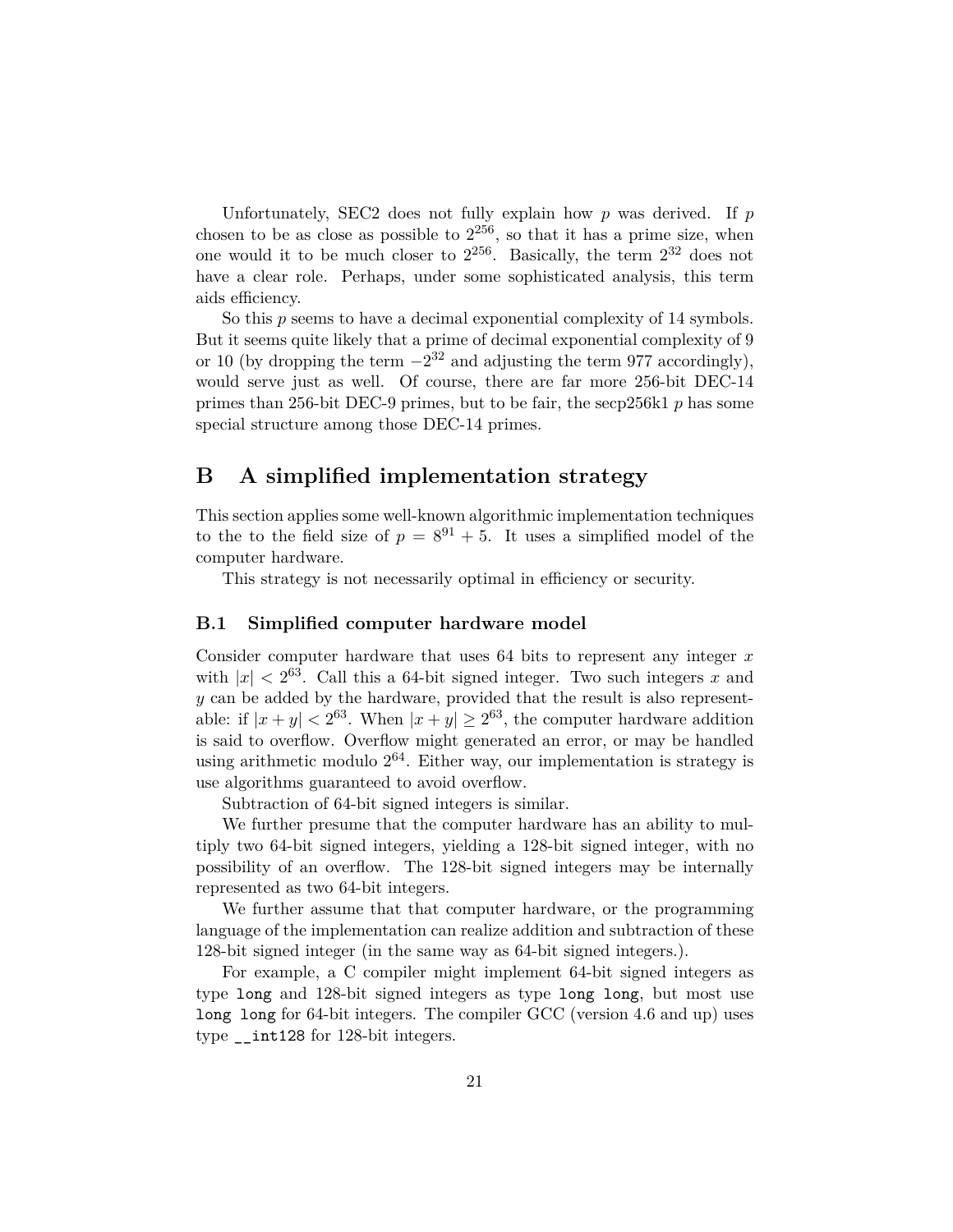Alternative computer hardware models may be more appropriate, or superior, depending on the computer hardware. For example:

- Unsigned integers may be better than signed integers for some hardware.
- 32-bit (or smaller) integers may be the only hardware option on hard-ware, or may offer greater efficiency due to better parallelism<sup>[2](#page-21-0)</sup>.
- Floating point values may be better than the integers for some hardware.

An unconfirmed guess was that these alternatives do not work well for field size  $8^{91} + 5$ .

### **B.2 Field element representation**

Map  $\mathbb{Z}^5$  to  $\mathbb{F}_p$  by sending vector *x* to the dot product

$$
x \cdot (1, 2^{55}, 2^{110}, 2^{165}, 2^{220}) \mod p. \tag{18}
$$

In other words, use a radix (base)  $2^{55}$ . (Side note: I tried a mixed radix implementation, but it was slightly slower and more complicated.)

By linearity of the representation, conventional vector operations correspond to field operations, including addition, subtraction and scaling (by integers).

Field elements are usually represented as 5-tuples of 65-bit signed integers. An exception is that during multiplication of field elements, an intermediate format 5-tuples of 128-bit signed integers will be used.

### **B.3 Multiplication**

For multiplication using the fact that  $4p = (2^{55})^5 + 20$  seems helpful. (I also tried a mixed-radix multiplication, which was slightly slower and more complicated.)

<span id="page-21-0"></span> $2$ Tung Chou (NIST workshop on ECC, 2015) discusses using 32-bit vector instruction for field size  $2^{255} - 19$  on 64-bit hardware.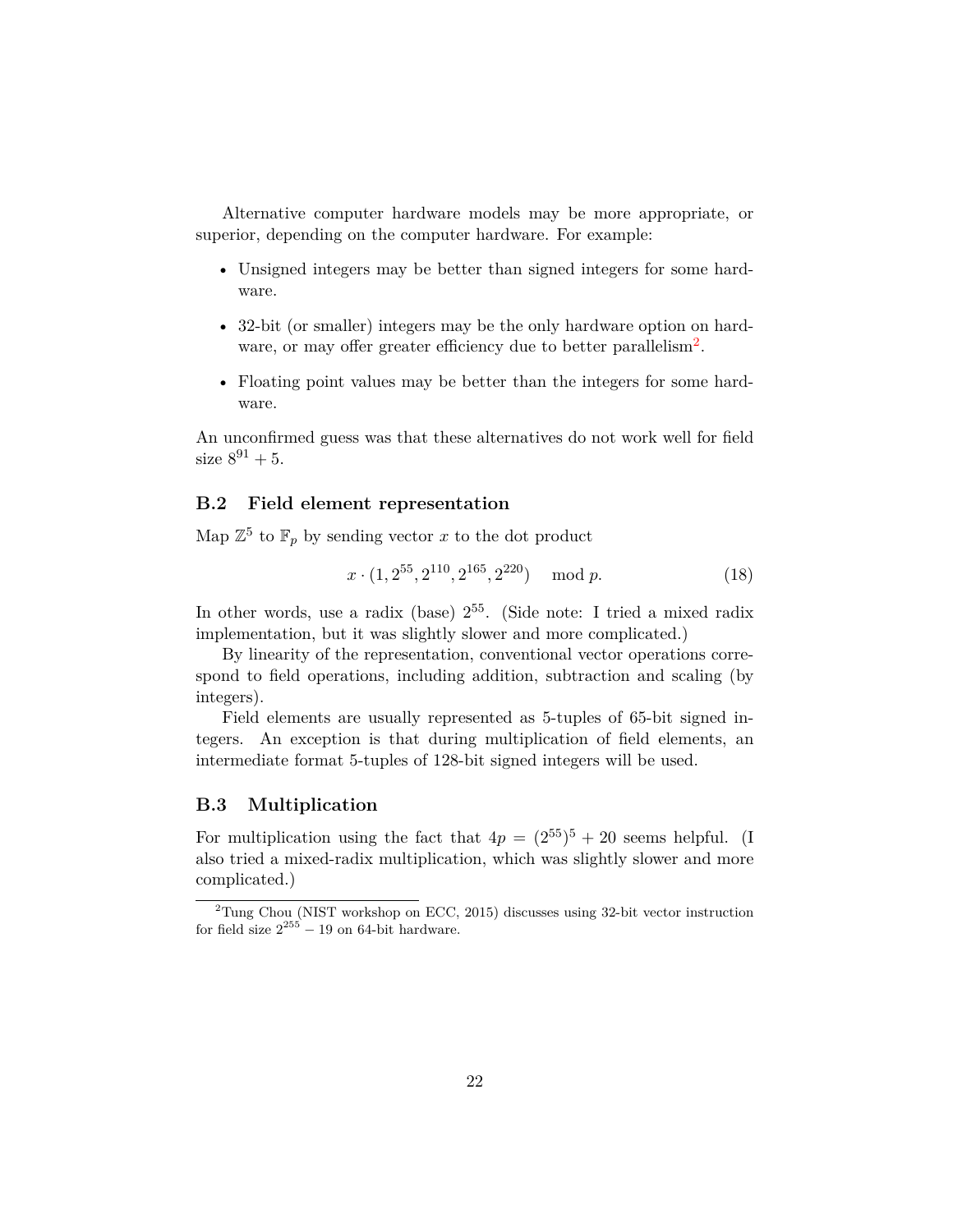### **B.3.1 Cyclic schoolbook multiplication**

One way to multiply vectors *x* and *y* is with a cyclic convolution variant of schoolbook multiplication, where  $z = xy$  has coordinates:

| $z_0 = x_0 y_0$ | $-20x_1y_4$ | $-20x_2y_3$ | $-20x_3y_2$ | $-20x_4y_1,$ | $\left(19\right)$  |
|-----------------|-------------|-------------|-------------|--------------|--------------------|
| $z_1 = x_0y_1$  | $+x_1y_0$   | $-20x_2y_4$ | $-20x_3y_3$ | $-20x_4y_2,$ | $\left( 20\right)$ |
| $z_2 = x_0y_2$  | $+x_1y_1$   | $+x_2y_0$   | $-20x_3y_4$ | $-20x_4y_3,$ | (21)               |
| $z_3 = x_0y_3$  | $+x_1y_2$   | $+x_2y_1$   | $+x_3y_0$   | $-20x_4y_4,$ | $\left( 22\right)$ |
| $z_4 = x_0 y_4$ | $+x_1y_3$   | $+x_2y_2$   | $+x_3y_1$   | $+x_4y_0.$   | $\left( 23\right)$ |

The following lemmas establish some conditions under which overflow does not occur when using the cyclic schoolbook formulas above.

**Lemma 2.** If  $|x_i|, |y_j| < 2^{60}$  for all *i* and *j*, then  $|z_k| < 2^{127}$  for all *k*.

*Proof.* If  $|x_i|, |y_j| < 2^{60}$  for all *i, j,* then  $|x_i y_j| < 2^{60} 2^{60} = 2^{120}$  for all *i, j.* Then  $|z_k| < (1 + 20 + 20 + 20 + 20)2^{120} < 2^7 2^{120} = 2^{127}$ .  $\Box$ 

The next lemma may be helpful to optimize the multiplication of field elements by pre-multiplying  $20x_i$ , in other words computing  $20x_iy_j$  as  $(20x_i)y_j$ . This may help optimize if  $20x_i$  can be computed entirely with 64-bit integer operations.

**Lemma 3.** If 
$$
|x_i| < 2^{58}
$$
 for all i, then  $|20x_i| < 2^{63}$  for all i.  
Proof. If  $|x_i| < 2^{58}$ , then  $|20x_i| < |2^{52^{58}}| = 2^{63}$ .

### **B.4 Reduction**

The arithmetic operations described above tend to increase the magnitudes of the coordinates of the tuples. If this operations were iterated repeatedly, eventually the entries in the tuples would overflow the computer hardware integers.

So some form of reduction operation is needed to avoid overflow.

A second type of reduction helps to give each field element a unique representation. These unique representations are vital at the final stages of ECC calculations to ensure interoperability, but they are not necessary for the intermediate calculations.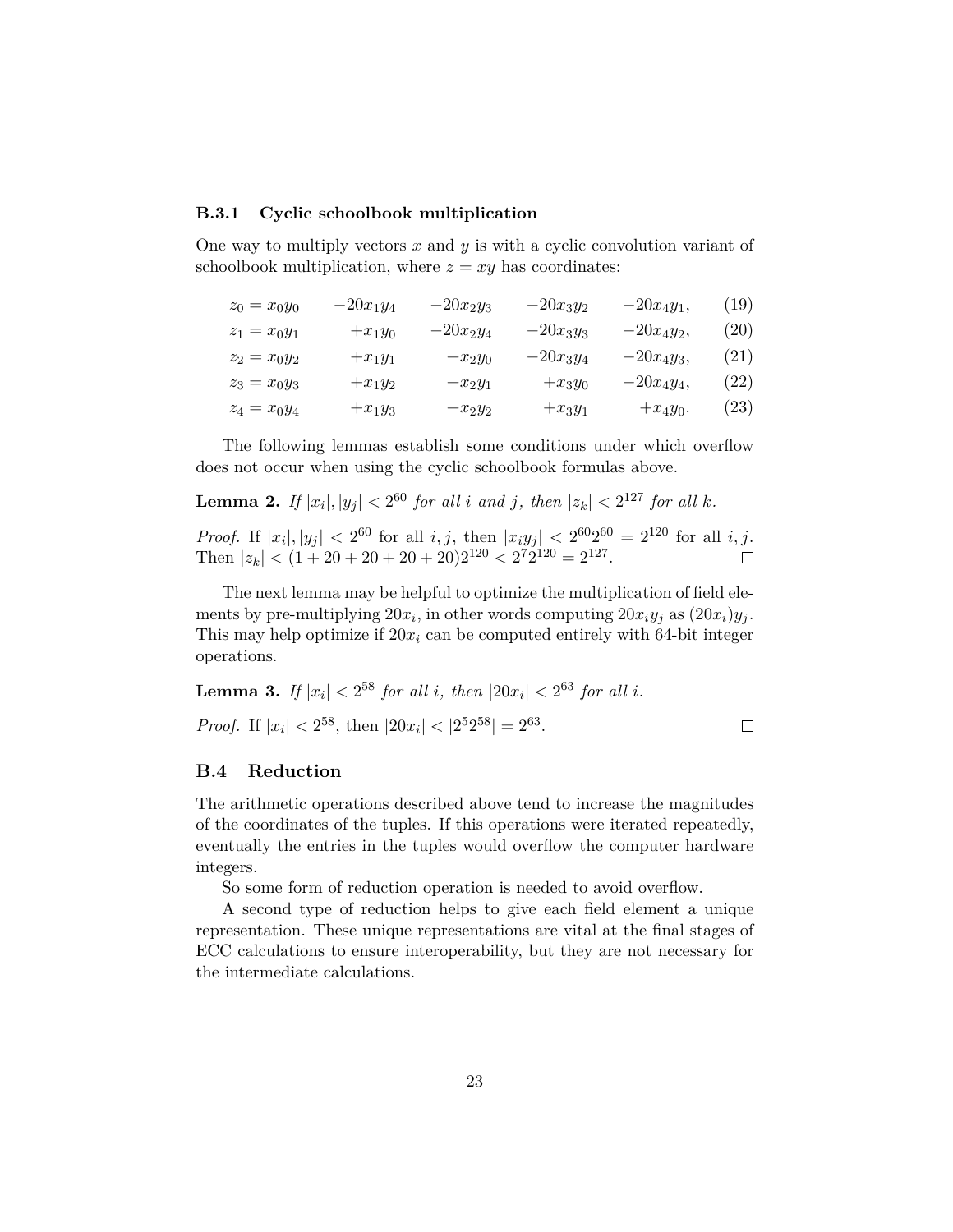### **B.4.1 Partial reduction**

In partial reduction, we only try to avoid overflow, and forgo uniqueness.

Suppose  $|z_i| < 2^{127}$ . Let  $z_i = 2^{110}q_i + 2^{55}u_i + r_i$ , with  $|r_i| < 2^{55}$  and  $|u_i| < 2^{55}$ , and  $|q_i| < 2^{17}$ . Let *v* be the vector with coordinates:

| $v_0 = r_0$ | $-20u_4$ | $-20q_3,$ | (24) |
|-------------|----------|-----------|------|
| $v_1 = r_1$ | $+u_0$   | $-20q_4,$ | (25) |
| $v_2 = r_2$ | $+u_1$   | $+q_0$    | (26) |
| $v_3 = r_3$ | $+u_2$   | $+q_1,$   | (27) |
| $v_4 = r_4$ | $+u_3$   | $+q_2.$   | (28) |
|             |          |           |      |

One might hope that the computer hardware is able do some of the additions above in parallel since the additions used to compute  $v_i$  do not depend on the results of the additions used to compute  $v_j$ .

The following lemma shows the reduced vectors *v* is ready to be used in various arithmetic operations without overflow.

## **Lemma 4.** *If*  $|z_i| < 2^{127}$ , *then*  $|v_i| < 2^{60}$ .

*Proof.* Now  $|v_i| \leq |r_i| + 20|u_{i-1}| + 20|q_{i-2}| < 2^{55} + 20(2^{55}) + 20(2^{17})$  $(22)2^{55} < 2^5 2^{55} = 2^{60}.$ 

Unfortunately, this lemma is not ideal, for two reasons:

- It does not ensure that adding partially reduced numbers are multiplicationready.
- It does not ensure that 5-tuple  $v$  is ready for the pre-multiplication optimization.

In other words, this form of partial reduction might lead to errors.

A caution: I must admit that I preliminarily implemented a version of elliptic Diffie–Hellman using the Montgomery with partial reduction as above. Such a preliminary implementation is likely vulnerable to an implementationfault attack. An adversary could generate field values that would cause an overflow, which in turn would leak bits of a secret key. Therefore, a case can be made that field size  $8^{91} + 5$  is susceptible to implementation faults.

It seems that we should do a further reduction of  $v_0$ , to ensure a better readiness for follow-up operations. To that end, let  $v_0 = 2^{55} s_0 + w_0$  with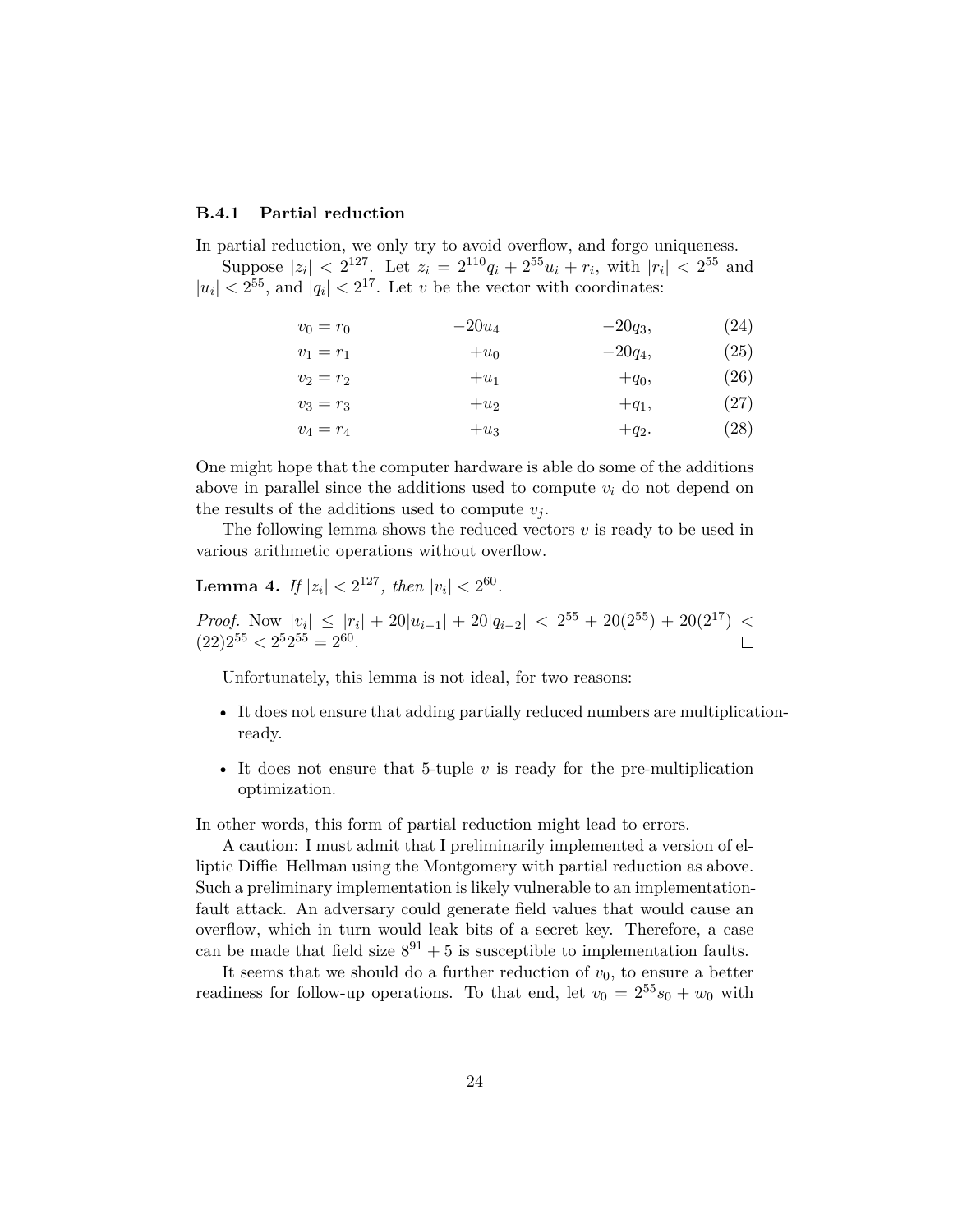$|w_0| < 2^{55}$ , and  $|s_0| < 2^8$ . Let:

$$
w_0 = w_0,\t\t(29)
$$

$$
w_1 = v_1 + s_0,\t\t(30)
$$

$$
w_2 = v_2,\tag{31}
$$

$$
w_3 = v_3,\tag{32}
$$

$$
w_4 = v_4,\tag{33}
$$

**Lemma 5.** *If*  $|z_i| < 2^{127}$ , *then*  $|w_i| < 2^{57}$ .

*Proof.* By definition  $|w_0| < 2^{55} < 2^{57}$ .

For  $i \in 2, 3, 4$ , we have  $|w_i| = |v_i| \leq |r_i| + |u_i| + |q_i| < 3(2^{55}) < 2^{57}$ . Finally,  $|w_1| = |r_1 + u_0 - 20q_4 + s_0| \leq |r_1| + |u_0| + 20|q_i| + |s_0| < 4(2^{55}) =$ 2 57 *.*  $\Box$ 

#### **B.4.2 Full reduction (finalization)**

A fully reduced vector *w* has  $w_i \geq 0$ , but each  $w_i$  as small as possible. A unique representation is generally needed so that Alice and Bob can interoperate.

If we assume a computer hardware model that compute non-negative remainders of negative integers modulo powers of two, then a straightforward method is to compute quotients and remainders starting from the least significant limb. The quotient from the most significant limb is scaled by −5 before being added to the least significant limb.

One cycle of these limb reductions can result in the first (least signficant) limb (limb zero in an array implementation) either negative, or exceeding its positional radix 2 <sup>55</sup>. A simple fix is to do a second cycle. After the second cycle, exceeding the radix is impossible, because the last limb was reduced in the first cycle, and can now only cause a negative carry to the first limb.

If this least significant limb is negative, then one undoes this last step. This looks correct to me now, but I must admit that it took me few tries to get this right.

#### **B.5 Inversion and square roots**

Inversion in finite fields is needed for ECC operations. For public values, some variant of extended Euclidean algorithm is often the fastest, but this algorithms are variable-time. A variance in time depending on the secrets is a potential weakness. A commonly proposed countermeasure is to use Fermat inversion, compute  $x^{-1}$  as  $x^{p-2}$ .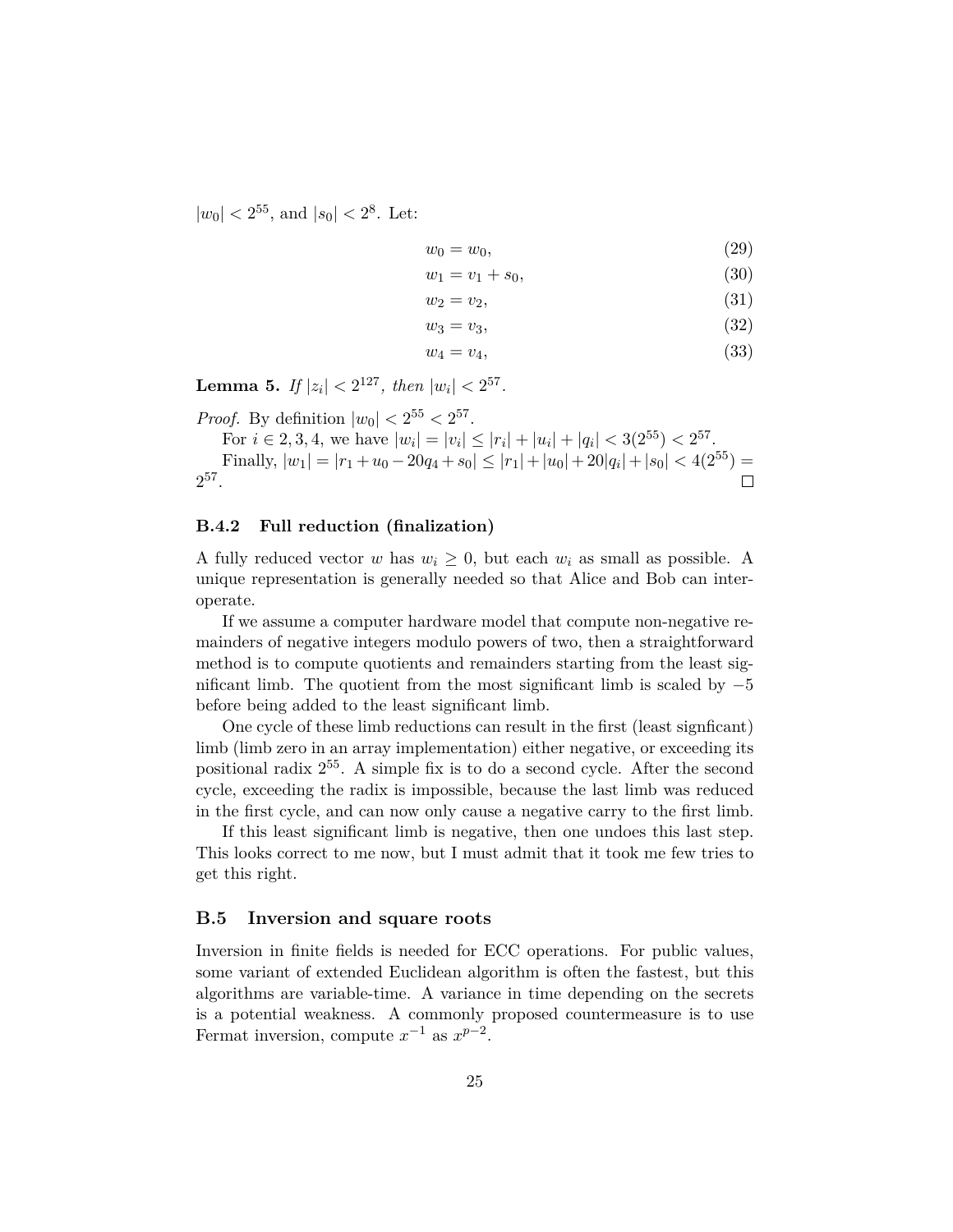Fermat inversion for our field, has  $p - 2 = 8^{91} + 3$ . Computing  $x^{p-2}$  is therefore very fast. Just compute:

$$
x^2, x^4, x^8, \dots, x^{2^{273}}, x^{2^{273}+2}, x^{p-2}
$$
 (34)

where ellipsis indicates repeated squaring. This takes 273 squarings and 2 multiplications, which is nearly optimally efficient for modulus of this size.

To compute square root, the usual method for primes with  $p \equiv 5 \mod 8$ can be used. The first step is raise the field element to the power of  $(p +$  $5/8 = 2^{270} + 1$ . This simple and fast, like inversion, mostly involving repeated squarings. As usual for primes  $p \equiv 5 \mod 8$ , one may need to repeated squarings. As usual for primes  $p = 3 \mod 8$ , one may need to adjust this power by multiplication by  $\sqrt{-1}$  if the the power obtained is not a square root of the input. Finally, on inputs that do not have square roots at all, the square root procedure should indicated a failure result.

## **C Sample code**

The sample code described below follows the algorithmic strategies discussed earlier in this paper. It aims for simplicity, like the field size  $8^{91} + 5$  itself. It is naively written, and unlikely to be optimal in any respect. Using the sample code may require a license.

The sample code is not hardened against various pitfalls to secure ECC implementation: I do not claim accurate knowledge of these pitfalls. Indeed, the code has not even been subjected to any quality control, so may not even be fully functional, let alone secure.

The sample code uses a non-portable variant of the C programming language, making it more portable than machine-specific assembler code, yet still quite efficient (because C instructions often closely correspond to machine instructions). Two non-portable features of the C sample code are:

- an 128-bit signed integer type \_\_int128 (this type is available in GCC, version 4.6 and up, but is not part of standard C), and
- negative integer operands for the C operators bit-wise operators >> and  $\leq$  and  $\&$  (strictly speaking standard C says these operators undefined on negative integers, but two's complement and arithmetic shifts are now very common).

The sample code uses (without permission or understanding) some, but not all, of the C coding techniques in Bernstein and team's TweetNaCl library and in M. Scott's implementation of NIST P-521.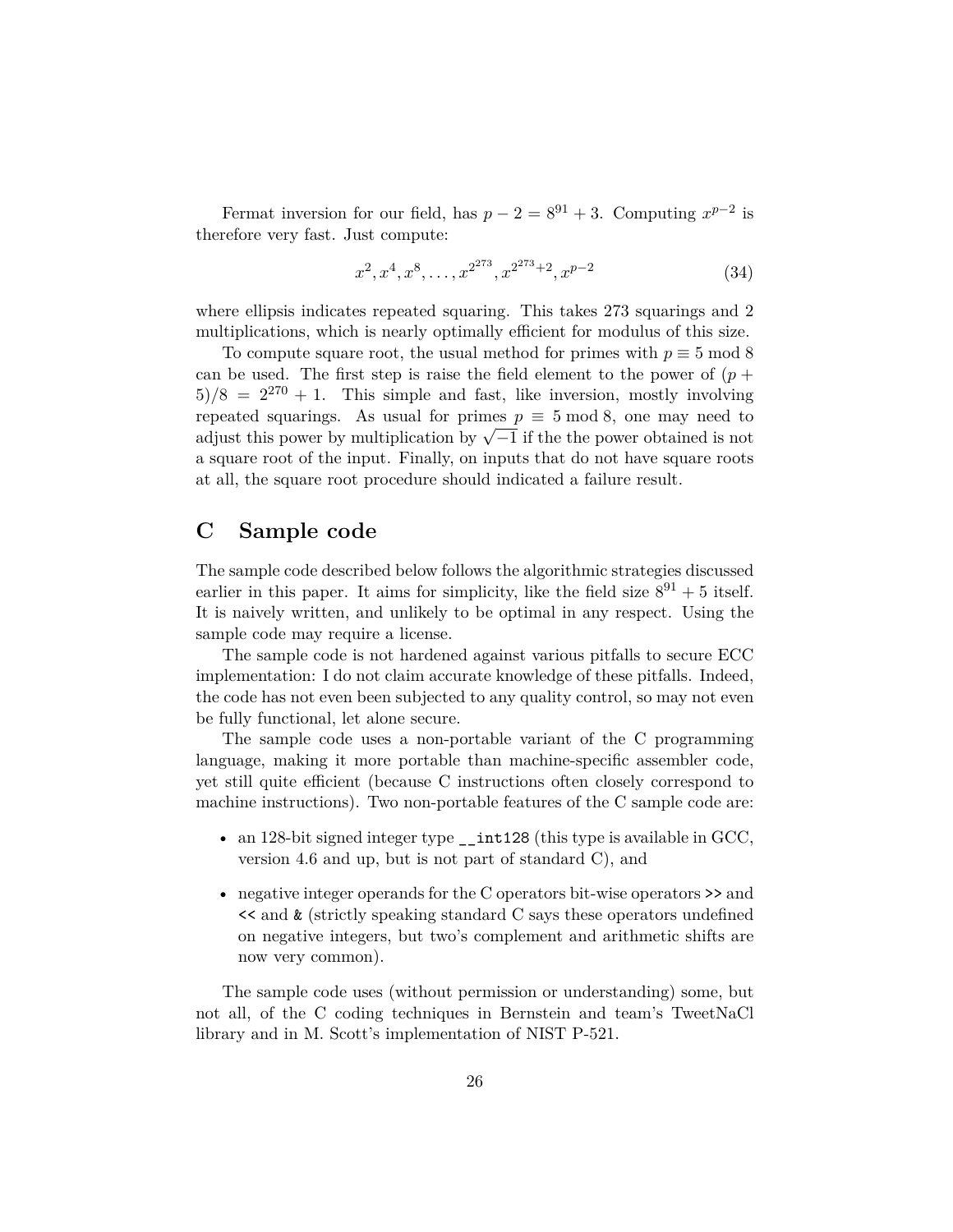```
/*
  smpl_8 ^91+5. c
  A compact field for ECC .
   ( c ) 2016 , Dan Brown , Certicom / BlackBerry
  Sample code only: unfit for real-world use.
  Needs gcc 4.6 ( or later ).
*/
typedef signed long long int i ;
typedef i f [5];
# define FUN inline void
# define FOR(S) {i j; for(j=0;j<5;j+=1){S;}}
FUN add (f z, f x, f y) FOR (z[j]=x[j]+y[j]); }
FUN sub (f z, f x, f y) FOR (z[j]=x[j]-y[j]); }
FUN mal (f z, i s, f y) \{ FOR (z[j] = s*y[j]); \}typedef __int128 ii ; /* gcc 4.6+ */
                     typedef ii ff [5];
static FUN med (f z, ff zz)
{
# define QUA (x ) (x > >55)
# define MAD(x) (((((i)1) <<55)-1) & x)
# define Q(j ) QUA ( QUA ( zz [j ]))
                    # MAD (QUA (zz [j]))<br># MAD (zz [j])
# define R(j)
   z[0] = R(0) - 20*U(4) - 20*Q(3);z[1] = R(1) + U(0) - 20*Q(4);z [2] = R(2) + U(1) + Q(0);<br>z [3] = R(3) + U(2) + Q(1);\begin{array}{l} z \, [3] \; = \; R \, (3) \; + \hspace{1cm} \text{\hspace{1cm}} \text{\normalsize U \, (2) \; + \hspace{1cm}} \text{\hspace{1cm}} \text{\normalsize Q \, (1) \, ;} \\ z \, [4] \; = \; R \, (4) \; + \hspace{1cm} \text{\normalsize U \, (3) \; + \hspace{1cm}} \text{\normalsize Q \, (2) \, ;} \end{array}z [4] = R(4) + U(3) +z [1] += QUA (z [0]);z[0] = MAD(z[0]);}
FUN fix (f x)
{
  i q, j ;
# define FIX (j ,r ,k) \
   q = x[j] >> r; \lambdax[j] - = q << r;\
   x [( j +1)%5] += q * k;
  for (j=0 ; j<2; j++)FIX (0, 55, 1); FIX (1, 55, 1);
      FIX (2, 55, 1); FIX (3, 55, 1);
      FIX (4 , 53 , -5);
  }
  q = (x [0] < 0);
```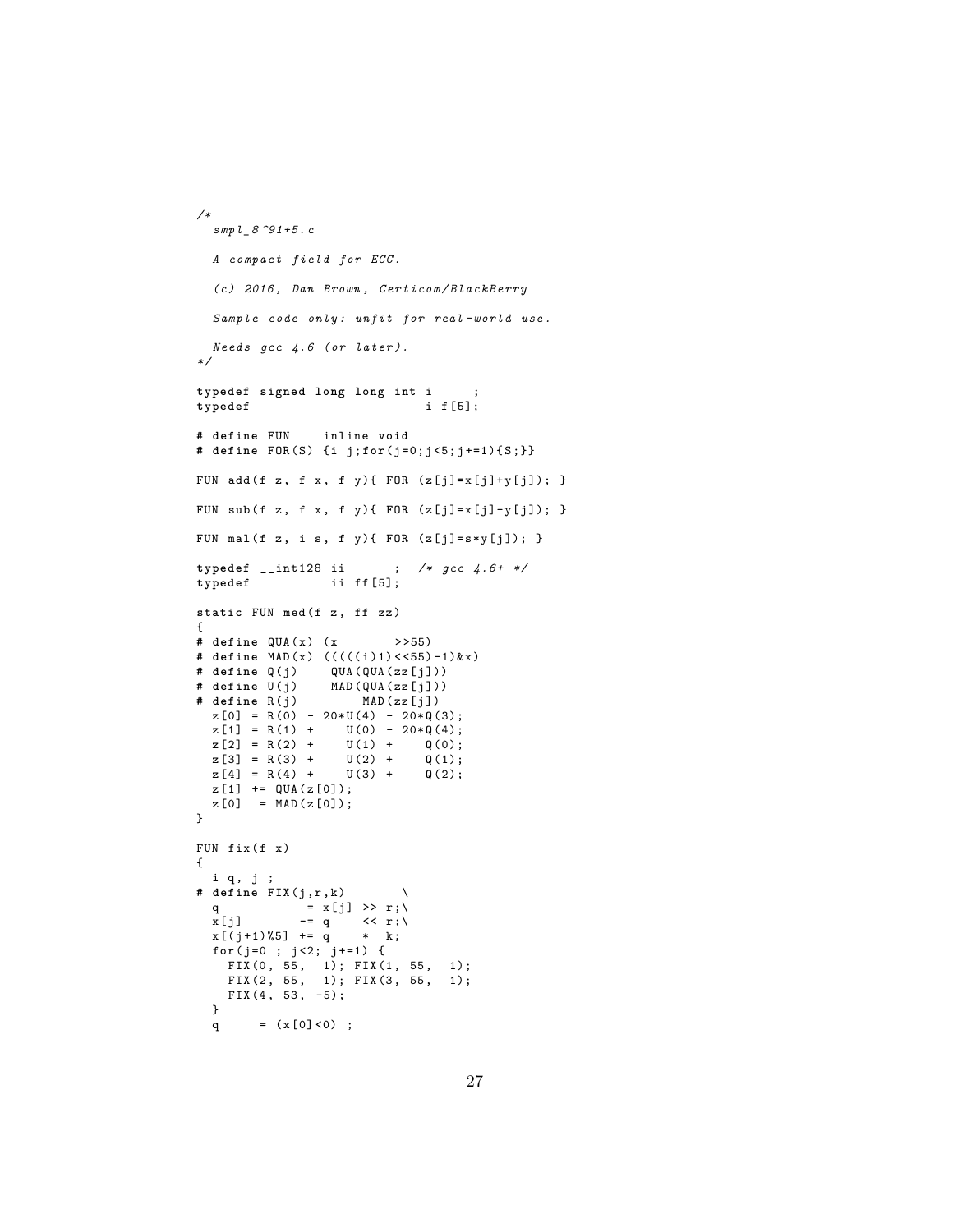```
x [0] += q * 5 ;
   x [4] += q << 53 ;
}
FUN mil(f z, i s, f y){
  ff zz ;
  FOR( zz[j] = s * (ii)y[j] );
  \texttt{med(z,zz)}\; ;
}
# define CYC(M)\
  ff zz ;\setminuszz [0] = M(0,0) - 20*M(1,4) - 20*M(2,3) - 20*M(3,2) - 20*M(4,1);\<br>zz [1] = M(0,1) + M(1,0) - 20*M(2,4) - 20*M(3,3) - 20*M(4,2);\zz [1] = M(0,1) + M(1,0) - 20*M(2,4) - 20*M(3,3) - 20*M(4,2);\<br>zz [2] = M(0,2) + M(1,1) + M(2,0) - 20*M(3,4) - 20*M(4,3);\ranglezz [2] = M(0,2) + M(1,1) + M(2,0) - 20*M(3,4) - 20*M(4,3);zz [3] = M(0,3) + M(1,2) + M(2,1) + M(3,0) - 20*M(4,4);zz [4] = M(0,4) + M(1,3) + M(2,2) + M(3,1) + M(4,0);med (z , zz );
FUN mul (f z, f x, f y){
# define MUL (j ,k) x[j] * ( ii ) y[k]
  CYC(MUL) ;
}
FUN squ(f z, f x)
{
# define SQR (j ,k) x[j] * ( ii ) x[k]
# define SQU (j ,k) SQR (j >k?j :k , j <k?j :k)
  CYC(SQU);
}
void inv (f y , f x)
{
  f z ; i j;
  fix(x);squ(z, x) ;
  mul(y, x, z);
  for (j=2; j<=273; j+=1){squ(z,z)};mul(y, z, y);
}
```
## **D Example curves**

The field of size  $8^{91} + 5$  can be used with any equation defining a secure elliptic curve.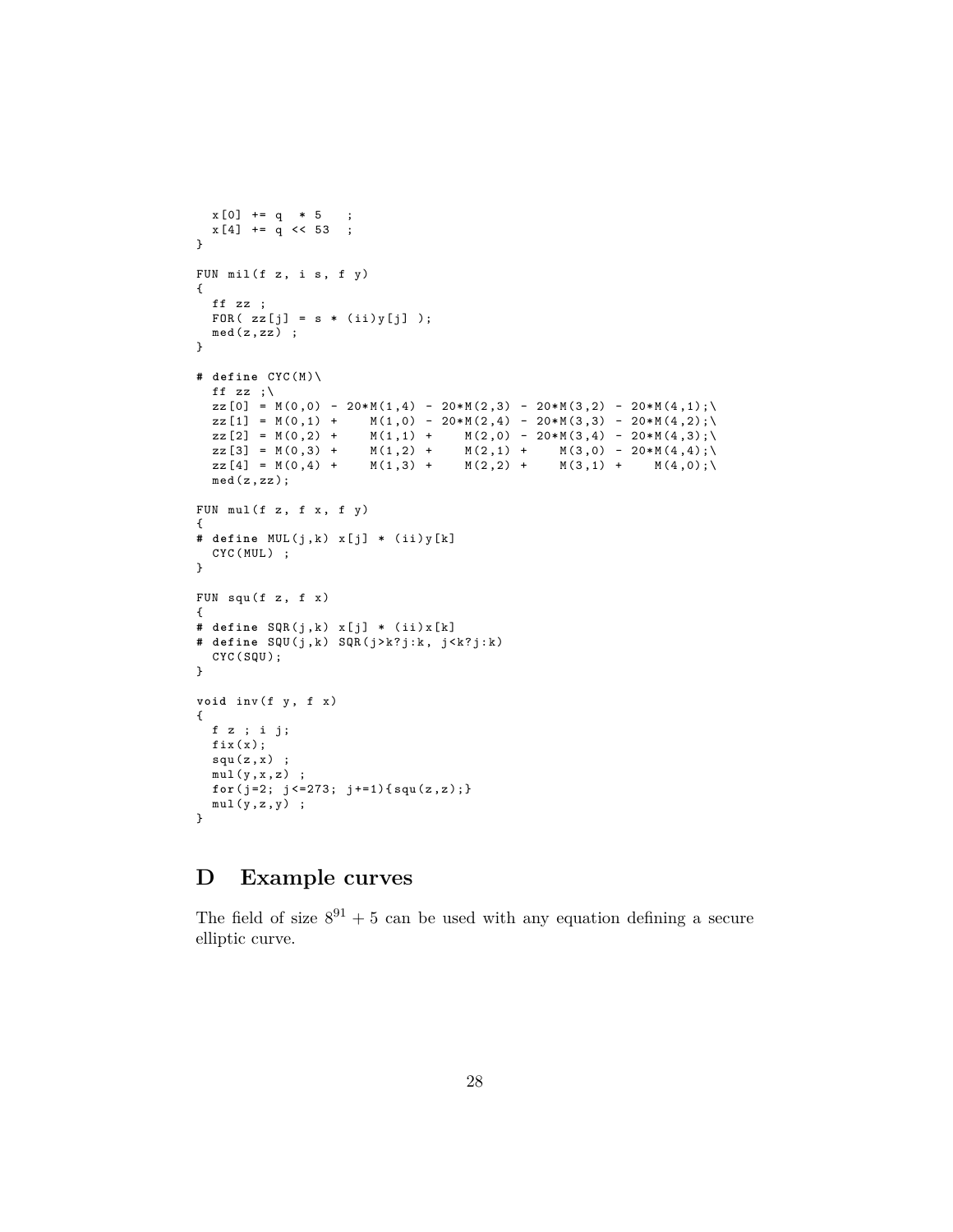## **D.1 A curve with a compact equation and an efficient endomorphism**

The curve with equation:

$$
2y^2 = x^3 + x \tag{35}
$$

has size 72*q* for a prime *q*, with  $q \approx 2^{266.8}$ .

This curve equation is quite compact, expressible as  $2*y^2=x^3+x$  in 11 symbols.

The factorization of  $q-1$  seems to be

 $2^3 \times 101203 \times 23810182454264420359$  $\times$  10934784357463776473342498062299965925956115086976992657 (36)

(obtained from Sage). It seems that  $p^{(q-1)/u} \not\equiv 1 \mod q$  for  $u = 4$  and each of the odd prime factors of  $q-1$ , which means that the embedding degree of the order *q* subgroup is  $(q-1)/2$ . This renders the MOV attack infeasible (and also any pairings).

This curve equation permits the use Montgomery's efficient differential addition formulas. Of course, any curve with order divisible by four can be transformed into a similar shape. Also, this curve, and any other with co-factor divisible by four, can be transformed into an Edwards curve if needed.

Using Cornacchia's algorithm finds  $p = u^2 + v^2$  with

```
u = 104303302790113346778702926977288705144769 (37)
```
*v* = 65558536801757875228360405858731806281506*.* (38)

Then  $72q = (u+1)^2 + v^2 = p + 2u + 1$ .

#### **D.1.1 Conjectured attack?**

It is commonly conjectured that an attack exists against curves with efficient endomorphisms (or, more generally, complex multiplication by low discriminant, which in this example 4). On the other hand, efficient-endomorphism curves

- were introduced by Miller at the same time as he introduced elliptic curve cryptography, and
- have been used in BitCoin.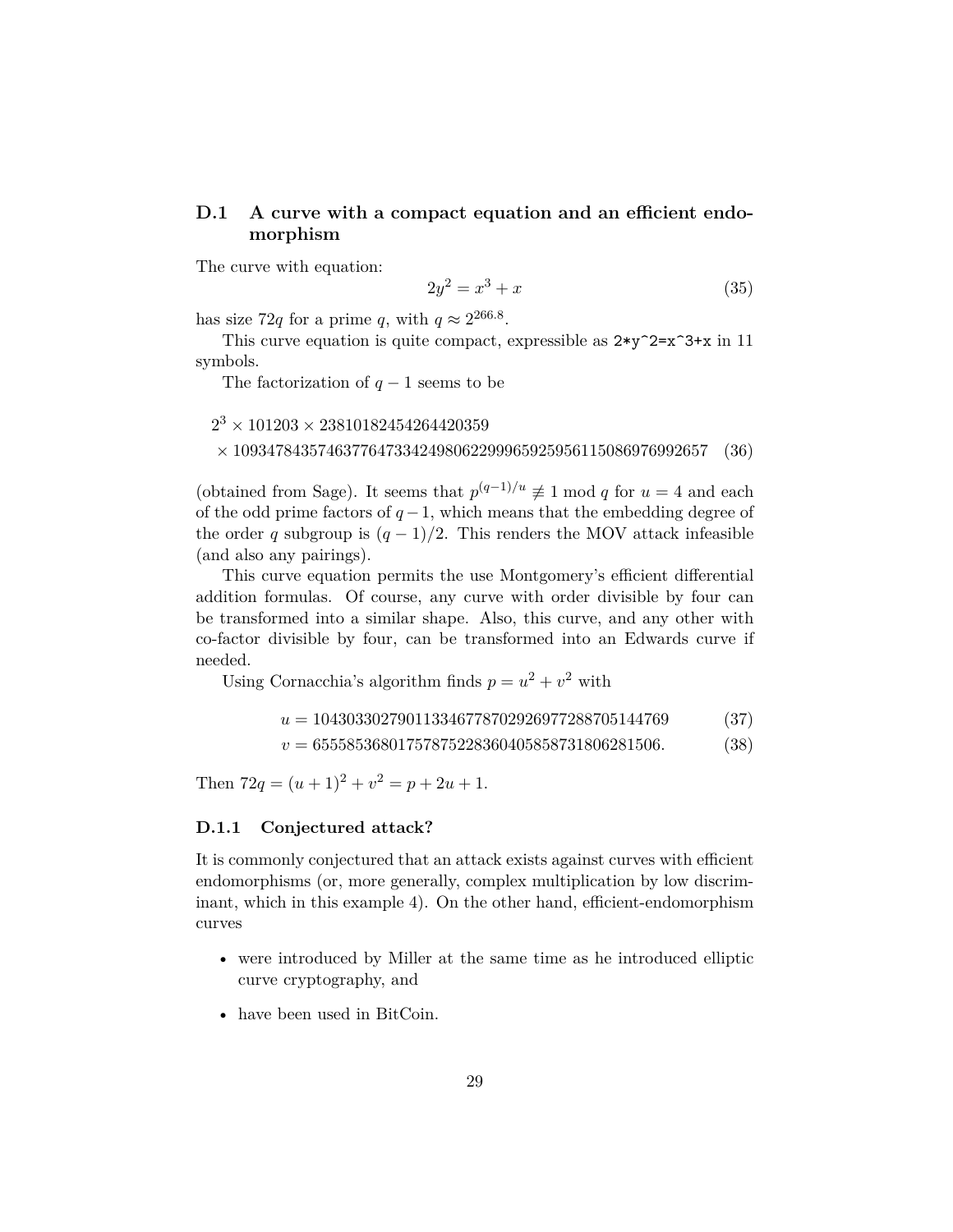No major attacks have been discovered since then. So, the fact that the remain unbroken despite their early proposal and deployment large-incentive target suggests that the common conjecture is perhaps too fearful.

To be completed.

### **D.1.2 Not ideal for static Diffie–Hellman**

The elliptic curve  $2y^2 = x^3 + x$  is not ideal for use with static keys, for the reasons given further below. In other words, it is best used only for ephemeral static Diffie–Hellman key exchange.

**Twist security** The twist of the curve has order with prime factorization:

 $2^2 \times 5 \times 1526119141 \times 788069478421 \times 182758084524062861993$ × 3452464930451677330036005252040328546941*.* (39)

The prime factorization of the twist affects certain types of security. The main implementations that are affected are those that

- 1. use static Diffie–Hellman key exchange,
- 2. without public key validation,
- 3. use the Montgomery ladder (or similar *x*-only coordinate algorithm) for scalar multiplication.
- 4. use the Diffie–Hellman shared secret key before verifying proof-ofpossession of the other entity's key (such as decrypted a ciphertext without checking the associated message authentication code).

Such an implementation potentially allows an attacker to send the static DH victim just five invalid public keys, and then do a computation of about  $2^{68}$ group operations to the extract the static private key. If the implementation also exposes the raw shared secret, which is a requirement of some esoteric protocols, then the attacker's work is further reduced to about 2 <sup>65</sup> steps. If the static Diffie–Hellman implementation requires proof-of-posssion of the other parties' private key, then it seems that the attack is resisted, unless that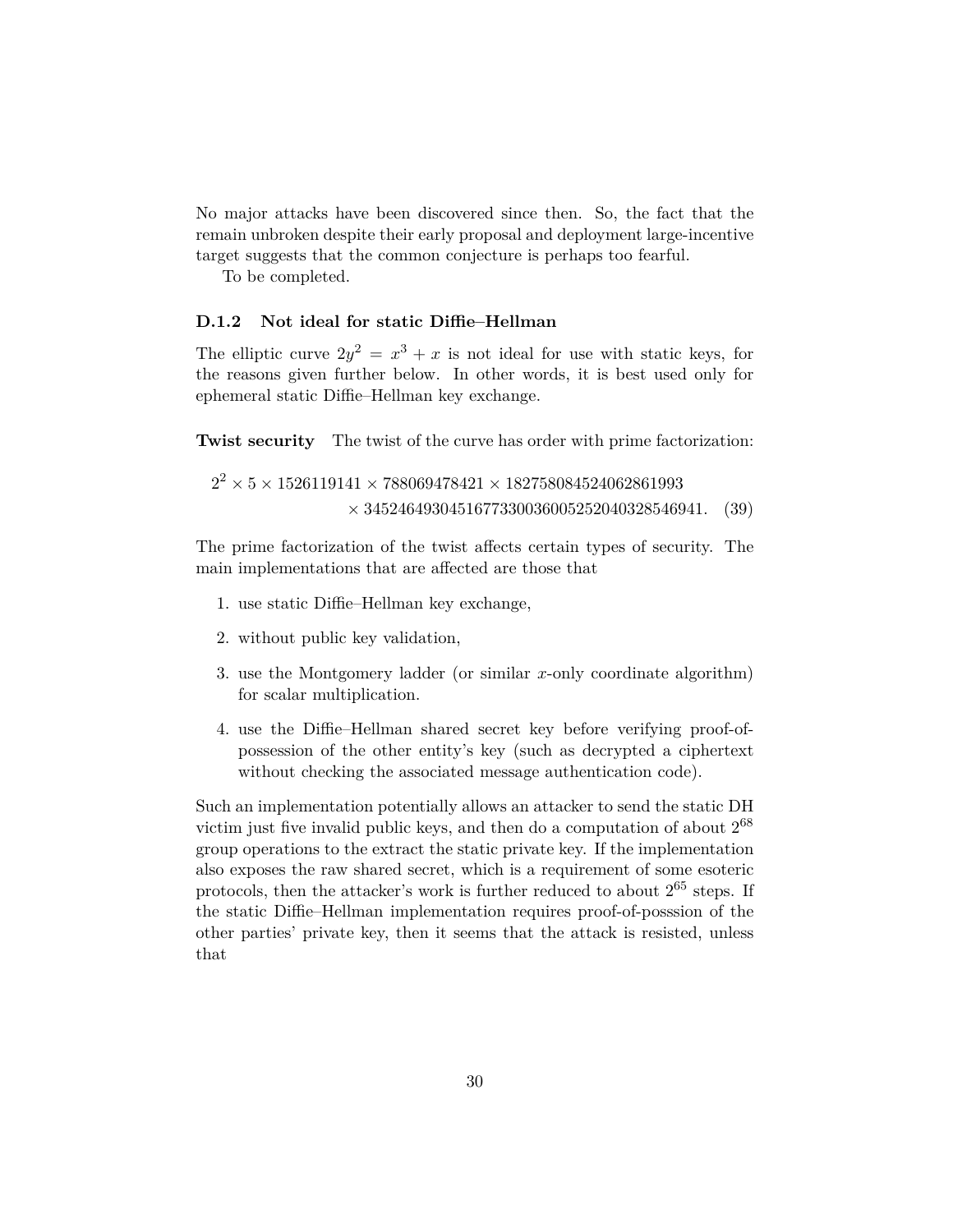**Cheon security** The factorization of  $q + 1$  is

$$
2 \times 3 \times 11 \times 21577 \times 54829 \times 392473 \times 854041
$$
  
× 8054201530811151253753936635581206856381779711451564813041 (40)

which suggests that the curve is a little more vulnerable to Cheon's attack than is typical for a random curve, because  $q + 1$  has many small factors. Cheon's attack is only relevant for static Diffie–Hellman keys. Cheon's attack is thwarted by secure key derivation functions, but it is nonetheless desirable to have curves that better resist Cheon's attack on their own, without relying on the key derivation function.

**den Boer security** The presence of smallish prime factors in  $q + 1$  leads to a variant of den Boer's reduction (see [\[Bro14\]](#page-39-5) for some details).

Let *D* be the minimum cost of the solving Diffie–Hellman problem in the order *q* subgroup of the elliptic curve, and let *L* be the minimum cost of solving the discrete logarithm problem in the same subgroup. Let *M* be cost of a scalar muliplication in the elliptic curve group. Then the approximate inequality:

<span id="page-30-0"></span>
$$
D \ge \frac{L - 2^{100}M}{2^{13}}\tag{41}
$$

seem to hold, for the reasons outlined below (following a variant of den Boer's reduction).

Convert the elliptic curve subgroup into the field  $\mathbb{F}_q$  by using a Diffie– Hellman solver to implement multiplication, and the elliptic curve group operation for addition. In other words, if *G* is the base point over which Diffie–Hellman problem is defined, then *aG* represents the field element with standard integer representation *a*. Solving the discrete logarithm is therefore equivalent to determine the standard integer representation from the elliptic curve point representation of a field element. The opposite direction is much cheaper, just corresponding to scalar multiplication.

Sometimes, multiplication in  $\mathbb{F}_q$  can be done without using a Diffie– Hellman solver: if one of the elements has a known standard integer represention, in other words, its logarithm to the base *G* is known, then we can use a convential scalar multiplication to compute the product in  $\mathbb{F}_q$ .

Implement the field  $\mathbb{F}_{q^2}$  reprepresenting field elements in  $\mathbb{F}_{q^2}$  as pairs of field elements in  $F_q$ . Implement  $\mathbb{F}_{q^2}$  addition using two  $\mathbb{F}_q$  additions. Implement  $\mathbb{F}_{q^2}$  using Karatsuba's algorithm, so with three  $\mathbb{F}_q$  multiplications and some number of additions. Note that the multiplicative group  $\mathbb{F}_{q^2}^*$  has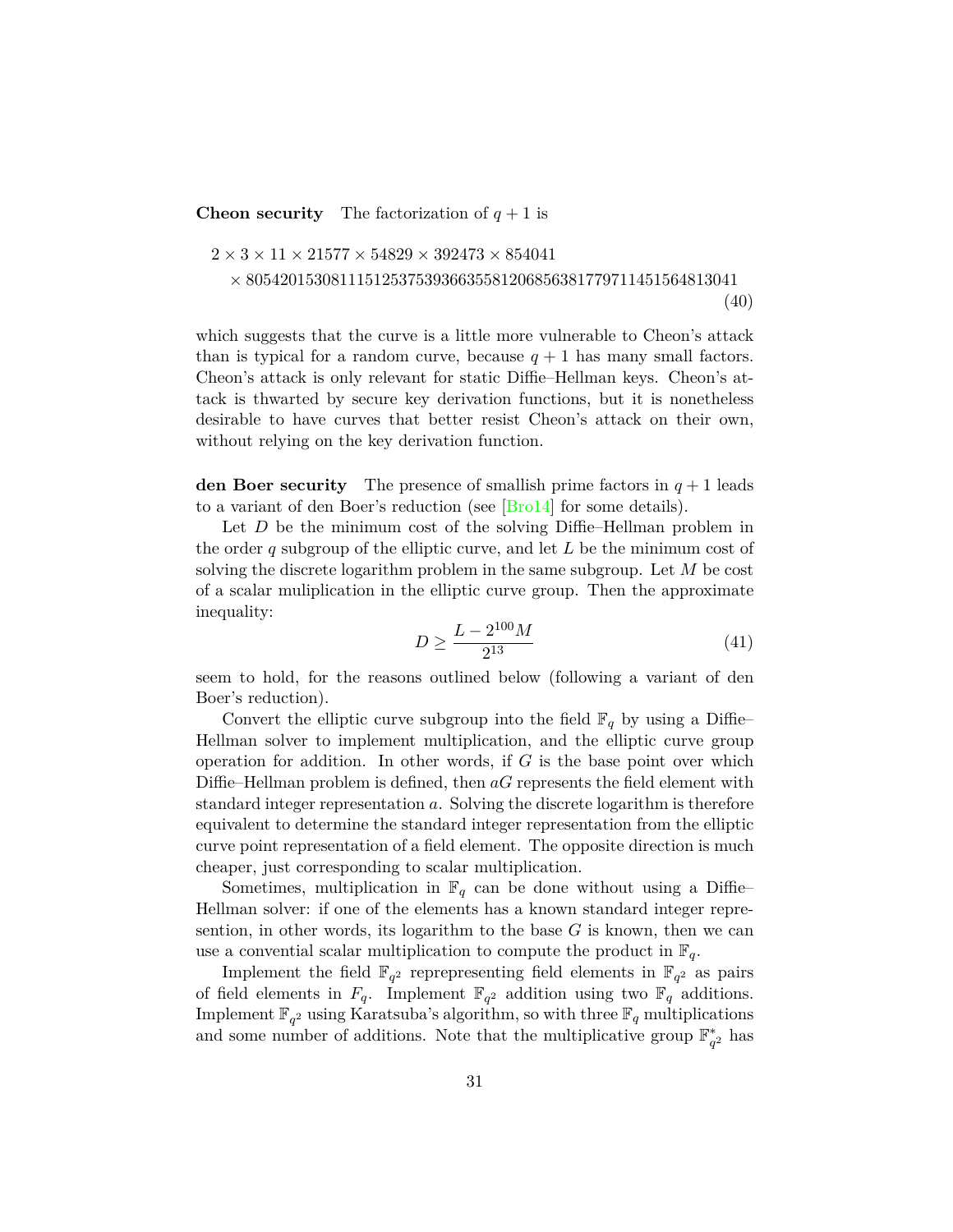order  $q^2 - 1$ , and in particular, has a subgroup of order  $q + 1$ . Let *H* be this group.

Given a field element as a point *P*, the discrete logarithm problem is find an integer *d* such that  $P = dG$ . The strategy to these is to solve a discrete logarithm depending on *d* in the subgroup of size  $q + 1$  in  $\mathbb{F}_{q^2}$ . Doing so, allows us to determine a standard integer representation of *d* in terms of *F<sup>q</sup>* 2 discrete logarithm found.

Solving discrete logs in *H*, can done as follows. Let *h* be the target (a value depending on  $P$ ), and let  $g$  be the base (not depending on  $P$ ). We aim to find *l* such that  $h = g^l$ . For each of the seven small prime factor *p* of  $q + 1$ , do the following. Compute  $h_p = h^{(q+1)/p}$ , by solving about about  $3 \times 1.5 \times 273 \approx 1228$  Diffie–Hellman problems in the elliptic curve group. Now  $h_p$  belongs to an order  $p$  subgroup, so its discrete log (to base  $g_p = g^{(q+1)/p}$  can be found using baby-step giant-step in about  $2\sqrt{p}$  group operations in *H*. Each such group operation in *H* can be implemented as a scalar mulitplication in the elliptic curve group, so does not require the use of a Diffie–Hellman solver. The log of  $h_p$  determines  $l \mod p$ . Doing these for each the seven primes, requires a total of about  $2^{13}$  Diffie–Hellman solvers.

Use the Chinese remainder theorem to solve for *l* modulo *P* where *P* is the product of the small primes. Now  $hq^{-l \mod P}$  is an element of *H* with order  $(q+1)/P$ , which is a large prime of size approximately  $2^{192}$ . As above, one can use baby-step giant-step to solve to find its discrete log, using on sclar muliplication. This uses about  $2^{100}$  scalar muliplications.

To illustrate what [\(41\)](#page-30-0) implies consider the following situations:

- If  $L \geq 2^{124}M$ , approximately, which we would expect<sup>[3](#page-31-0)</sup> if Pollard rho is the best algorithm to solve the elliptic curve discrete logarithm, then  $D \geq 2^{110} M$ .
- If we only have the much weaker bound  $L \geq 2^{108}M$ , because of some surprise attack faster than Pollard rho, then we still have a decent bound of  $D \geq 2^{96}$ .

Of course, it is possible to just simply conjecture that  $D \geq L$ . The point of using reductionist security, such as the den Boer arguments, is to avoid just assuming security. One can still make that case, the conjecture  $D \geq L$ is old and studied enough (it has aegis), to render the den Boer reduction redundant.

<span id="page-31-0"></span> $\frac{3}{3}$ Roughly, Pollard rho should  $\sqrt{q} \approx 2^{133}$  group operations, while Scalar multiplication should take approximately  $2^9$  group operations, giving Pollard rho a cost of  $2^{124}M$ .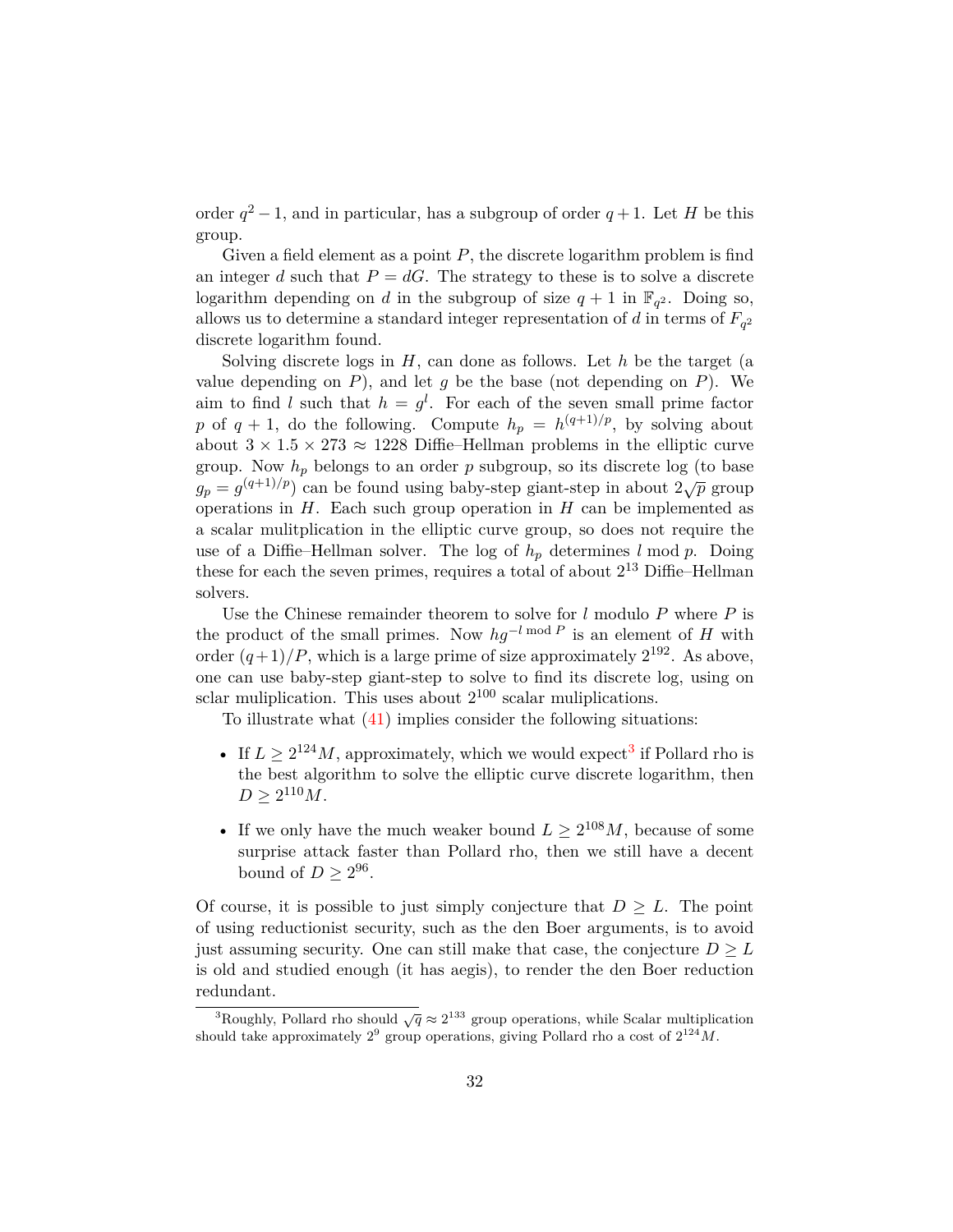#### **D.1.3 Hashing into the curve (elligator)**

Preliminary—to be verified.

Bernstein, Hamburg, Krasnova and Lange [\[BHKL13\]](#page-39-4) define a map, which they call Elligator 2, which transforms finite field elements into elliptic curve points. Their map works for any field, any curve with a point of order two, unless it has *j*-invariant 1728. Unfortunately, their map does not work for the curve  $2y^2 = x^3 + x$ .

So, briefly, here is an alternative map. It is a minor modification of the Elligator 2 map, so for lack of a better name, call the resulting map Elligator i. Let *i* be a fourth root of one modulo *p*. Let *r* be any field element. Let:

$$
x = \frac{r^2 - 2i}{1 - ir^2} = i - \frac{3i}{1 - ir^2}.
$$
\n(42)

The key property of this *x* is that  $x + 2i = ir^2(x - i)$ .

If there is no solution *y* to  $2y^2 = x^3 + x$  for the *x* computed above, then add *i* to *x* and try again. There is guaranteed to be a solution for *y* on the second try because:

$$
(x+i)^3 + (x+i) = (x+2i)(x+i)x = ir^2(x-i)(x+i)x = ir^2(x^3+x).
$$
 (43)

Note that, in Elligator 2, *x* is replaced by  $-a-x$  instead of  $x + i$  (and the curve equation has the form  $y^2 = x^3 + ax^2 + bx$  instead of  $2y^2 = x^3 + x$ . The step of choosing *x* or  $x + i$  can, of course, be expressed as an algebraic equation rather than a branching statement, by computing the Legendre symbol of  $x^3 + x$ , just the way it is done for Elligator 2.

For the *y*-coordinate, just set  $y = \pm \sqrt{(x^3 + x)/2}$ , using some canonical square root function, and choosing the sign according to whether one had to the step of shifting x and  $x + i$ . Retaining this sign ensures that r maps to *x* and stays there, while *r*<sup>'</sup> maps to  $x - i$  and then shifts to  $(x - i) + i = x$ , that the resulting *y*-coordinates will be different.

It seems that the benefits of Elligator 2 can also be achieved with Elligator i, because of the similarity of the two maps. The map  $\psi$  above from *r* to *x* has the property that  $\psi(r) = \psi(-r)$ , and  $\psi^{-1}(\psi(r)) = \{r, -r\}.$ 

The map  $\iota : \{0, 1, \ldots, 255\}^{34} \to X$  first maps a byte string *b* of length 34 into a field element *r* of  $\mathbb{F}_p$  such that  $r < 2^{272} < p/2$ , then it applies map  $\phi$  above a curve point. The function  $\iota$  is injective and easily inverted, much like Elligator 2 map.

The map  $\iota$  is not surjective. Its image has about  $p/2$  points, which is only about half the points on the curve.

To be verified.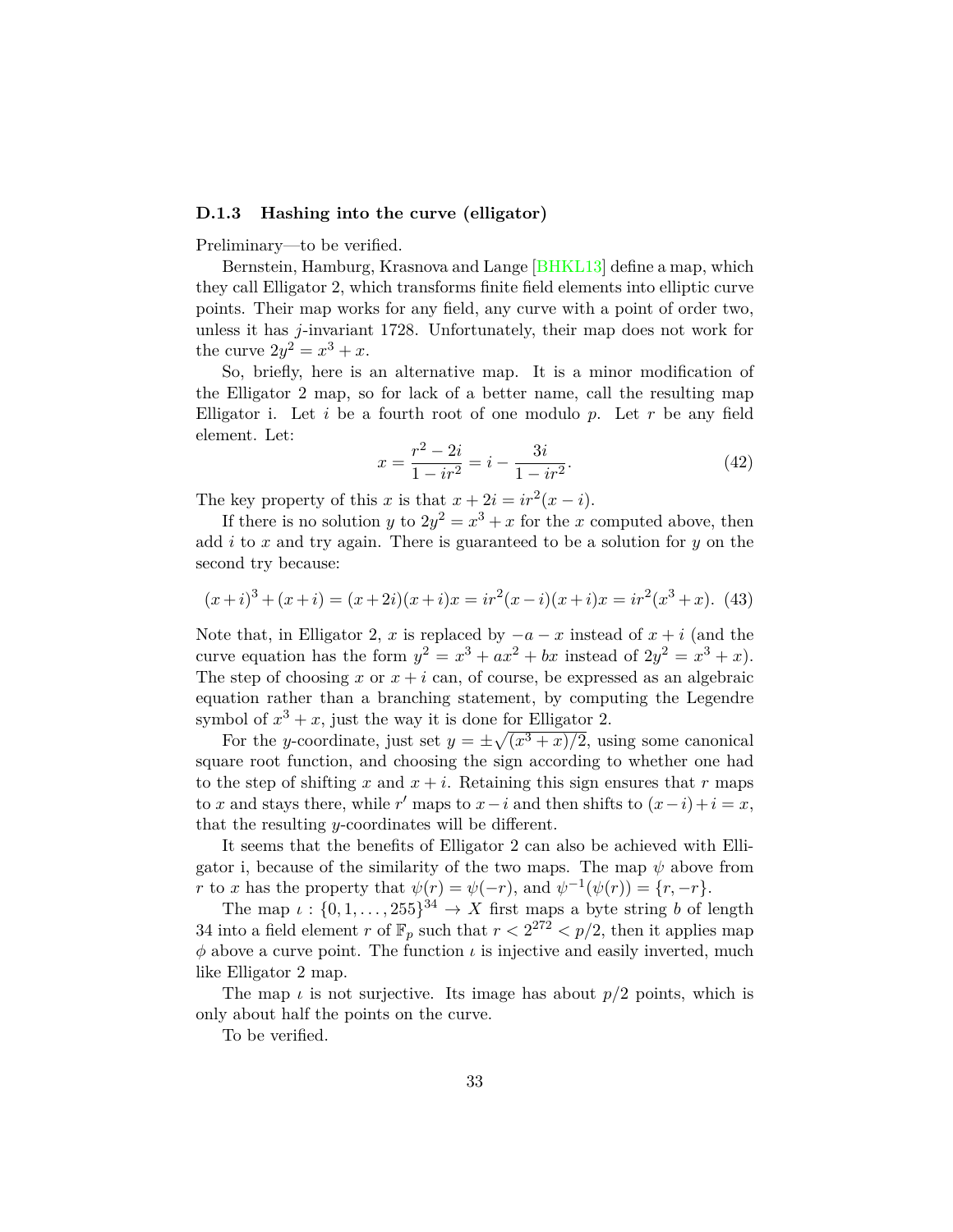### **D.1.4 Using an efficient endomorphism in Bernstein's ladder**

This curve has an efficient endomorphisms. For example, complex multiplication by *i*, given by:

$$
[i](x, y) \mapsto (-x, iy) \tag{44}
$$

This efficient endomorphism is potentially useful to forms of simultaneous multiplication. For example, Bernstein's two-dimensional differential addition chains [\[Ber06\]](#page-38-0), an enhancement of Montgomery's ladder. Of course, sometimes the overhead of an optimization strategy outweighs its benefits. The task then becomes to minimize the overhead.

Rather than conventionally starting from the notion of integer multiplier, we observe that ephemeral Diffie–Hellman can be achieved without explicitly representing the integer multipliers. Instead, it is sufficient to have a sequence of elliptic curve operations that can be applied at least twice: the first time to generate the public keys, the second time to generate the shared secret. Of course, these sequence of operations do indeed implicitly correspond to a scalar multiplication by some integer, and one has to be sure that the integer is sufficiently large.

To this end, we first review a variant Bernstein's ladder, using a rather abstract perspective of linear algebra on the multipliers. The aim of this theoretical preparation is to identify some simple bit operations that can minimize the overhead of the ladder. Define square matrices:

$$
D = \begin{pmatrix} 1 & -1 & 0 \\ 1 & 0 & -1 \\ 0 & 1 & -1 \end{pmatrix}, \qquad T_{0,0} = \begin{pmatrix} 2 & 0 & 0 \\ 1 & 1 & 0 \\ 1 & 0 & 1 \end{pmatrix}, \qquad T_{0,1} = \begin{pmatrix} 0 & 2 & 0 \\ 1 & 1 & 0 \\ 1 & 0 & 1 \end{pmatrix}, (45)
$$

$$
T_{1,0} = \begin{pmatrix} 0 & 0 & 2 \\ 0 & 1 & 1 \\ 1 & 0 & 1 \end{pmatrix}, \qquad T_{1,1} = \begin{pmatrix} 0 & 2 & 0 \\ 0 & 1 & 1 \\ 1 & 0 & 1 \end{pmatrix}.
$$
 (46)

The matrices  $T_{u,v}$  represent an elliptic curve double and two elliptic curve differential additions. The matrix *D* is used to determine the differences needed in the elliptic curve differential additions.

Our ladder will apply an arbitrary sequence of the four matrices. It is hoped that the implicit corresponding scalar multiplication by an integer has the integer with sufficient security.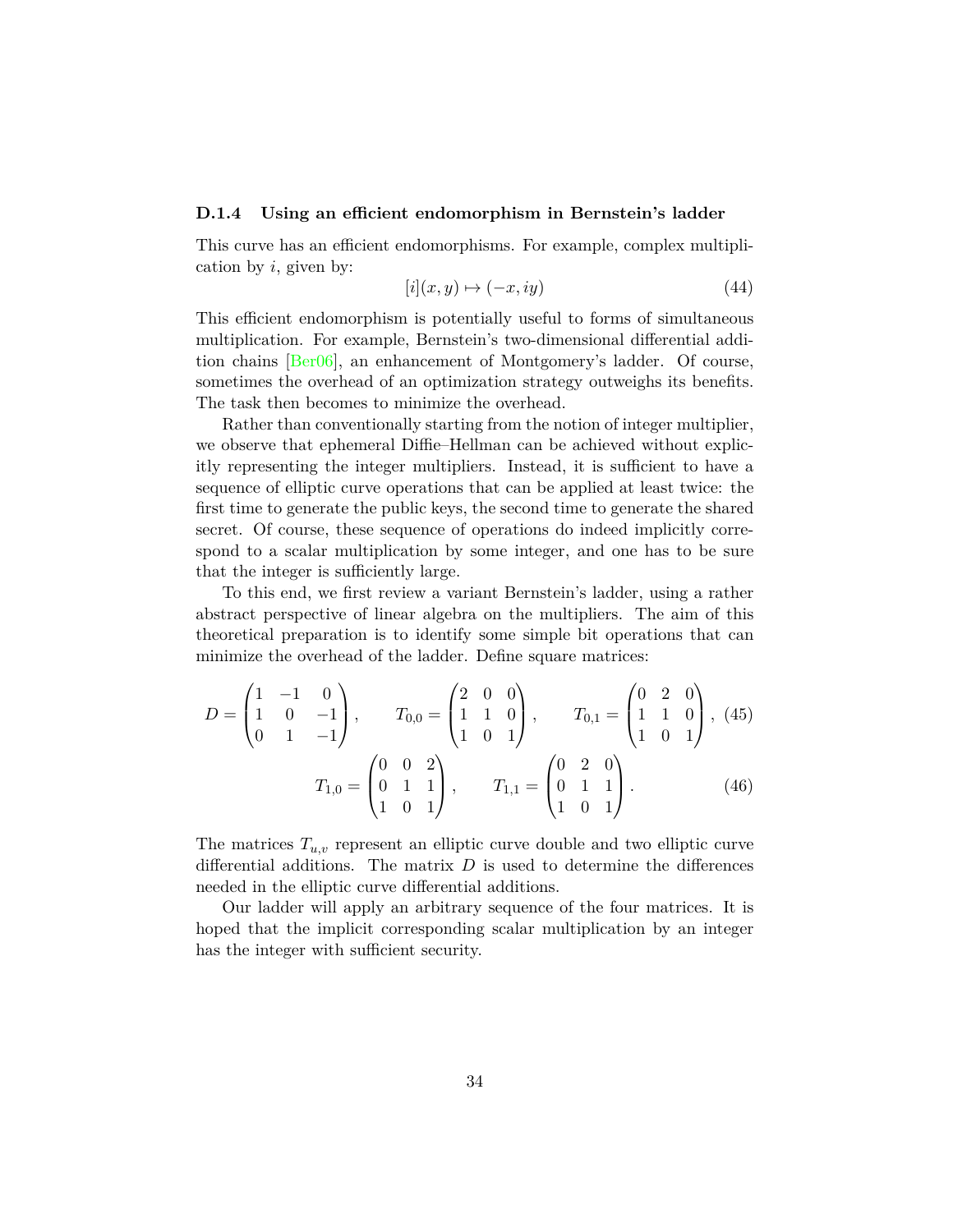Define column matrices (thought of as vectors):

$$
A = \begin{pmatrix} 1 \\ 1 \\ 1 \end{pmatrix}, \qquad E_{0,0} = \begin{pmatrix} 1 \\ 0 \\ 0 \end{pmatrix}, \qquad E_{0,1} = \begin{pmatrix} -1 \\ 0 \\ 0 \end{pmatrix}, \tag{47}
$$

$$
C_0 = \begin{pmatrix} 0 \\ 1 \\ 0 \end{pmatrix}, \qquad C_1 = \begin{pmatrix} 0 \\ -1 \\ 0 \end{pmatrix}, \qquad E_{1,0} = \begin{pmatrix} 0 \\ 0 \\ 1 \end{pmatrix}, \qquad E_{1,1} = \begin{pmatrix} 0 \\ 0 \\ -1 \end{pmatrix}. \tag{48}
$$

Bernstein's ladder will act on two column matrices simultaneously, by applying the matrices  $T_{u,v}$  and  $D$  as needed. But first we focus on the action of the square matrices single column. The action of the square matrices on *A* is simple:

$$
DA = 0, \qquad T_{u,v}A = 2A,\tag{49}
$$

for all index pairs  $(u, v)$ . Using modulo two arithmetic on the indices [in] brackets, we can summarize the action of the square matrices  $T_{u,v}$  on the elementary column matrices *Ef,g* as:

<span id="page-34-0"></span>
$$
T_{u,v}E_{f,g} = E_{[f+u], [g+v(f+u+1)]} + (-1)^{g}[f+u+1]A.
$$
 (50)

Consequently, column matrices of the form  $nA + E_{f,q}$  are closed under the action of the matrices  $T_{u,v}$ . More precisely:

$$
T_{u,v}(nA + E_{f,g}) = (2n + h')A + E_{f',g'} \tag{51}
$$

where  $h' \in -1, 0, 1$  and  $f', g', h'$  are determined from [\(50\)](#page-34-0), as  $f' = [f + u]$ and  $g' = [g + v(f + u + 1)]$  and  $h' = (-1)^g[f + u + 1]$ .

The action of the square matrix *D* on the elementary matrices of the form  $nA + E_{f,q}$  is given by:

$$
D(nA + E_{f,g}) = (-1)^{(f+g)}(E_{f,g} + C_f)
$$
\n(52)

There are only four values of the column matrices distinct column matrices  $E_{f,g} + C_g$ . The result of applying *D* only depends on the bit indices  $f, g$ , and these can be tracked simply using [\(50\)](#page-34-0).

Now consider a two-column matrix  $B = (b_{i,j})$  with first column  $n_0A +$  $E_{f_0, g_0}$  and second column  $n_1 A + E_{f_1, g_1}$ . We insist that  $[f_0 + f_1] = 1$ , so  $f_0$ and *f*<sup>1</sup> have opposite parity.

Suppose we have a triple  $(x_0, x_1, x_2)$  of x-coordinates of three elliptic curve points  $R_0$ ,  $R_1$  and  $R_2$  corresponding to the three rows of the matrix *B*, in the sense  $R_i = b_{i,0}P_0 + b_{0,1}P_1$  for some points  $P_0$  and  $P_1$ .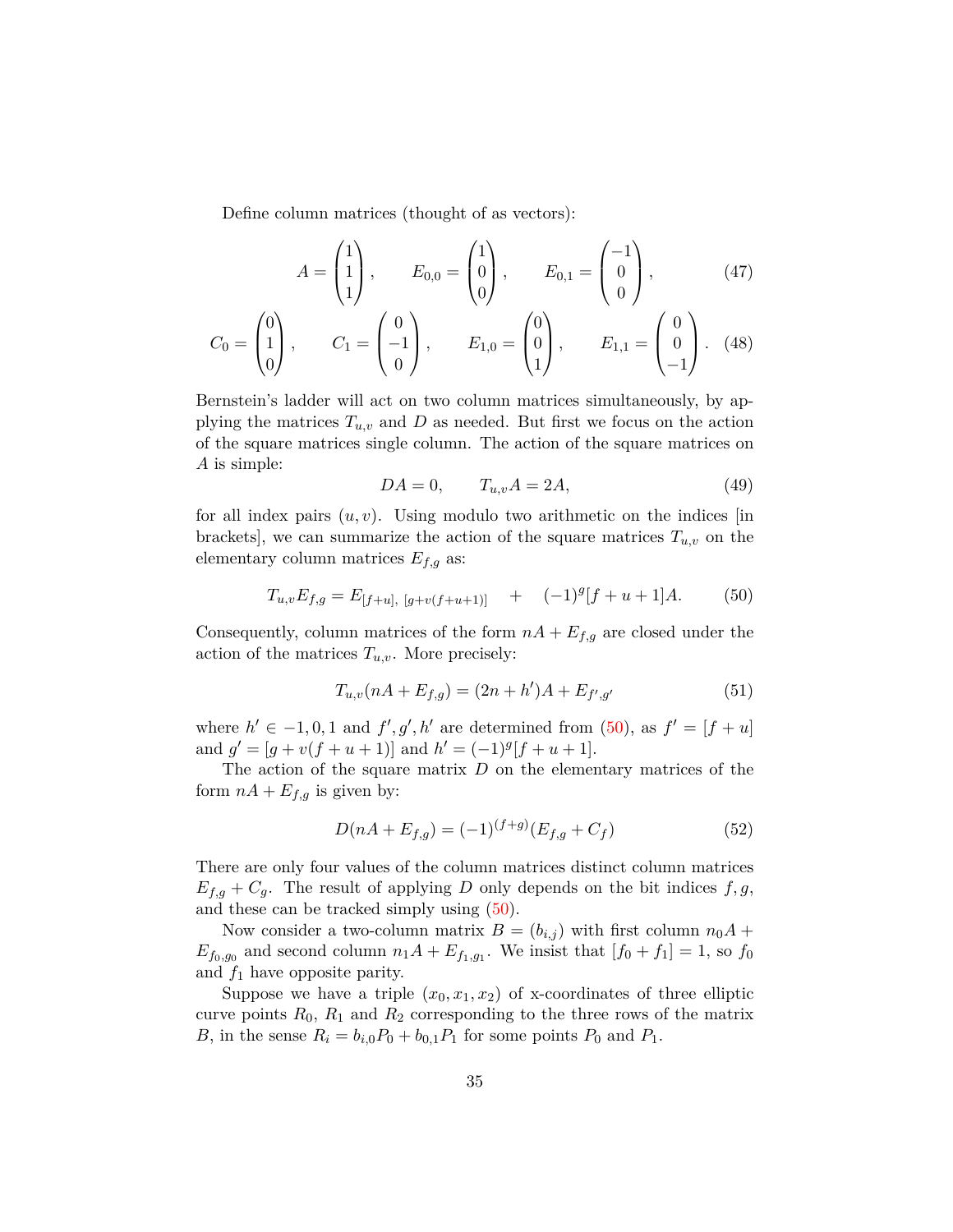Let  $B' = T_{u,v}B$ . Our task is to compute the corresponding triple of triple  $(x'_0, x'_1, x'_2)$  of x-coordinates of the points points  $R'_i$  corresponding to the rows of  $B'$ .

For convenience, now write  $F = f_0 + 2f_1$  and  $G = g_0 + 2g_1$ , and furthermore  $(U, V) = (3u, 3v)$ . The purpose of this is to use bit-wise operations on integers to perform parallel bit operations. Of course, since  $f_0$  and  $f_1$ have opposite parity, we must have  $F \in \{1, 2\}$ . We also write  $E_{F,G}^+$  for the two-column matrix whose columns are  $E_{f_0,g_0}$  and  $E_{f_1,g_1}$ .

After application of a matrix  $T_{u,v}$ , an updated  $(F^{\prime}, G^{\prime})$  is derived using the bit operations from [\(50\)](#page-34-0) above, now using bit-wise integer operations.

Define two functions, x-coordinate doubling and x-coordinate differential addition such that:

$$
\delta: x(P) \qquad \qquad \mapsto x(2P) \qquad (53)
$$

$$
\alpha : (x(P), x(Q), x(P - Q)) \longrightarrow x(P + Q) \tag{54}
$$

for any points  $P$  and  $Q$ , where  $x(P)$  means the x-coordinate. In practice, one use projective coordinates, to avoid division. Then we have:

$$
x_0' = \delta(x_{v+2u(1-v)}),
$$
\n(55)

$$
x_1' = \alpha(x_1, \, x_{2u}, \, y), \tag{56}
$$

$$
x_2' = \alpha(x_2, \qquad x_0, \qquad z), \tag{57}
$$

where the index arithmetic is now *not* done modulo two. The values *y* and *z* are field elements extracted from a small pre-computed table as determined based on the current value of the pairs  $(u, v)$  and  $(F, G)$ .

We first treat z. It corresponds to the middle row of the matrix  $DE_{F,G}^+$ . Just crunching through the tedious calculations, it seems the pattern is determined by the modulo sum of the bits of  $F + 4G$ . If the sum is zero, then  $z = x(P_0 + P_1)$  and otherwise it is  $z = x(P_0 - P_1)$ . Since  $F \in \{1, 2\}$ , we may write this as

$$
z = x(P_0 - (-1)^{|G|} P_1), \tag{58}
$$

where  $|G|$  is the Hamming parity of  $G$ .

Finally, *y* is to be determined. If  $u = 0$ , then *y* is determined from the top row of the matrix  $DE_{F,G}^+$ . If  $y = 1$ , then it is the bottom row. The tedious calculations of all eight possible matrices  $DE_{F,G}^+$ , leads to the following rule:

$$
y = x(P_{[F+u]}). \tag{59}
$$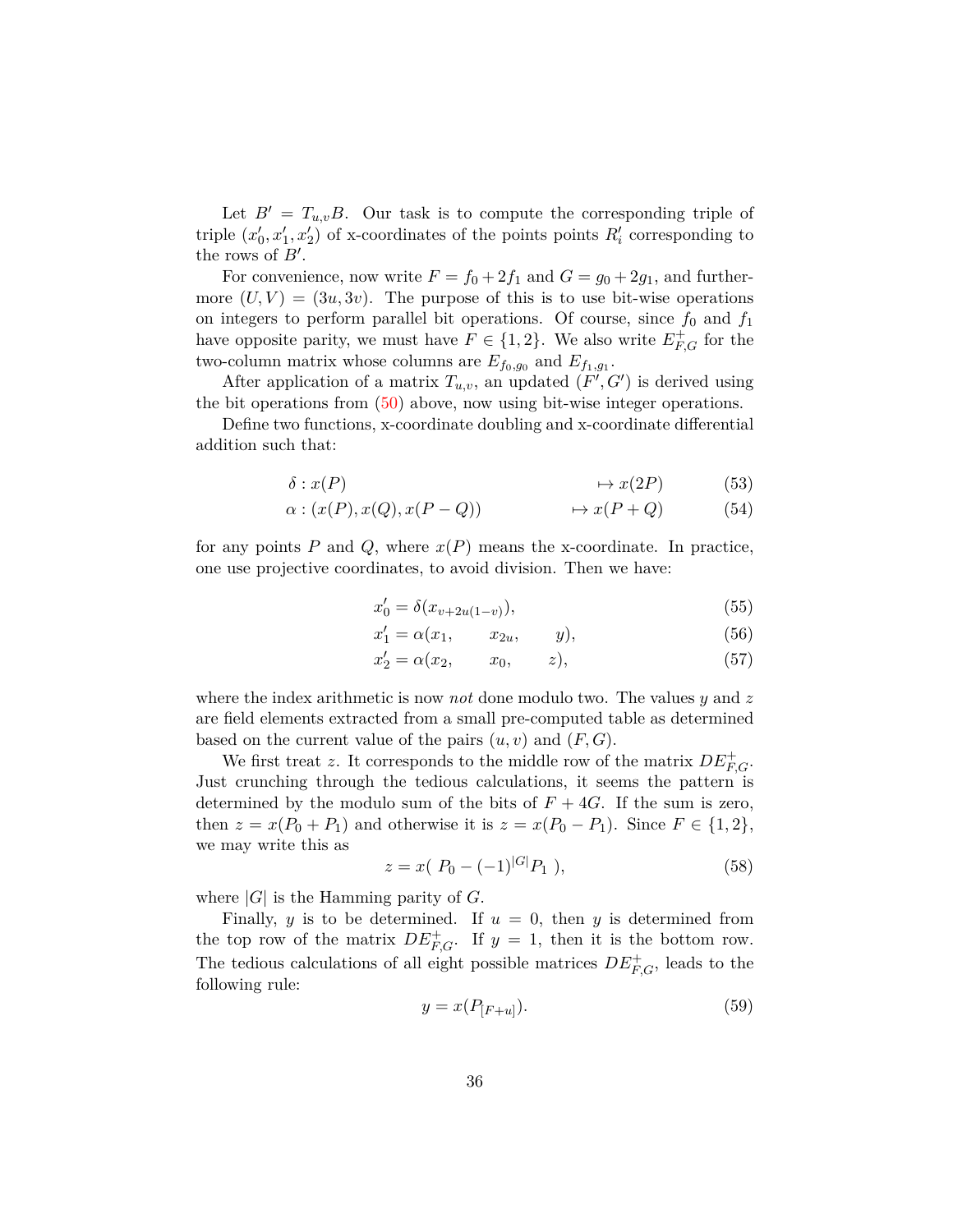For the difference table, if we take  $P_0 = P$  and  $P_1 = [i](P)$ , and set *x* = *x*(*P*). Then *x*(*P*<sub>0</sub>) = *x* and *x*(*P*<sub>1</sub>) = −*x*, and:

$$
x(P_0 + P_1) = x([1 + i]P) = \frac{-i(x^2 + 1)}{2x} = -\frac{i}{2}\left(x + \frac{1}{x}\right)
$$
(60)

which we would represent in projective coordinates. Finally,  $x(P_0 - P_1) =$  $x([1 - i]P) = -x([1 + i]P)$  is just the negative of the above.

Initialize the triple  $(x_0, x_1, x_2)$  and the pair  $(F, G)$  as follows. Put  $(F, G) = (2, 0)$ . Initialize *B* as

$$
B = \begin{pmatrix} 2 & 0 \\ 1 & 0 \\ 1 & 1 \end{pmatrix} = \begin{pmatrix} 1 & 0 \\ 1 & 0 \\ 1 & 0 \end{pmatrix} + E_{2,0}^{+}
$$
 (61)

This means that  $x_0$  should be the x-coordinate of  $x([2]P) = \delta(x)$ . I think that we cannot have the first row of *B* be all zeros, because the usual differential addition laws are not well-defined if one of the inputs is the pointat-infinity.

#### **D.1.5 Sample code**

The sample code below uses the strategy above. I have not tested it substantially. In particular, I have not proved that overflow is avoided.

The sample code uses secret array indices, which potentially results cache-timing attacks. Therefore, the sample code should be hardened to avoid this problem.

I bench-marked this code to similar code for the standard Montgomery ladder. This version seems slightly faster.

```
/* ecdh_bern_8 ^91+5. c */
# include " smpl_8 ^91+5. c"
// A Montomgery & Gallant - Lambert - Vanstone curve: 2*y^2 = x^3 + x.
// Montgomery differential addition laws [ hy pe re ll ipt ic . org / EFD ]
// Bernstein uniform differential addition chain ( ladder )
typedef f p [2] ; /* XZ coordinates ( projective ) */
FUN double_xz (p p2, p p1)
{
  f a, aa, b, bb, c, d ;
  add (a , p1 [0] , p1 [1]);
  sub(b,p1[0],p1[1]);
  squ (aa, a);squ(bb, b);
```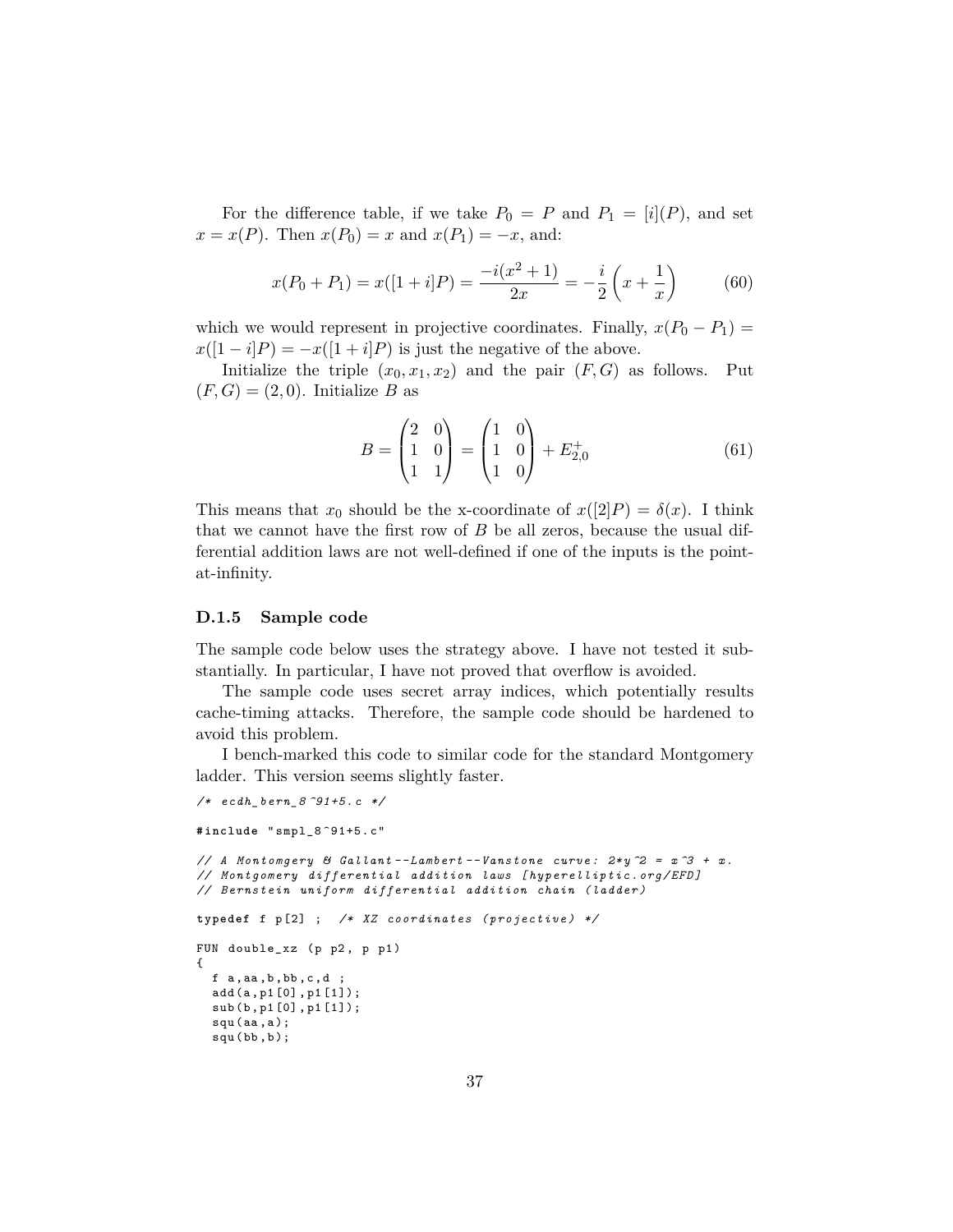```
sub (c, aa, bb);
   add (d ,bb , aa );
  mul ( p2 [0] , aa , bb );
  mal ( p2 [0] ,2 , p2 [0]); /* mil ? */
  mul(p2[1], c, d);}
FUN diff_add (p p5, p p3, p p2, p p1)
\mathfrak{t}# define DIFF_ADD_PREP ()\
  f a, b, c, d, da, cb; \add (a, p2[0], p2[1]); \<br>sub(b, p2[0], p2[1]);
  sub(b, p2[0], p2[1]); \<br>add(c, p3[0], p3[1]);
  add(c, p3[0], p3[1]);\<br>sub(d, p3[0], p3[1]);
                \begin{array}{ccc} \texttt{p3[0]}, & \texttt{p3[1]}); \backslash \\ \texttt{d}, & \texttt{a} & \backslash; \backslash \end{array}mu1 (da,
  mul(cb, c, b );\<br>add(p5[0],da, cb );\
  add(p5[0], da, \t cb);<br>sub(p5[1], da, \t cb);
  sub(p5[1], da,squ ( p5 [0], p5 [0] ) );\<br>squ ( p5 [1], p5 [1] ) );
  squ ( p5 [1] , p5 [1] );
  DIFF_ADD_PREP();
  mul ( p5 [0] , p5 [0] , p1 [1]);
  mul ( p5 [1] , p5 [1] , p1 [0]);
}
FUN diff_add_1 (p p5 , p p3 , p p2 , p p1 )
{
  DIFF_ADD_PREP ();
  mul ( p5 [1] , p5 [1] , p1 [0]);
}
# define MAKE (I) i j ;\
   static f I = \{2,0,0,0,0\};\static i have_I = 0;\
  if (! have_I) \{\setminusfor (j=1; j<=271; j+=1){squ(I,I)};mal(I,2,I); fix(I);have_I = 1; \backslash}
void endo_1i (p p1i , f px )
{
  f xx ;
  MAKE(I);
  squ (xx , px );
  add(xx, (f){1}, xx);mul ( p1i [0] , I , xx );
  mal ( p1i [1] , -2 , px ); /* mil ? */
}
typedef struct rung { i x0 ; i x1 ; i y; i z ;} k [137] ;
void bern (f ps, k sk, f px)
{
```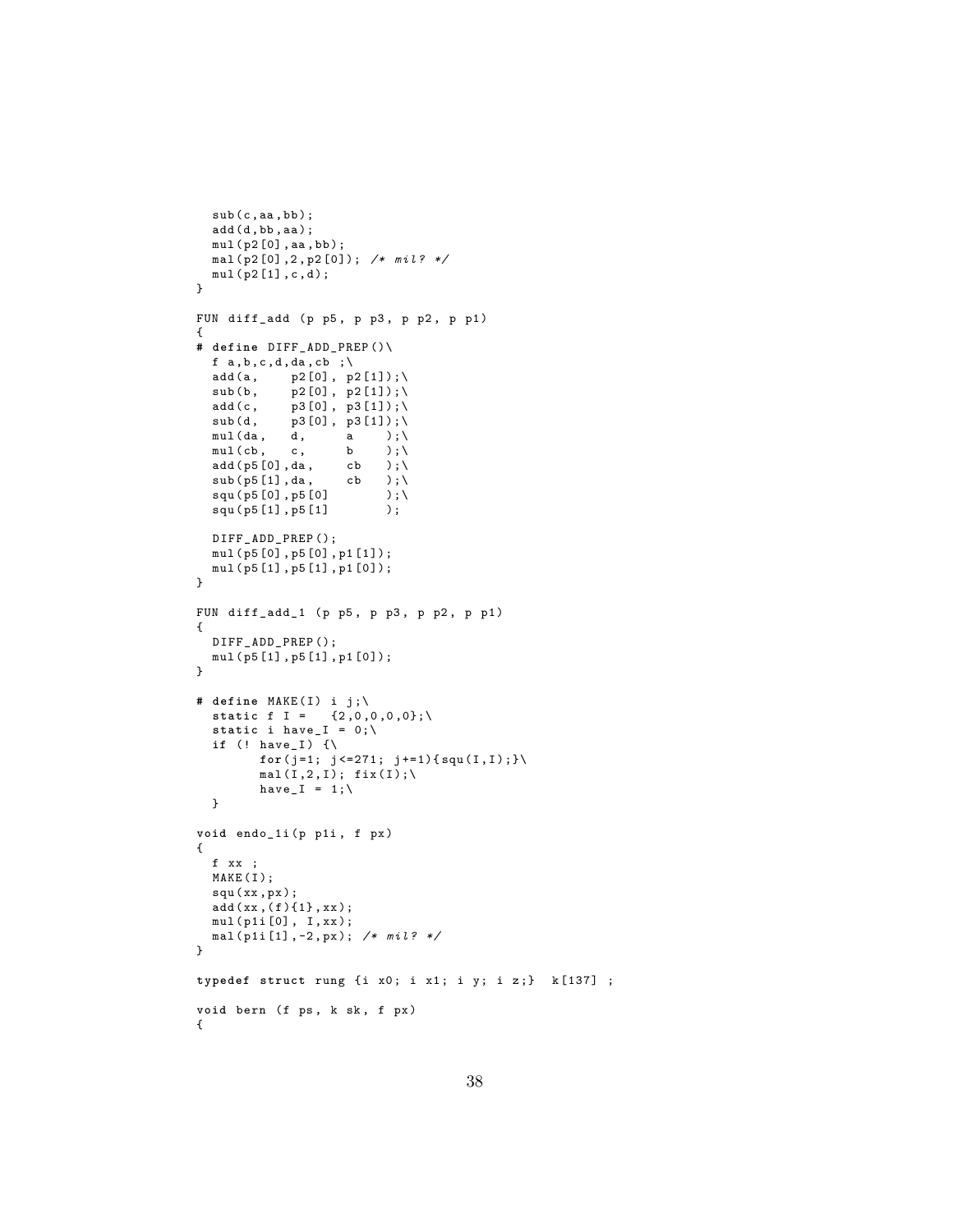```
i h; i j ;
   p w [3] , x [3] , y [2]={{{} ,{1}}} , z [2] ;
  fix (px); mal (y[0][0], 1, px); endo_1i (z[0], px);
# define COPY (q , r) mal (q [0] , 1,r [0]); mal (q [1] ,1 , r [1]);
# define ENDO (q , r) mal (q [0] , -1 , r [0]); mal ( q [1] ,1 , r [1]);
  ENDO (y [1] , y [0]); ENDO (z [1] , z [0]);
  COPY (x [1], y [0]); COPY (x [2], z [0]);double_xz ( x [0] , y [0]);
  for (j=0 ; j<137 ; j+=1){
# define S sk [j ]
  /* CACHE - UNSAFE : Replace secret array indexing by cache - safe
          selection */
          double\_xz \ (w[0], \ x[S.x0]);
          diff_add_1 (w [1] , x [1] , x[S . x1 ], y[S.y ]);
          diff_add (w [2], x [2], x [0], z [S.z]);
         for(h=0; h<3; h+=1) { COPY (x[h], w[h]); }
  }
  inv (ps ,x [1][1]);
  mul (ps ,x [1][0] , ps );
  fix(ps);}
void weak_key (k sk, unsigned char * s)
{
  i j, u, v;
  i b=1, f=2, g=0;
   for (j =0 ; j <137; j +=1){
          u = !! (s[j/4]&((1<<(j%4)) ));
         v = !! (s[j/4] & ((1 < \langle j \rangle 4)) + 1));b *= ('\0' != s[j/4]) ;
         u *= b; v *= b;
         sk[j].x0 = v + 2*u*(1-v);sk[j] . x1 = 2*u;sk[j], y = (f+u) \% 2;sk [j].z = (g == 0) | | (g == 3) ;u *= 3; v = 3;g ^= v & (f^ u ^3) ;
          f \hat{ } = u;
  }
}
```
## **References**

<span id="page-38-0"></span>[Ber06] D. J. Bernstein. *Differential addition chains*. [http://cr.yp.](http://cr.yp.to/papers.html#diffchain) [to/papers.html#diffchain](http://cr.yp.to/papers.html#diffchain), 2006.